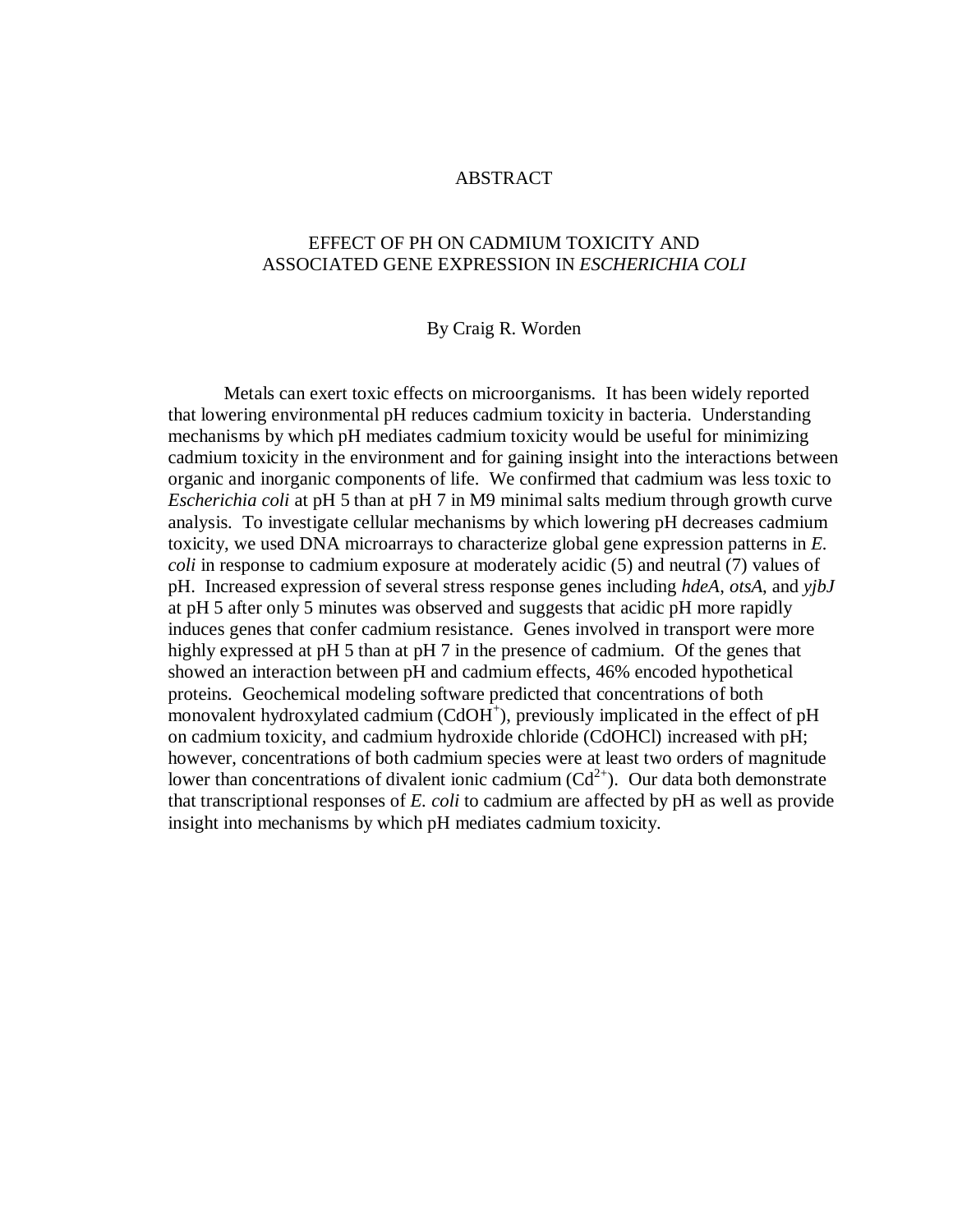### EFFECT OF PH ON CADMIUM TOXICITY AND ASSOCIATED GENE EXPRESSION IN *ESCHERICHIA COll*

by

Craig R. Worden

## A Thesis Submitted In Partial Fulfillment of the Requirements For the Degree of

Master of Science-Biology

## Microbiology

at

The University of Wisconsin Oshkosh Oshkosh, WI 54901-8621

August 2008

COMMITTEE APPROVAL AND VICE CHANCELLOR

;7" Ford de : Advisor E alem Huts

 $\frac{\partial}{\partial z}$  Date Approved  $\frac{\partial}{\partial z}$ 

 $\mu$  Date Approved<br>Date Approved<br> $\mu$  Member FORMAT APPROVAL  $S-2f-\theta g'$  Date Approved *Glasie Splittgerber* 

<u>S-28-08</u><br>Date Approved Glatie Sale 28 / OS Date Approved *Date Approved* 

INTERIM PROVOST

Date Approved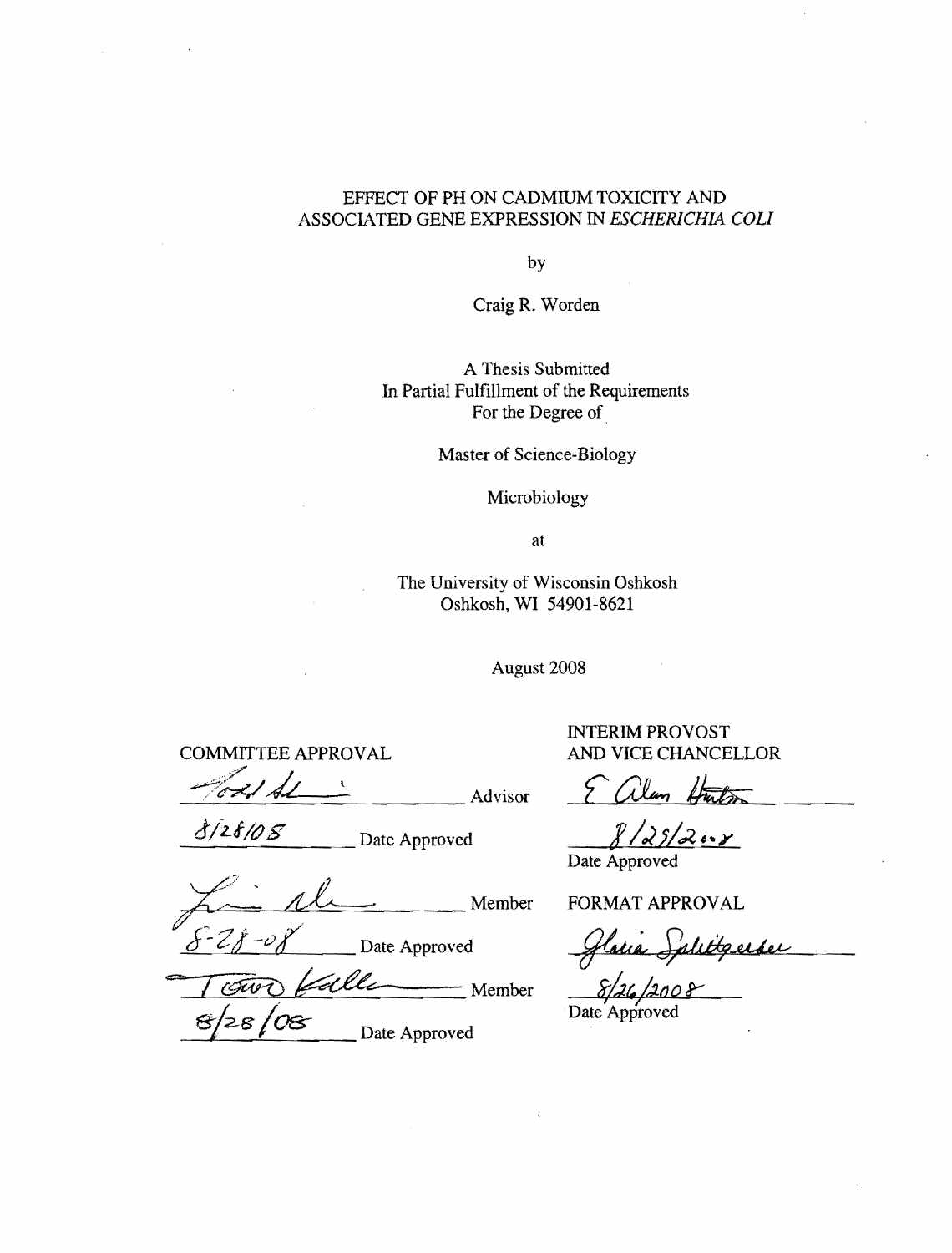#### ACKNOWLEDGMENTS

I would like to offer my sincere appreciation to Dr. Todd Sandrin, my advisor, for his guidance throughout the duration of this thesis project. I would also like to thank the members of my thesis committee, Dr. Lisa Dorn and Dr. Toivo Kallas, for their time and advice. I am extremely grateful for William Kovac as well for his assistance during growth curve experiments and data analysis. Finally, I wish to thank my parents, Richard and Debra Worden, for their continuing support of all my endeavors.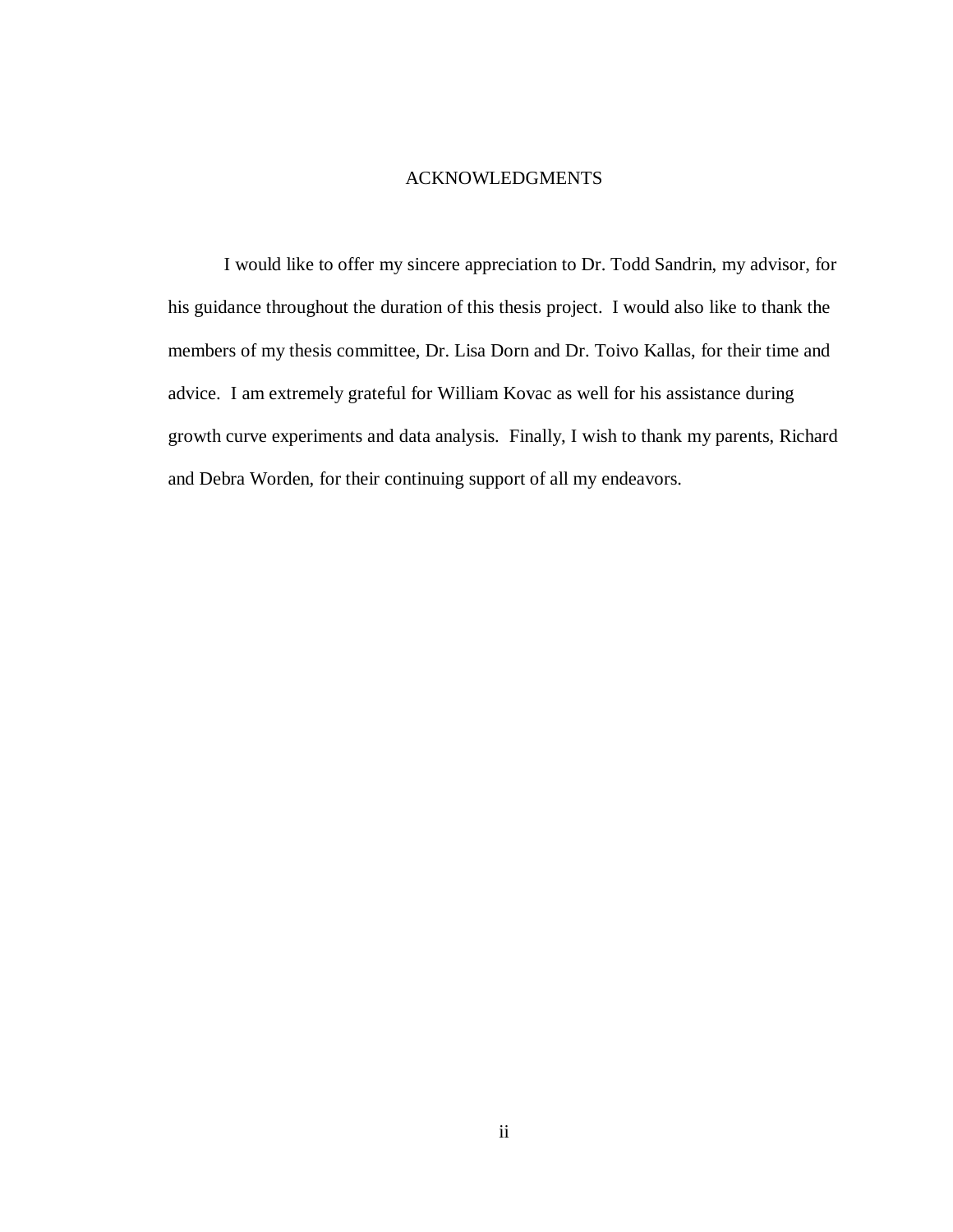## TABLE OF CONTENTS

| 3.0. Microarrays as Tools to Assess Global Gene Expression in Response to       |
|---------------------------------------------------------------------------------|
| CHAPTER II - EFFECT OF PH ON CADMIUM<br>TOXICITY AND ASSOCIATED GENE EXPRESSION |
|                                                                                 |
|                                                                                 |
|                                                                                 |
|                                                                                 |
|                                                                                 |
|                                                                                 |
| <b>APPENDIXES</b>                                                               |
|                                                                                 |
|                                                                                 |
|                                                                                 |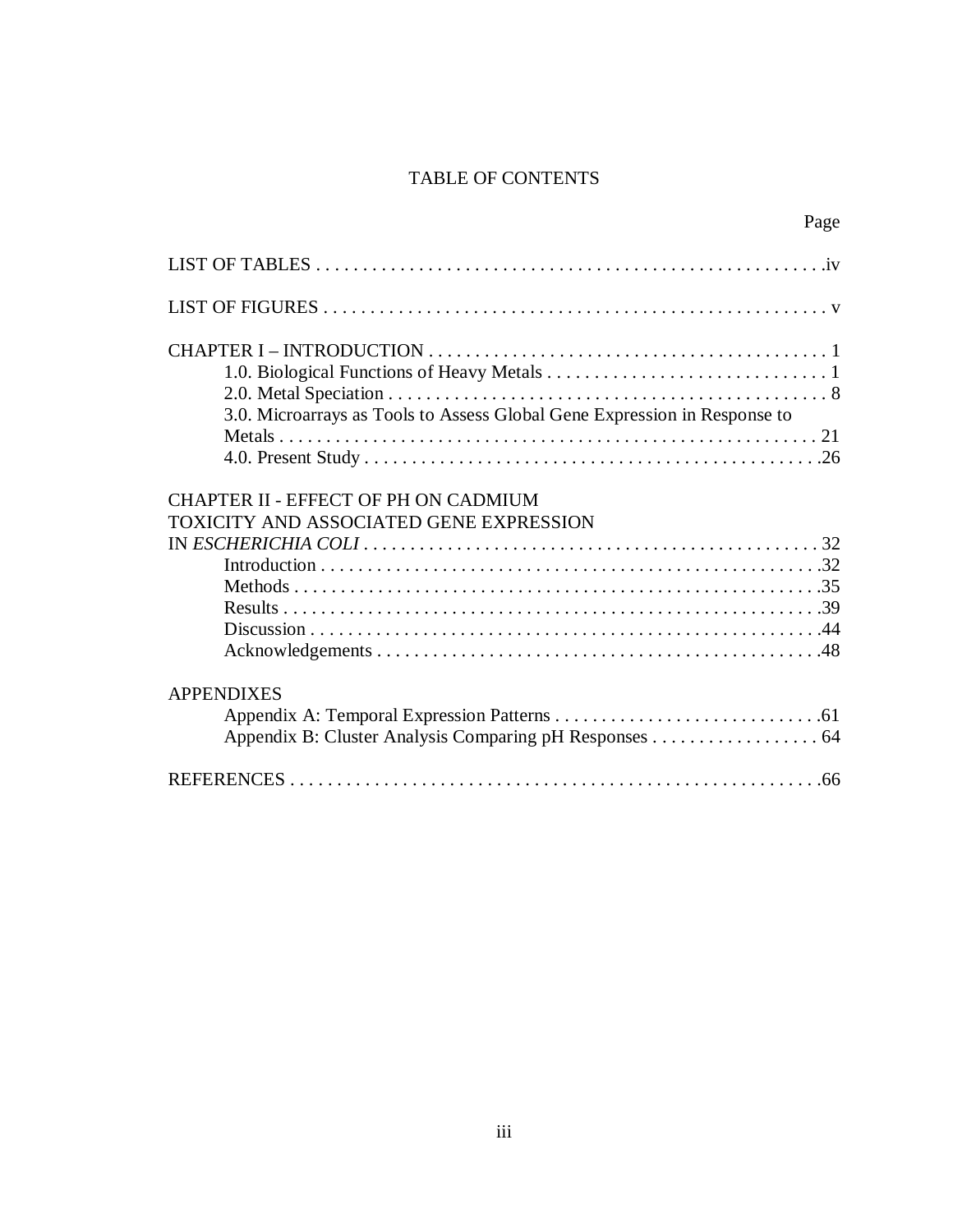# LIST OF TABLES

# Page

| Table 1. | Effect of Cadmium on Growth Kinetics of E. coli in |
|----------|----------------------------------------------------|
| Table 2. | Genes Involved in pH-Mediated Responses to Cadmium |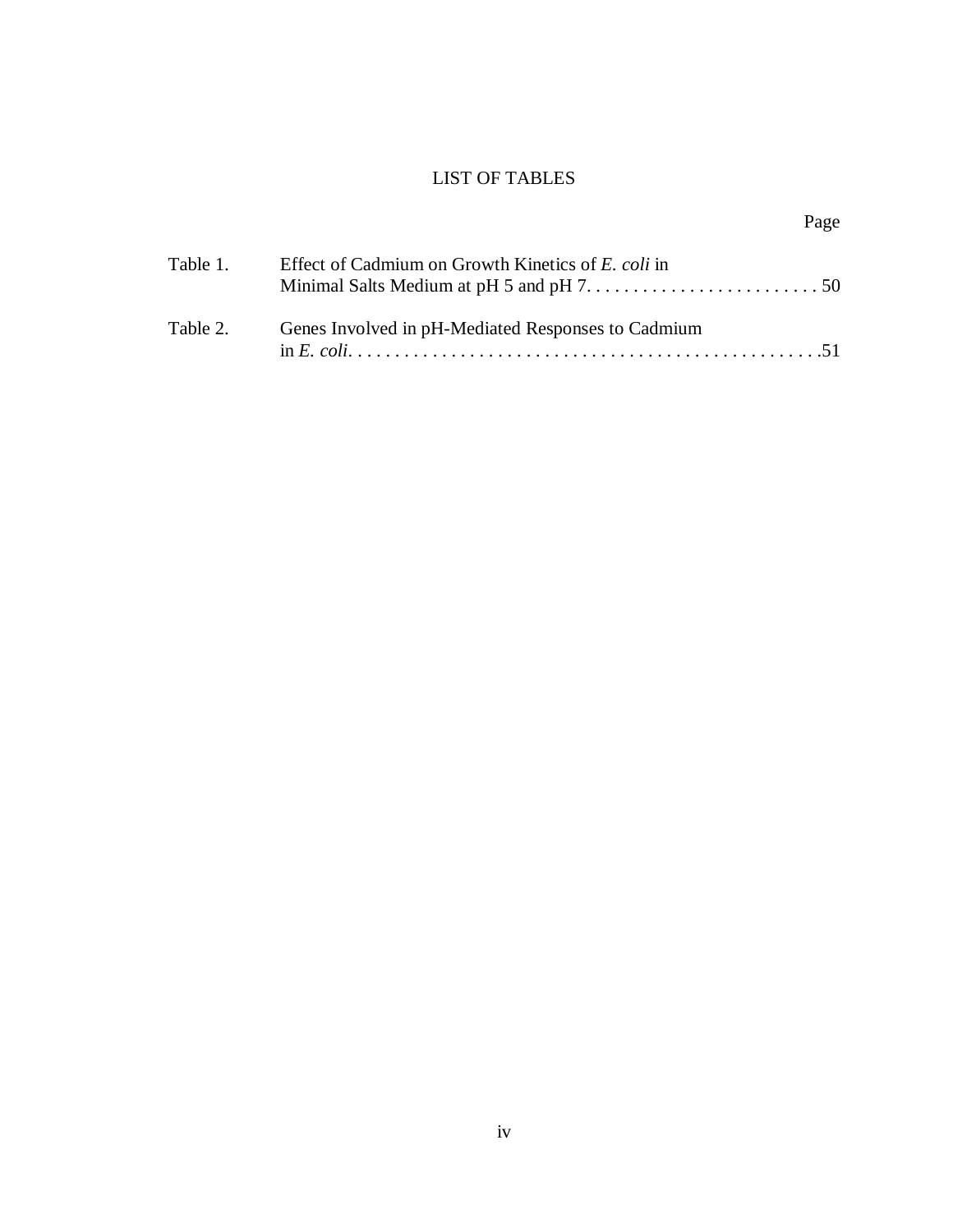# LIST OF FIGURES

| Figure 1.<br>(Chapter I)  | Effect of phosphate concentration $(a)$ , pH $(b)$ , and the interactions of<br>phosphate and pH (c) on solution-phase, ionic metal concentrations<br>$([M^{2+}])$ as predicted by MINEQL+ (Environmental Research<br>Software, Hallowell, ME) in Bushnell-Haas medium (Difco,<br>Sparks, MD) amended with $100 \mu$ M total lead, copper, cadmium,<br>zinc, nickel, or cobalt. The pH of the medium in (a) was set at $6.5. \ldots .19$                                                                                                                                |
|---------------------------|-------------------------------------------------------------------------------------------------------------------------------------------------------------------------------------------------------------------------------------------------------------------------------------------------------------------------------------------------------------------------------------------------------------------------------------------------------------------------------------------------------------------------------------------------------------------------|
| Figure 2.<br>(Chapter I)  | Summary of microarray procedures. Briefly, mRNA is isolated from<br>control and experimental populations, reverse transcribed into cDNA,<br>and labeled with fluorescent probes. The labeled cDNA from each<br>sample are mixed and hybridized to the array, which can then be<br>scanned using different lasers for each dye to produce intensity values<br>23                                                                                                                                                                                                         |
| Figure 1.<br>(Chapter II) | Example of a gene with a Type I interaction of $pH$ and cadmium ( $ydeB$ )<br>with increased expression at only pH 5 in the presence of cadmium (a).<br>Example of a gene with a Type II interaction $(yciM)$ where expression<br>increased only at pH 7 in the presence of cadmium $(b)$ 54                                                                                                                                                                                                                                                                            |
| Figure 2.<br>(Chapter II) | Growth of E. coli K-12 in M9 medium containing $0(\blacksquare)$ , 5 ( $\blacksquare$ ), or<br>50 ( $\triangle$ ) µM total cadmium at pH 7 (a) and pH 5 (b). Points represent<br>55                                                                                                                                                                                                                                                                                                                                                                                     |
| Figure 3.<br>(Chapter II) | Cluster analysis and heatmap comparing the expression of 91 genes in<br>response to cadmium in E. coli at pH 5 and pH 7. Each column<br>represents one time point, ranging from $0$ (no Cd) to 15 minutes of<br>exposure, from left to right. Each row represents one gene. Red<br>indicates higher expression at pH 5, green indicates higher expression<br>at pH 7, and black indicates no difference in expression. The<br>transcription profiles were divided into five clusters (I-V) based on<br>hierarchical clustering using Euclidean distance and the average |
| Figure 4.<br>(Chapter II) | Effect of pH on speciation of cadmium ( $\sim$ 5.4 µM) in M9 medium as<br>predicted by MINEQL+ geochemical modeling software<br>(Environmental Research Software, Hallowell, ME) (a). Effect of pH<br>on $[CdOH+]$ (b) and $[CdOHCl]$ (c) in M9 medium as predicted by                                                                                                                                                                                                                                                                                                  |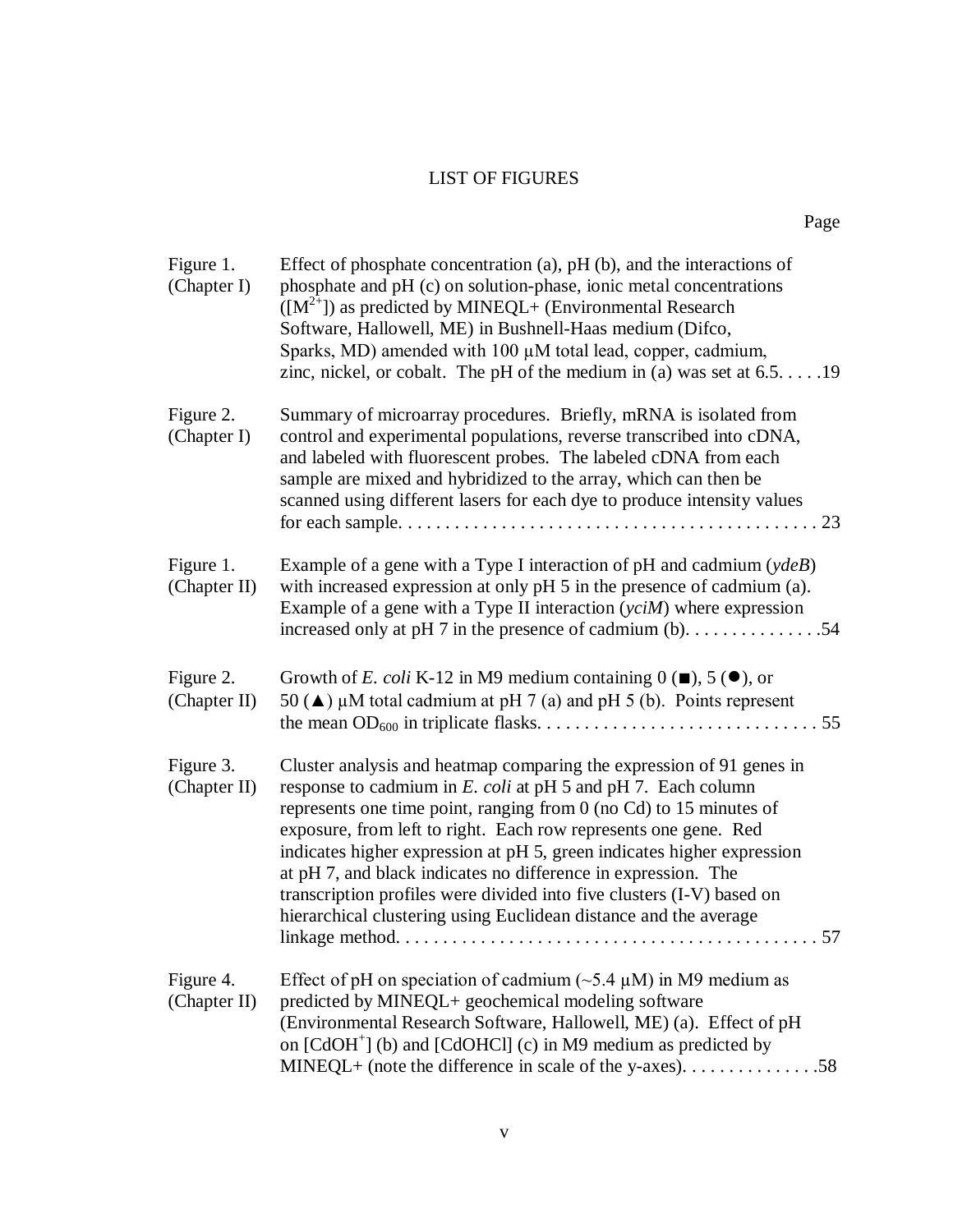#### CHAPTER I

#### INTRODUCTION

#### *1.0. Biological functions of heavy metals*

Life depends on interactions between organic and inorganic components. The organic building blocks of life consist of nucleic acids, proteins, carbohydrates, and lipids; however, many of these organic compounds require inorganic metals to function properly. Metals that have a biological function, such as copper, nickel, magnesium, manganese, and zinc, are deemed essential metals (Ji & Silver, 1995). These metals commonly serve as cofactors for proteinaceous enzymes, but they may also be used to stabilize proteins and bacterial cell walls (Hughes & Poole, 1989; Poole & Gadd, 1989; Ji & Silver, 1995). Enzymatic function is reliant on specific 3-dimensional structure. A change in a single amino acid may alter the shape of an active site, leading to inactivation of the enzyme. Metal cofactors also act by affecting folding patterns of enzymes. A positively-charged metal ion may have specific interactions with negatively-charged amino acids, such as aspartic and glutamic acid residues. The interaction between metal ions and amino acids is sufficient to alter the entire structure, and therefore function, of an enzyme.

Heavy metals with no known biological functions, such as aluminum, arsenic, lead, and mercury are non-essential metals (Bruins *et al.*, 2000). These metals are toxic because they can irreversibly bind to enzymes that require metal cofactors. Toxic metals readily bind to sulfhydryl groups of proteins (Nies, 1999). In fact, toxic metals interact so strongly with the sulfhydryl groups that the structure may be permanently distorted. These metals can have an even broader effect when they inhibit chaperone-assisted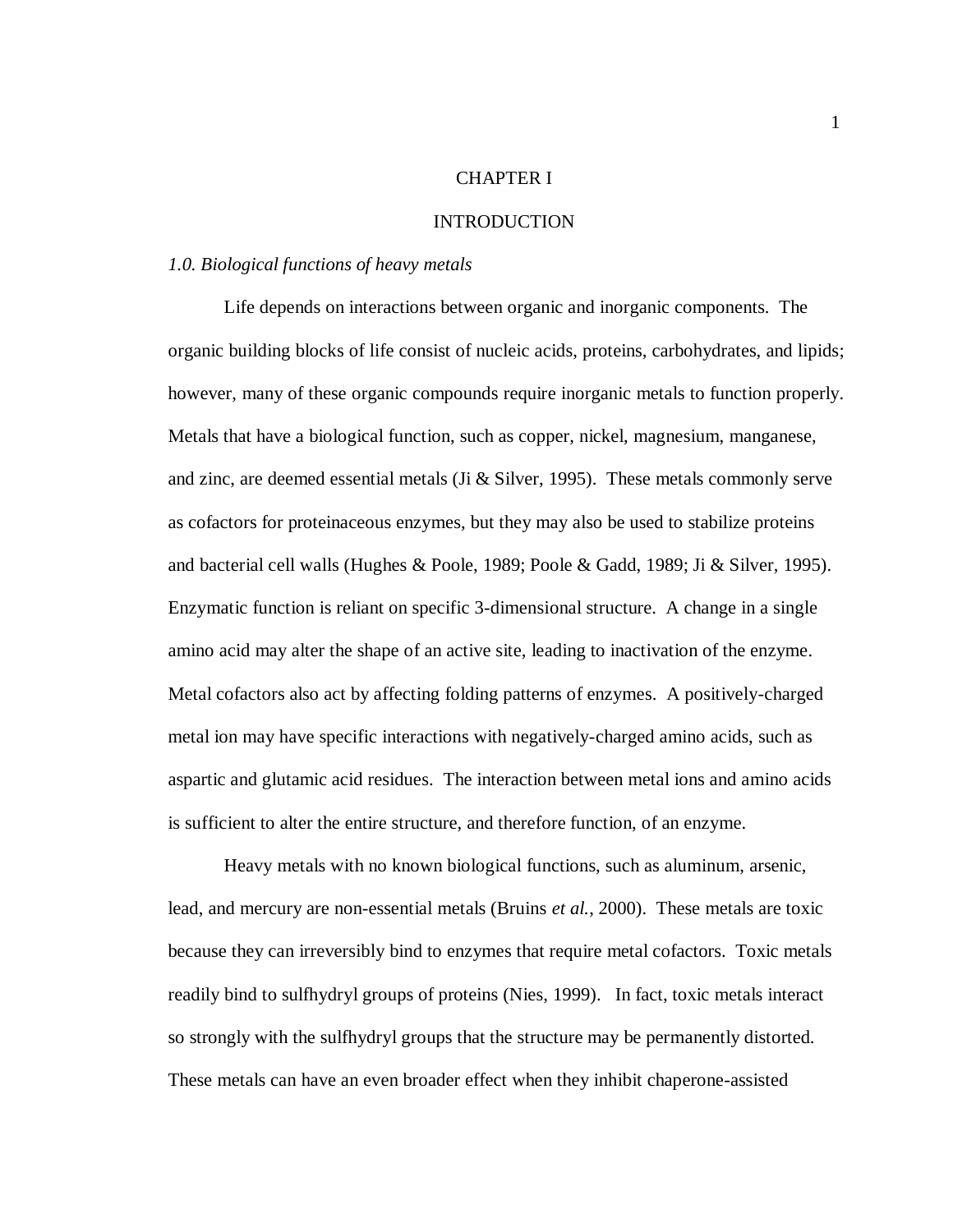refolding of denatured proteins (Sharma *et al.*, 2008). The non-essential metals are also involved in the formation of reactive oxygen species that impose oxidative stress on microorganisms (Kachur *et al.*, 1998). The results of heavy metal exposure have also been shown to result in single-strand breakage in DNA (Mitra & Bernstein, 1978). The presence of single-stranded DNA can be seen during stressful conditions, specifically during the mismatch repair process; however, metals have been shown to inhibit mismatch repair (Jin *et al.*, 2003). Therefore, non-essential metals can inactivate enzymes directly by binding to active sites in place of the necessary cofactors, or indirectly by maintaining mutations in the DNA sequence that are not repaired.

Cadmium is an example of a heavy metal that can produce toxic effects both directly and indirectly. Cadmium was once thought to be a non-essential toxic metal, but it was rather recently discovered that it could serve as an enzyme cofactor in the marine diatom *Thalassiosira weissflogii* (Lane & Morel, 2000). The diatom uses cadmium as a cofactor for carbonic anhydrase, an enzyme that catalyzes the reversible hydration of carbon dioxide to form bicarbonate and is used in acquiring inorganic carbon. Zinc is used in place of cadmium in other organisms, but *T. weissflogii* evolved under the zinclimiting conditions of the ocean. Cadmium is not toxic to the diatom because the metalbinding site of enzyme is stable even in the absence of the metal, a unique adaptation to this carbonic anhydrase. Cadmium carbonic anhydrase can easily use cadmium or zinc at the active site (Xu *et al.*, 2008).

All metals, regardless of whether they are essential or non-essential, can exhibit toxic effects at high concentrations (Silver, 1996). Excess concentrations of essential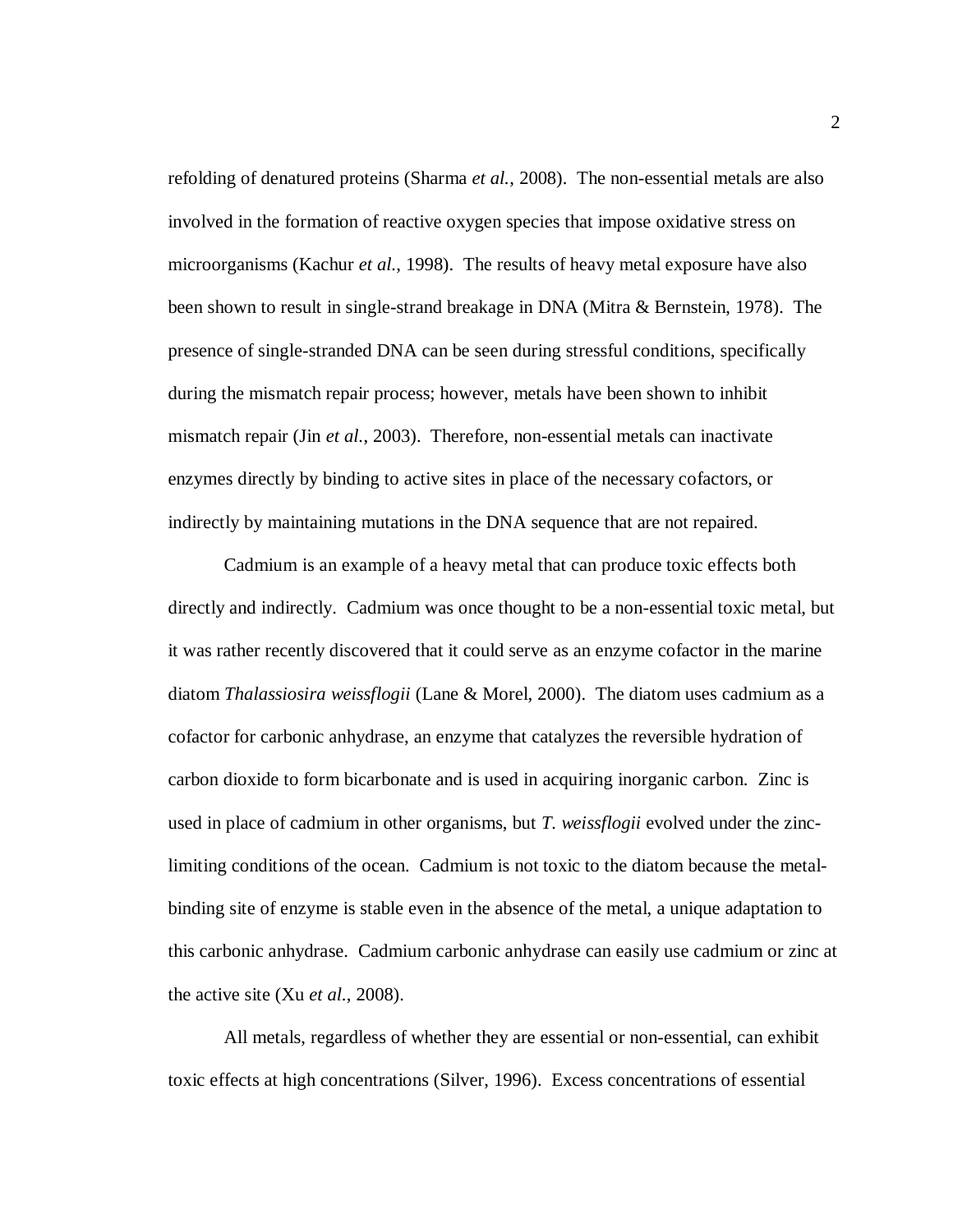metals can lead to non-specific binding, which can alter the structure and inactivate vital enzymes. Because controlling metal concentrations is vital to maintaining homeostatic conditions within cells, evolution has bestowed upon organisms a number of ways to regulate concentrations of essential metals and to resist the toxicity of non-essential metals (Silver, 1992; Rouch *et al.*, 1995a).

#### *1.1. Microbial response to metals*

There are a number of different mechanisms by which microorganisms resist metal toxicity. There are five postulated mechanisms that microbes use for mediating metal toxicity. These mechanisms include: 1) formation of a permeability barrier, 2) active transport, 3) sequestration, 4) enzymatic detoxification, and 5) reduction in sensitivity (Bruins *et al.*, 2000). Microbes may use one or more of these mechanisms to exclude non-essential metals and regulate concentrations of essential metals.

Some microbes are able to decrease the permeability of their membranes to prevent toxic metals from entering. If the toxic metals are not able to physically enter the cell, they will not be able to affect vital metal-sensitive structures, such as proteins. One way to prevent heavy metals from entering is by decreasing the production of membrane channel proteins (Rouch *et al.*, 1995a). It is also possible for the metal-binding sites in the membrane and periplasm to be saturated with non-toxic metals (Mergeay, 1991). A third possibility is the formation of an extracellular polysaccharide coat, which binds and prevents metals from reaching the surface of the cell (Scott & Palmer, 1990).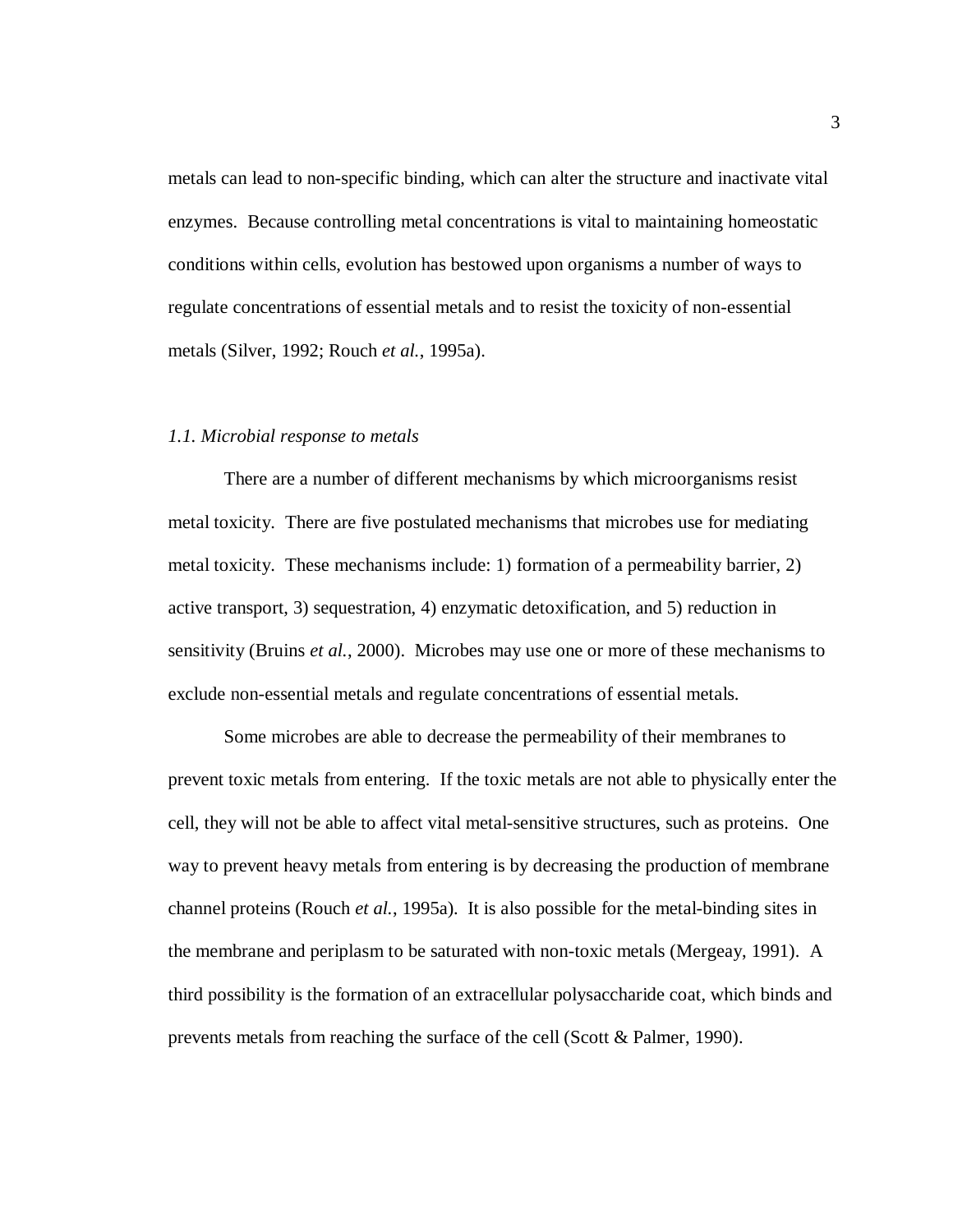In microbes without a permeability barrier, or when the barrier fails, a mechanism must be in place to export metals from the cytoplasm. These active transport systems involve energy-dependent, membrane-bound, efflux pumps that can be encoded by either chromosomal- or plasmid-borne genes. Active transport is the most-well studied metal resistance mechanism, so there are numerous different examples. Some of these include the *ars* operon for exporting arsenic from *E. coli*, the *cad* system for exporting cadmium from *Staphylococcus aureus*, and the *cop* operon for removing excess copper from *Enterococcus hirae* (Tsutomu & Kokayashi, 1998; Smith & Novick, 1972; Silver & Phung, 1996).

Microbes that lack a specific active transport system for removing toxic metals may be able to sequester heavy metals either inside or outside of the cell. Intracellular sequestration occurs when cytoplasmic molecules are produced in response to metal stress. The sequestering molecules bind the free metal ions, preventing them from interacting with vital cell structures. The two most common molecules used for intracellular sequestration are metallothioneins and cysteine-rich proteins (Rouch *et al.*, 1995a; Silver & Phung, 1996). Examples of molecules used for extracellular sequestration are glutathione and ionic phosphate, which can cause metals to form insoluble complexes (Murata *et al.*, 1985; McEntee *et al*., 1986).

Some metals can be converted to a less toxic form through enzyme detoxification. The most well-known example of this mechanism is the mercury resistance system, which occurs in *S. aureus, Bacillus sp., E. coli, Pseudomonas aeruginosa, Serratia marcescens,* and *Thiobacillus ferrooxidans*. The *mer* operon in these bacteria includes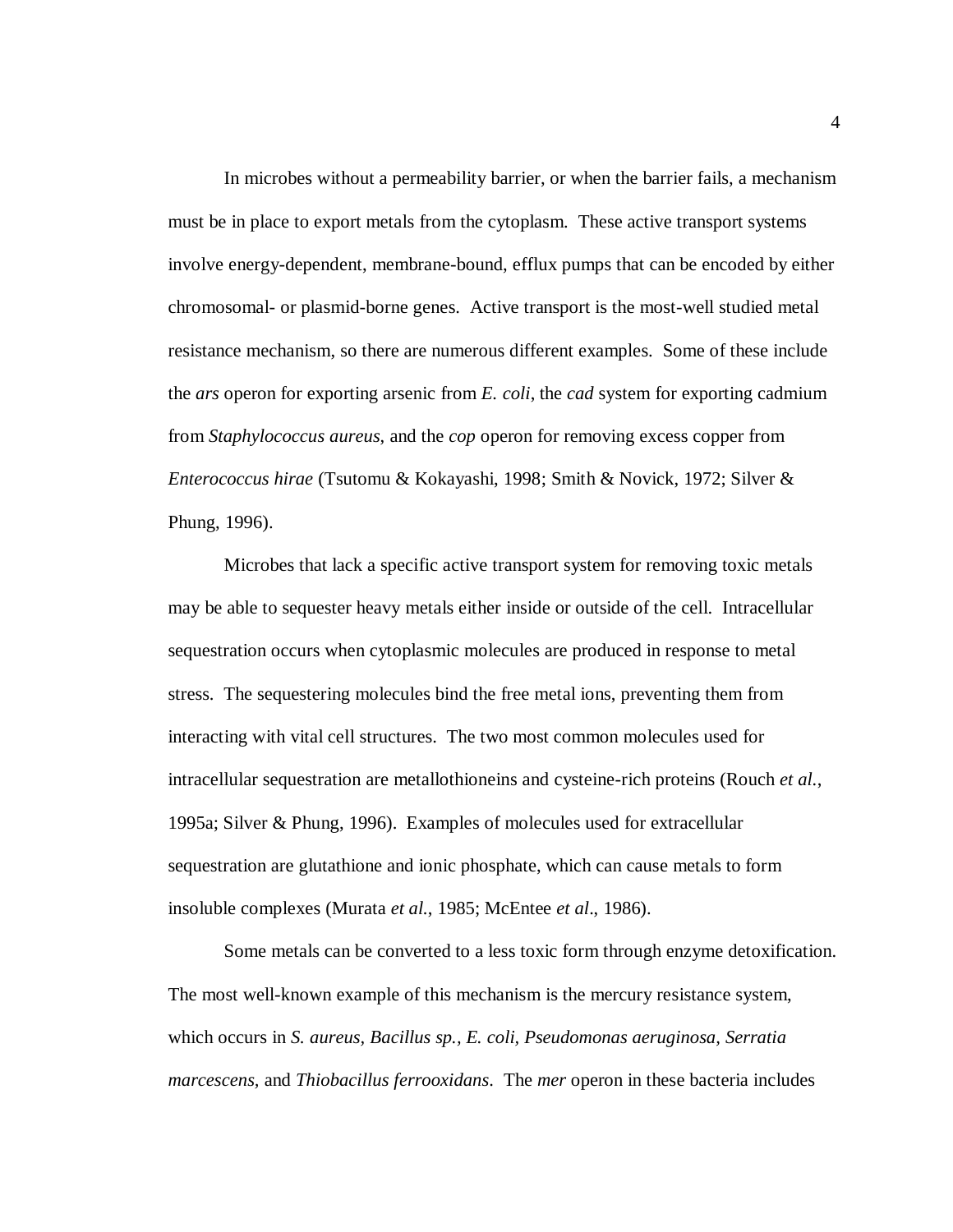two different metal resistance mechanisms. MerA follows an enzyme detoxification method because it encodes a mercury reductase, which can convert the divalent mercury cation into elemental mercury. Elemental mercury is more stable and less toxic than the divalent cation. Other genes in the operon encode membrane proteins that are involved in the active transport of elemental mercury out of the cell (Misra, 1992; Wireman *et al.*, 1997; Rasmussen *et al.*, 2008).

Metals also create selection pressure for microbes with cell structures that are less sensitive to metals. For example, mutations may occur that alter metal-binding sites of proteins without rendering the enzyme inactive. Another method for preventing metal toxicity is to produce excess amounts of the target so that there is an insufficient amount of metal to bind to all of the cellular molecules (Bruins *et al.*, 2000).

Even with all of these mechanisms in place for metal resistance, microbes are still susceptible to heavy metals at high concentrations. In the environment, heavy metal toxicity affects many important bacterial processes, including litter decomposition, methanogenesis, acidogenesis, nitrogen transformation, and biodegradation of organics (Baath, 1989).

#### *1.2. Effect of heavy metals on bioremediation*

Many different heavy metal and organic pollutants, located at hazardous waste sites throughout the world, are endangering humans and wildlife (Fierens *et al*., 2003; Järup, 2003). Excavation and incineration are two methods for eliminating organic wastes from these sites, but these methods have proven to be inefficient and costly (Lehr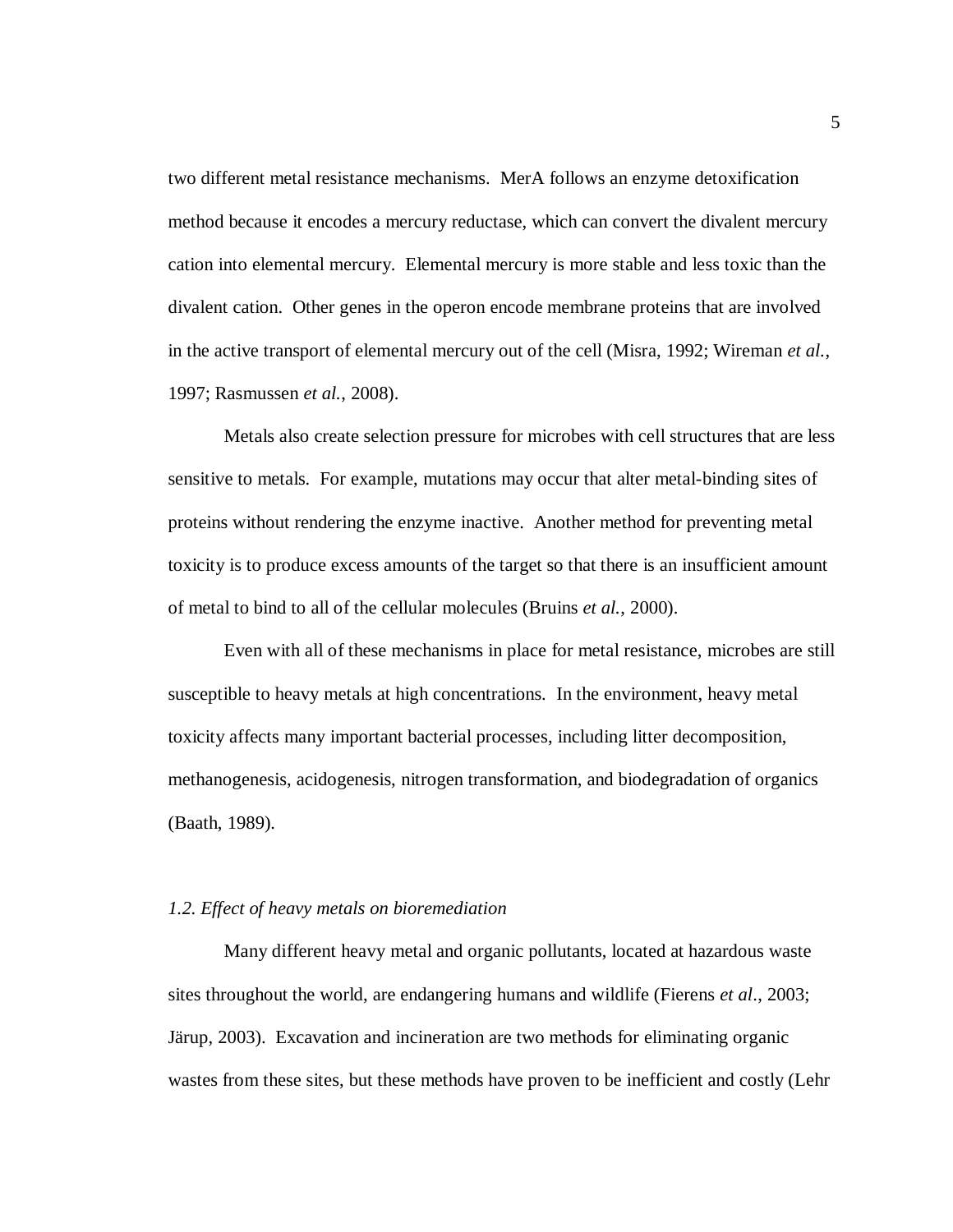*et al.*, 2001). Bioremediation, which is the process of using microorganisms to break down organic pollutants, has been considered an attractive alternative (Balba *et al*., 1998). One potential drawback to using bioremediation is that forty percent of the sites on the U.S. Environmental Protection Agency's (EPA) National Priority List (NPL) are cocontaminated with both organics and heavy metals. Metals affect organic pollutant degradation at these sites (Sandrin & Maier, 2003). Although the heavy metals show toxic effects on bacteria that could be used for bioremediation, it is not completely understood how the metals affect the degradation of organic pollutants.

Numerous studies have investigated effects of heavy metals on biodegradation. Studies examining biodegradation often utilize bacteria that can use organic contaminants as sole carbon sources (Springael *et al.*, 1993; Sandrin & Maier, 2002). Growth (i.e., changes in biomass over time), which is an indicator of biodegradation in these studies, can be measured by optical density, protein content, oxygen consumption, or the amount of target organic compound that is present over time (Madsen, 1997; Sandrin & Maier, 2003). Most studies have shown that heavy metals inhibit biodegradation of various aromatic and aliphatic hydrocarbons (Amor *et al.*, 2001; Kong, 1998; Pardue *et al.*, 1996; Riis *et al*.*,* 2002). One possible issue with these studies is that the metal may bind to the organic compound, preventing entry of the carbon source into the cell (White & Knowles, 2000). This result would not provide an accurate indication of how metal toxicity affects biodegradation because some of the carbon source is not available for degradation.

Not all studies have shown a connection between heavy metals and inhibition of biodegradation. Some studies have shown that heavy metals do not affect the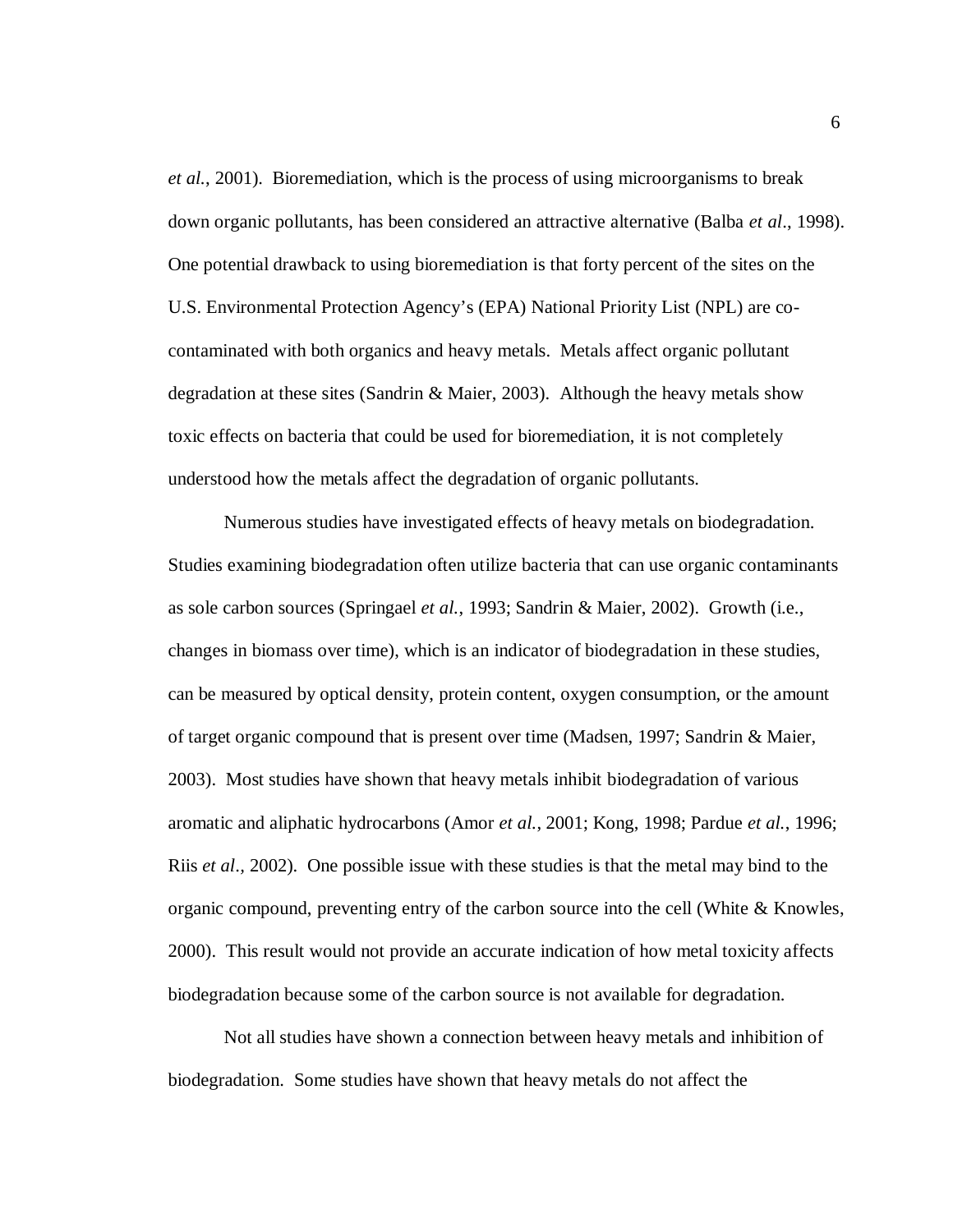degradation of organic compounds. For example, Baldrian *et al.* (2000) showed that cadmium and mercury did not inhibit the ability of the fungus *Pleurotus ostreatus* to degrade polycyclic aromatic hydrocarbons. It is possible that the metals were being sequestered by a component of the soil medium used in these studies. Assuming the metal was being sequestered, it was not available to the organisms, thus potentially explaining why biodegradation was not affected.

There are even a few studies that have shown increased biodegradation in response to heavy metals (e.g., Said & Lewis, 1991; Kuo & Genthner, 1996). In most cases, there is a dose-dependent relationship between metal concentration and biodegradation. Said & Lewis (1991), however, observed that an aerobic consortium of microbes degraded 2,4-dichlorophenoxyacetic acid methyl ester (2,4-DME) at a faster rate when exposed to 100  $\mu$ M cadmium than when exposed to 10  $\mu$ M cadmium. These results could be due to selective pressures faced by the microbial consortium at higher metal concentrations. Perhaps, only the most resistant microbes survived when exposed to higher metal concentrations. These microbes no longer had to compete with other microbes for the carbon source. Another possible explanation is that metal resistance mechanisms may be more rapidly induced in response to higher metal concentrations.

There is a wide range of reported inhibitory metal concentrations in the literature. For example, the lowest zinc concentration required to reduce biodegradation ranges from 0.006 mg/L to 736 mg/L (Sandrin & Maier, 2003). This is likely due to the lack of standardized experimental conditions. Varying carbon sources, environmental conditions, and organisms of interest among studies likely account for the wide range of inhibitory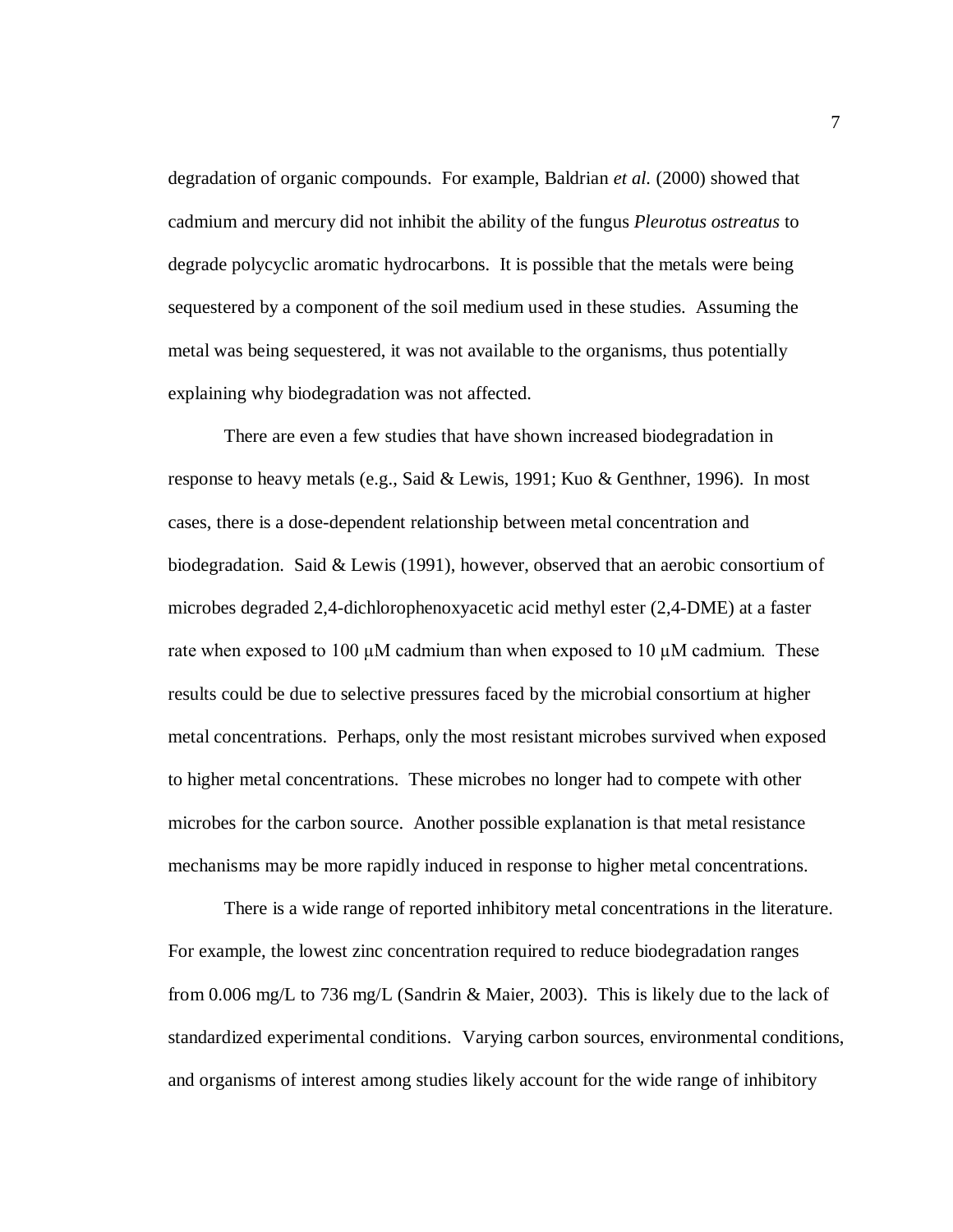concentrations reported in the literature. Some studies were performed using a single strain of bacteria, while others used an indigenous community of microbes. Some organisms were grown in soil or sediment microcosms, while others were grown in minimal salts media. Environmental conditions affect metal toxicity by altering metal speciation and bioavailability.

#### *2.0. Metal speciation*

The total metal concentration in a system has been the most commonly-employed indicator of metal inhibition of biodegradation. Clearly, other factors are also involved, considering the large disparities between minimum inhibitory concentrations among studies. A better indicator of metal toxicity is the concentration of the most bioavailable form, or species, of the metal (Sandrin  $\&$  Hoffman, 2007). The most bioavailable species are those that will presumably associate with enzymes and other active sites to initiate biological responses. Under most conditions, the most bioavailable form of a metal is considered to be the free, ionic, solution-phase species (Traina & Laperche, 1999; Behra *et al.*, 2002). Despite the free cation usually being the most abundant species, many other species are present, such as metal phosphates, carbonates, hydroxides, and sulfides, depending on the physiochemical conditions (e.g., pH, redox potential, and ionic strength) of the medium. Metals can also form hydroxo-complexes or complexes with various other organic ligands (Hughes & Poole, 1991). It is also possible for most of the metal to speciate into insoluble precipitates, such as metal phosphates.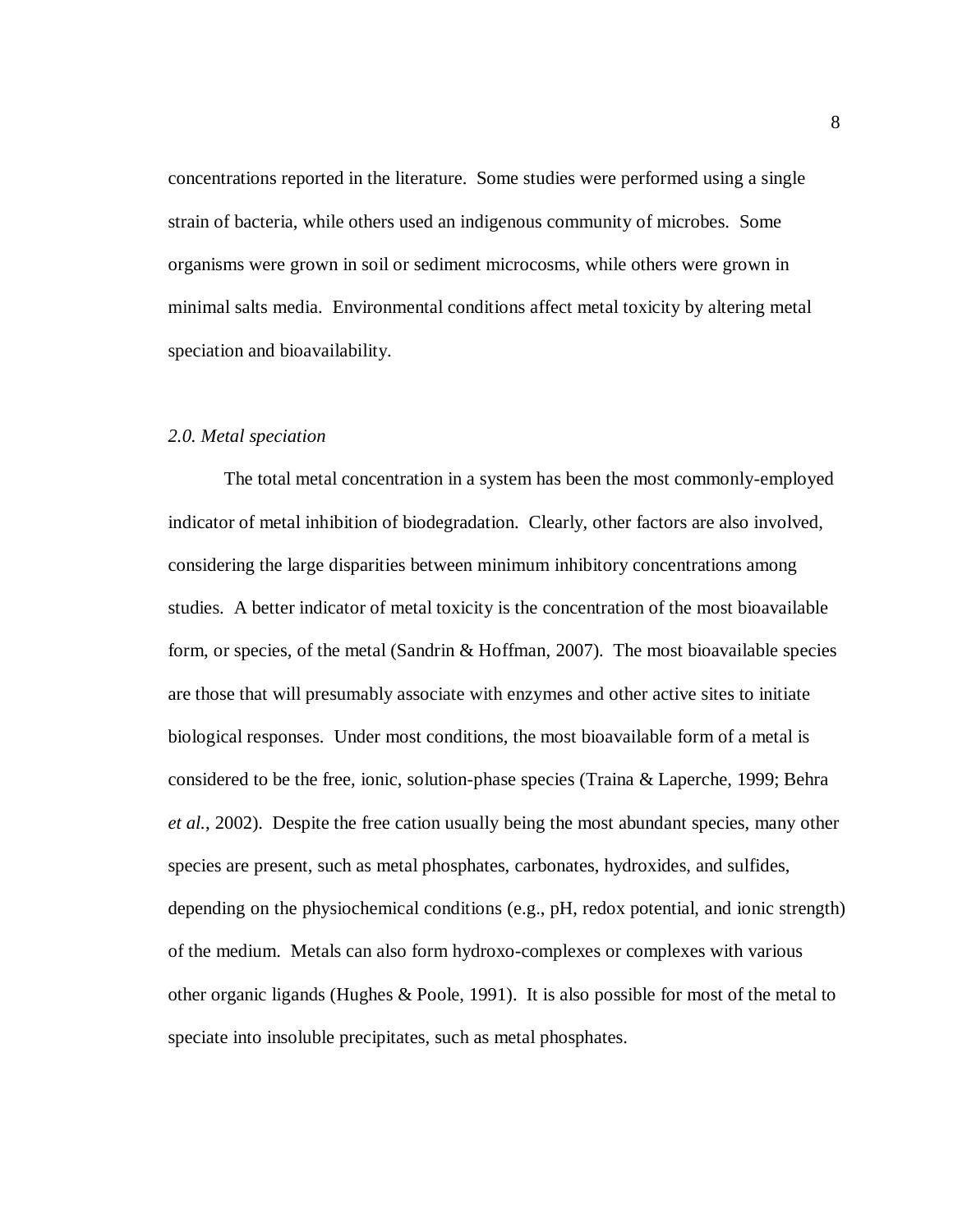Different metal species vary in their biological reactivity (Hughes & Poole, 1991; Behra *et al.*, 2002). For example, the free ionic form of a metal may act by replacing a cofactor for a vital enzyme. Hydroxylated metal ions have been suggested to bind to the cell surface and alter the net charge of the cell to reduce its viability (Ivanov *et al.*, 1997). Because different species may have different effects on biological processes, some species may be more toxic than others. There is a paucity of information in the literature regarding the relative toxicity of different metal species.

#### *2.1. Measurement of bioavailable metal species*

The total metal concentration in a solution can be determined easily using methods such as atomic absorption spectroscopy (AAS); however, not all species of a metal will be bioavailable, and much of the original concentration may have speciated into insoluble precipitates. Therefore, the concentration of some bioavailable species may be extremely low, perhaps even within or below the nanomolar range (Hughes  $\&$ Poole, 1991). Ion selective electrodes are useful for measuring the bioavailable concentration of a metal because they only measure the free, ionic species, which is often most prevalent (Buck & Lindner, 2001).

Immunoassays are another technique that can be used to detect solution phase metal concentrations. Immunoassays utilize antibodies that recognize metal-bound chelating agents, such as EDTA (Blake *et al.*, 1996). Bioreporters have also been used to determine solution phase metal concentrations (Daunert *et al.*, 2000; Rensing & Maier, 2003). These are cells that contain a reporter gene, such as *lacZ*, that is attached to a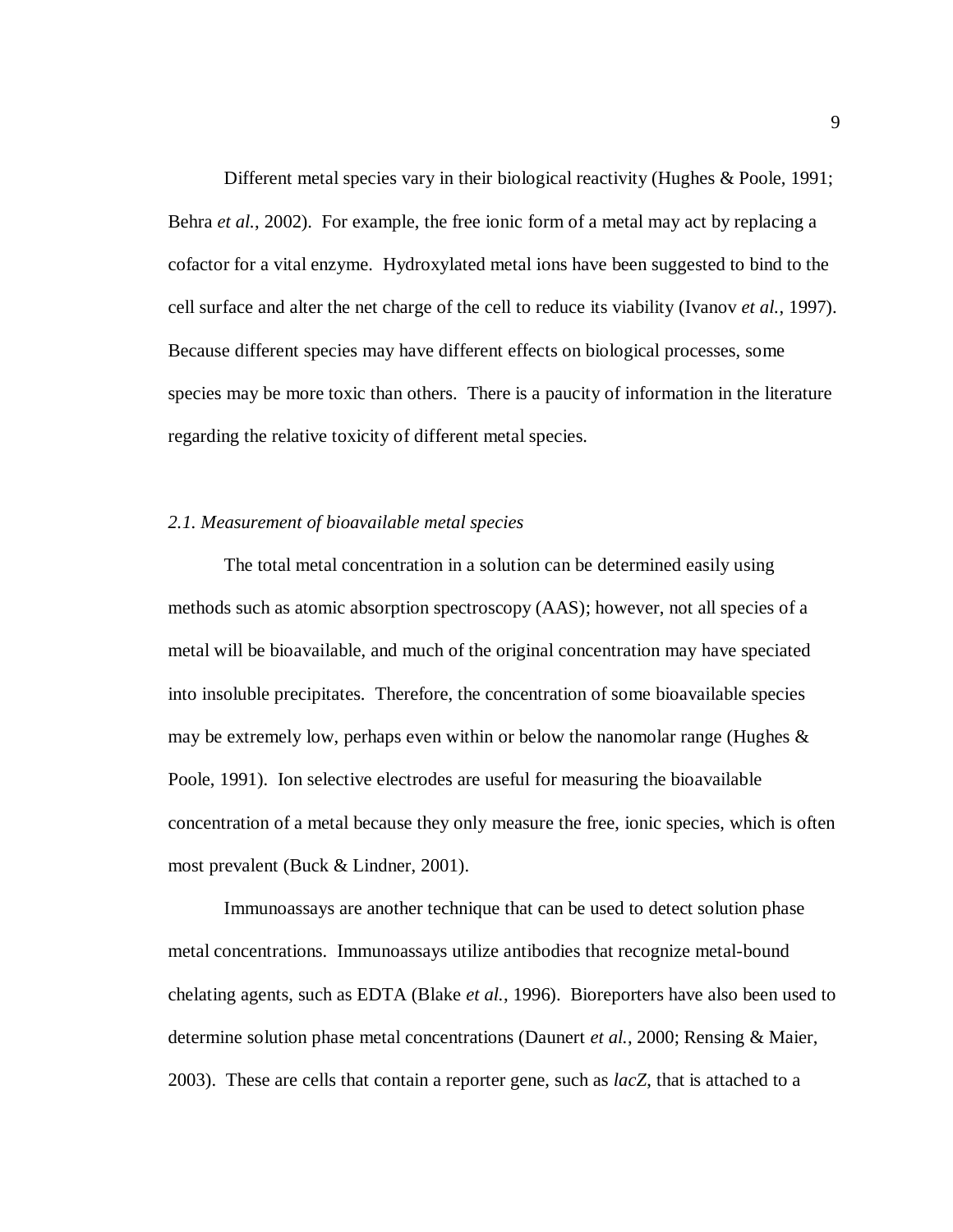promoter region capable of being regulated by a heavy metal. Bioreporters for detecting mercury have been created using the *lacZ* system (Rouch *et al.*, 1995b) and the *lux*  system, which will emit light in response to mercury exposure (Corbisier *et al.*, 1999). Immunoassays and bioreporters are both advantageous because they can be used to accurately measure the bioavailable metal concentration in complex media and soil systems; however, they cannot be used to determine the concentration of single species in the solution (i.e., [MOH<sup>+</sup>]). Also, the total concentration of bioavailable metal reported by the biosensors can vary depending on the metal resistance mechanisms of the specific bioreporter cell (Rensing & Maier, 2003). The rates of uptake, efflux, and complexation affect the amount of metal that is detected by the biosensor.

There are other possible methods for separating or determining different metal species in solution, although they may not be as accurate as the techniques that measure total solution-phase concentrations. One way to determine which ligands are involved in forming metal species uses ligand-field (d-d) spectroscopy. The electrons from the dorbitals of metals are excited at different wavelengths in different metal-ligand complexes (Hughes & Poole, 1989). Ion chromatography can also be utilized to separate species based on charge. Recently, dynamic speciation sensors that take into account the kinetic properties of different species have been employed. These sensors take into account diffusion and speciation reactions of species such as metal hydroxides, carbonates, and sulphates, as well as metal complexes with organic ligands to determine bioavailability of these species (Van Leeuwen *et al.*, 2005).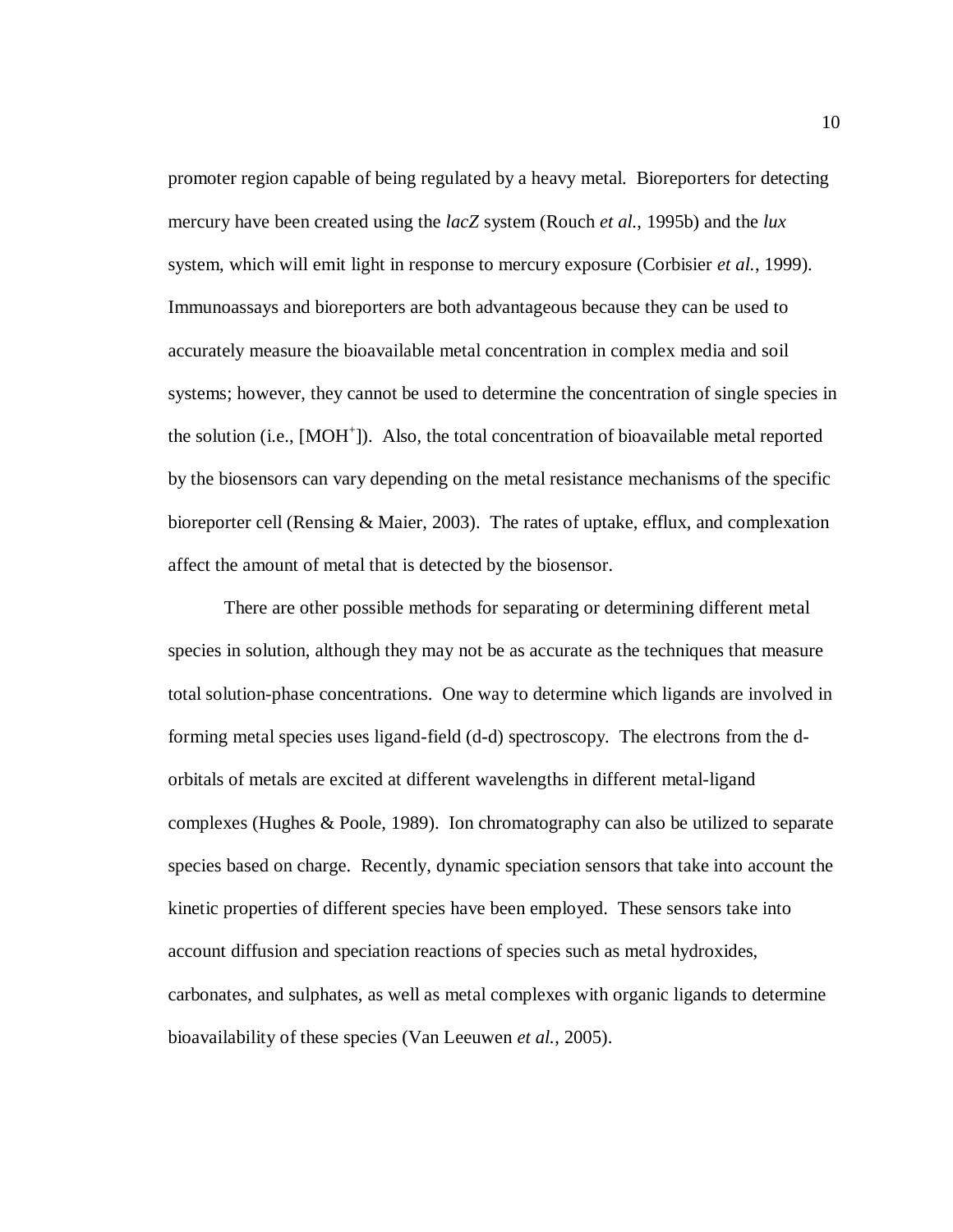It is extremely difficult to directly measure the concentration of various metal species in solution, except for the free, ionic species. Therefore, it is useful to employ geochemical modeling software, such as MINEQL+ (Environmental Research Software, Hallowell, ME) or MINTEQA2 (Allison *et al.*, 1991), to predict metal speciation patterns as a function of ionic strength and pH (Pardue *et al.*, 1996). These programs take into account equilibrium constants for each ion in solution and accurately calculate the concentration of any metal species under specified conditions. The accuracy of programs such as MINEQL+ has been verified experimentally. For example, Sandrin & Maier (2002) used a cadmium ion-selective electrode to determine the concentration of divalent cadmium ion in a minimal salts medium over the pH range from 4 to 7. The experimental concentrations were comparable to those predicted by the modeling software. These programs do not take into account all organic ligands present in complex media, so they are more comparable to experimental situations in minimal media. In complex media, it is difficult to calculate the concentrations of all components because the composition of complex ingredients (e.g., yeast extract, beef extract) differs slightly in every batch. It is important to carefully control the composition of the media because it can have significant effects on metal speciation.

#### *2.2. Effect of medium composition on metal speciation and toxicity*

Many different chemical components in a medium may interact with metals. Results of many studies of metal toxicity are not comparable due to the wide range of media used. Some varieties of complex biological media contain metal-binding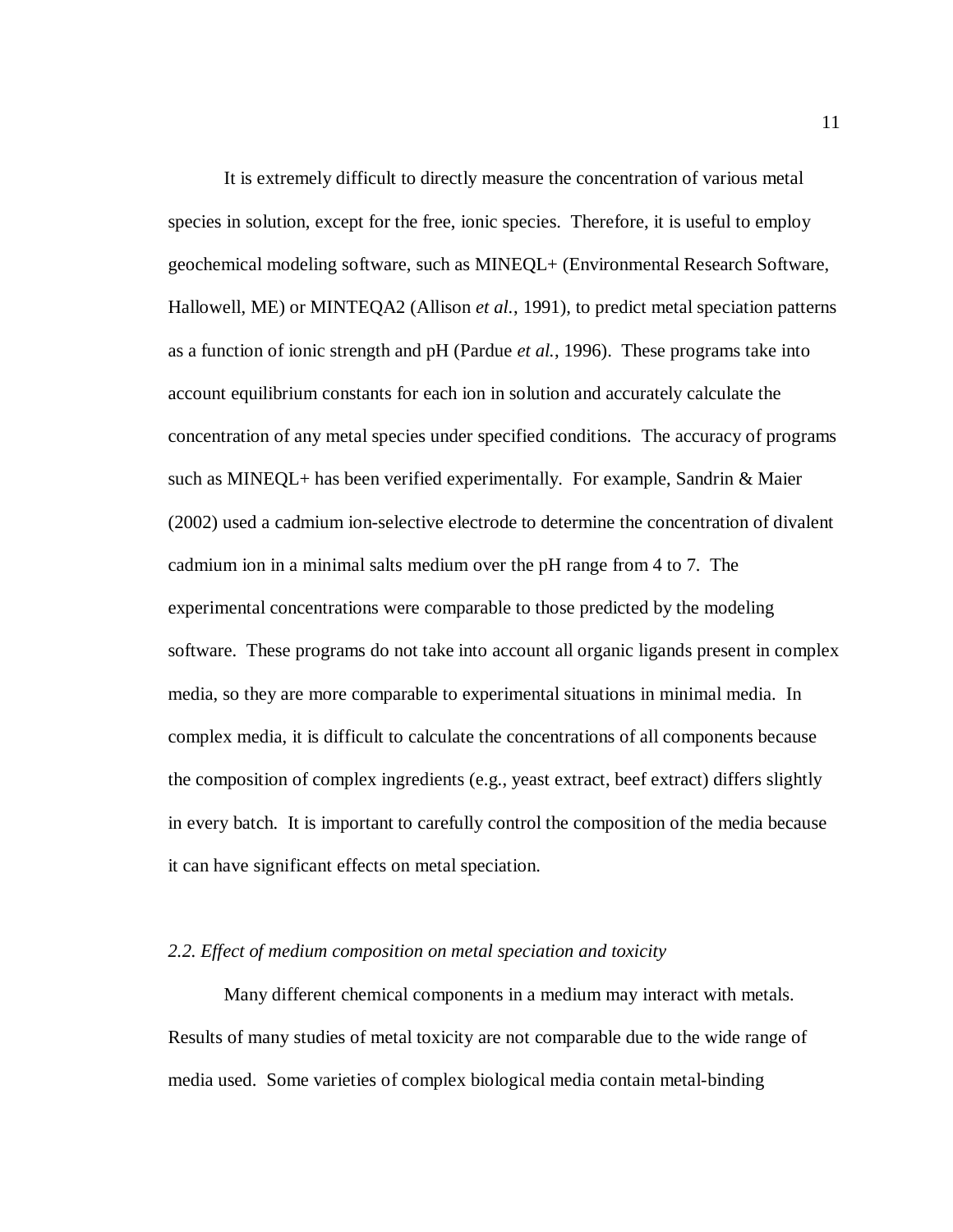components, such as yeast or beef extract, peptone, and amino acids (Hughes & Poole, 1991). These complex ingredients may differ slightly in the exact chemical composition among batches, so it is difficult to accurately and consistently determine metal speciation patterns in these types of media. Assessing the role of metal speciation on toxicity in these systems is complicated because most of the total metal can bind to components of the yeast or beef extract instead of vital cellular components (Ramamoorthy & Kushner, 1975).

Other studies use soil or sediment samples for a more accurate indication of microbial activity in natural environments. In these samples, organic matter and clay particles play a role in metal toxicity (Sandrin & Maier, 2003). Both organic material and clay particles in soil can bind metals and reduce their bioavailability. For example, Pardue *et al.* (1996) demonstrated that much less solution-phase cadmium was required to inhibit trichloroaniline (TCA) dechlorination in a mineral-based soil than in soil containing a higher concentration of organic matter. Other studies have shown that adding clay minerals to a medium mitigates toxicity. Clay minerals, such as kaolinite, montmorillonite, bentonite, and vermiculite, can bind to metals to decrease the amount that is bioavailable (Babich & Stotzky, 1977; Kamel, 1986).

Because metals can bind with components of complex media and soil to form species that are less bioavailable than the free, ionic species, it is important to use a chemically defined medium for correctly describing metal speciation in a system (Hughes & Poole, 1989; Twiss *et al.*, 2001). The most straightforward determination of metal speciation can be accomplished using a minimal medium. Minimal media usually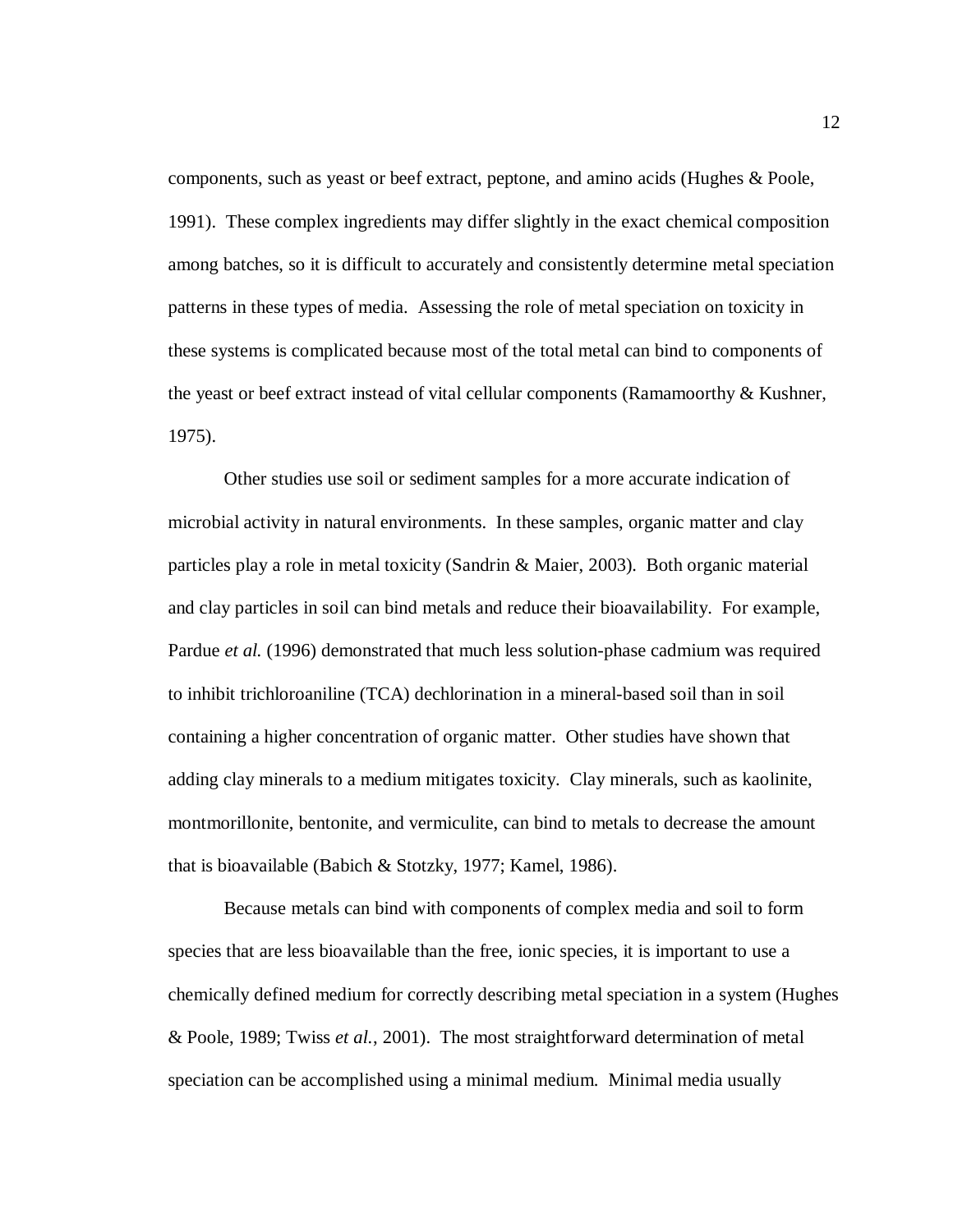include a variety of mineral salts and a single carbon source. In experiments investigating effects of metal toxicity on biodegradation, the carbon source in the minimal medium is the organic pollutant to be degraded (Springael *et al.*, 1993; Amor *et al.*, 2001; Sandrin & Maier, 2002). To obtain a better representation of the natural environment, a defined amount of soil could be mixed into a minimal medium that contained a pollutant as a carbon source (Said & Lewis, 1991; Maslin & Maier, 2000). Even in relatively simple types of media, such as minimal media, buffers are present at higher concentrations than other components and can affect metal speciation (Hughes & Poole, 1991).

Many different buffers have been used to study metal toxicity. Phosphate buffers are commonly used in minimal media (Birch & Brandl, 1996; Amor *et al.*, 2001; De *et al.*, 2006; Adoki, 2007). Phosphate ions readily form insoluble precipitates with many metals, decreasing the bioavailability of the metal in the process. Some metals are less sensitive to phosphate precipitation. For example, concentrations of the free cobalt ion  $(Co^{2+})$ show no significant decrease with up to 15 mM phosphate present. In contrast, when 3 mM phosphate is present, both nickel and cadmium free ion concentrations decline to 78% and 34% of the concentration when no phosphate is present (Fig. 1a, page 19: Sandrin & Hoffman, 2007). Phosphate is so efficient at sequestering metals in some cases that it has been used in some studies to decrease concentrations of free metal ions in solution. For example, White  $&$  Knowles (2000) added phosphate to their minimal medium to decrease the concentration of free cobalt and zinc ions that formed recalcitrant complexes with the organic compound nitrilotriacetic acid.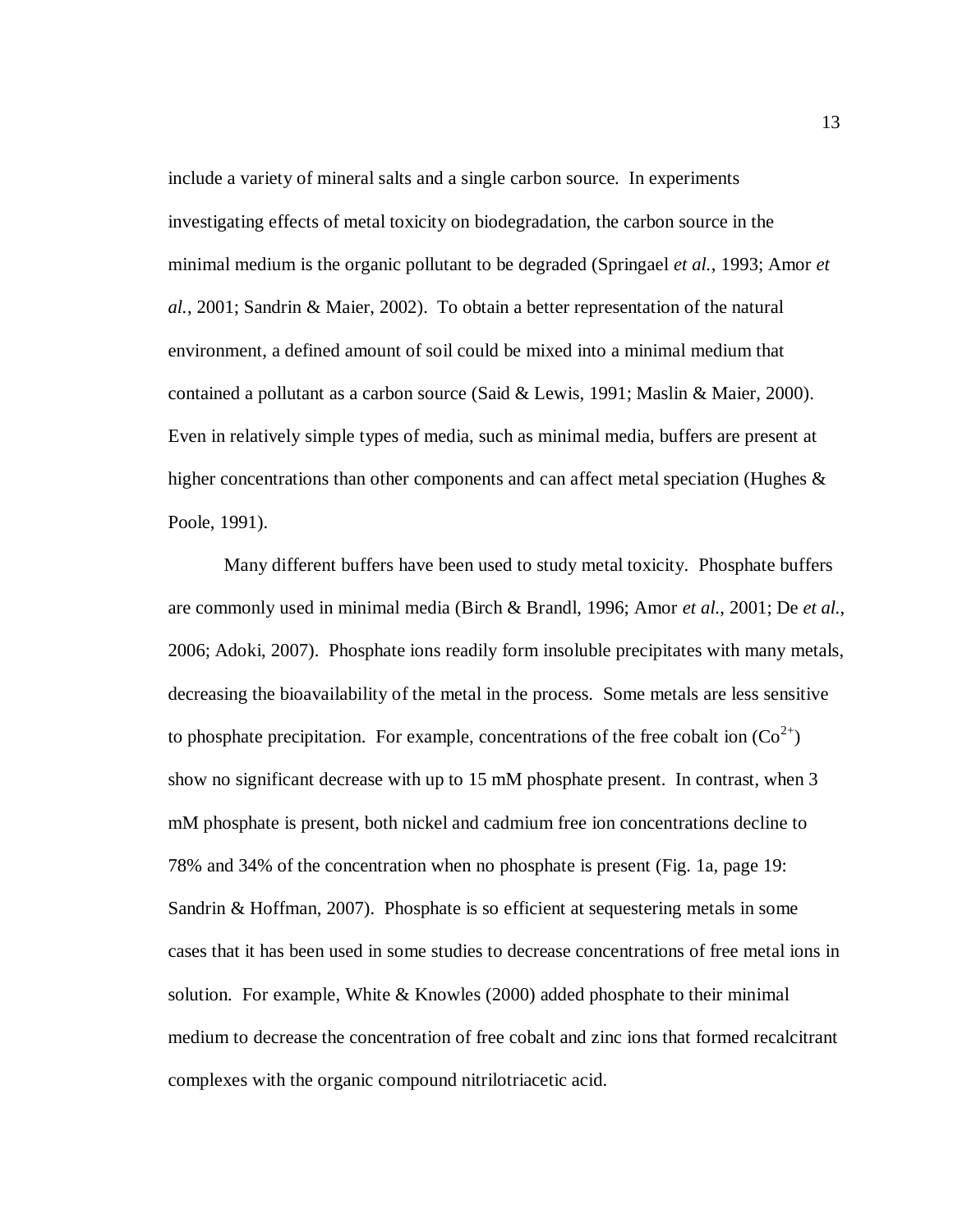Phosphate buffers that form precipitates with metals can cause a number of problems in metal toxicity studies. For example, precipitates may be mistaken for cell biomass if the turbidity of the culture is being used as an indicator for growth (Hughes & Poole, 1991). One potential solution to this problem is decreasing the pH of the solution to dissolve metal-phosphate precipitates (White & Knowles, 2000); however, most metalphosphates remain insoluble at neutral to moderately acidic pH values. Another method for circumventing this problem is using glycerophosphate instead of inorganic phosphate (Malakul *et al.*, 1998). Glycerophosphate will not form insoluble precipitates with metals, but some metal ions may still bind to the compound, and it creates a confounding variable in biodegradation studies by acting as an additional carbon source. A final possibility for addressing the problem of phosphate precipitates is to decrease the total phosphate concentration, although this alternative may compromise the buffering system (Sandrin  $\&$ Hoffman, 2007). Changing the phosphate concentration can affect metal toxicity. Korkeala & Pekkanen (1978) observed that lowering the phosphate buffer concentration from 0.2 M to 0.05 M increased the minimum inhibitory concentration (MIC) of cadmium for *Micrococcus luteus* and *Bacillus subtilis* grown on Plate Count Agar. Curiously, the same decrease in phosphate concentration showed the opposite effect for *Streptococcus bovis* throughout the pH range from 6 to 8. The authors speculated that the variation in sensitivity to phosphates among these organisms could be explained by differences in the composition and structure of the cell walls. Since phosphate buffers lead to precipitation issues when examining metal speciation and toxicity, it is important to consider buffers that do not display such a strong affinity for metals.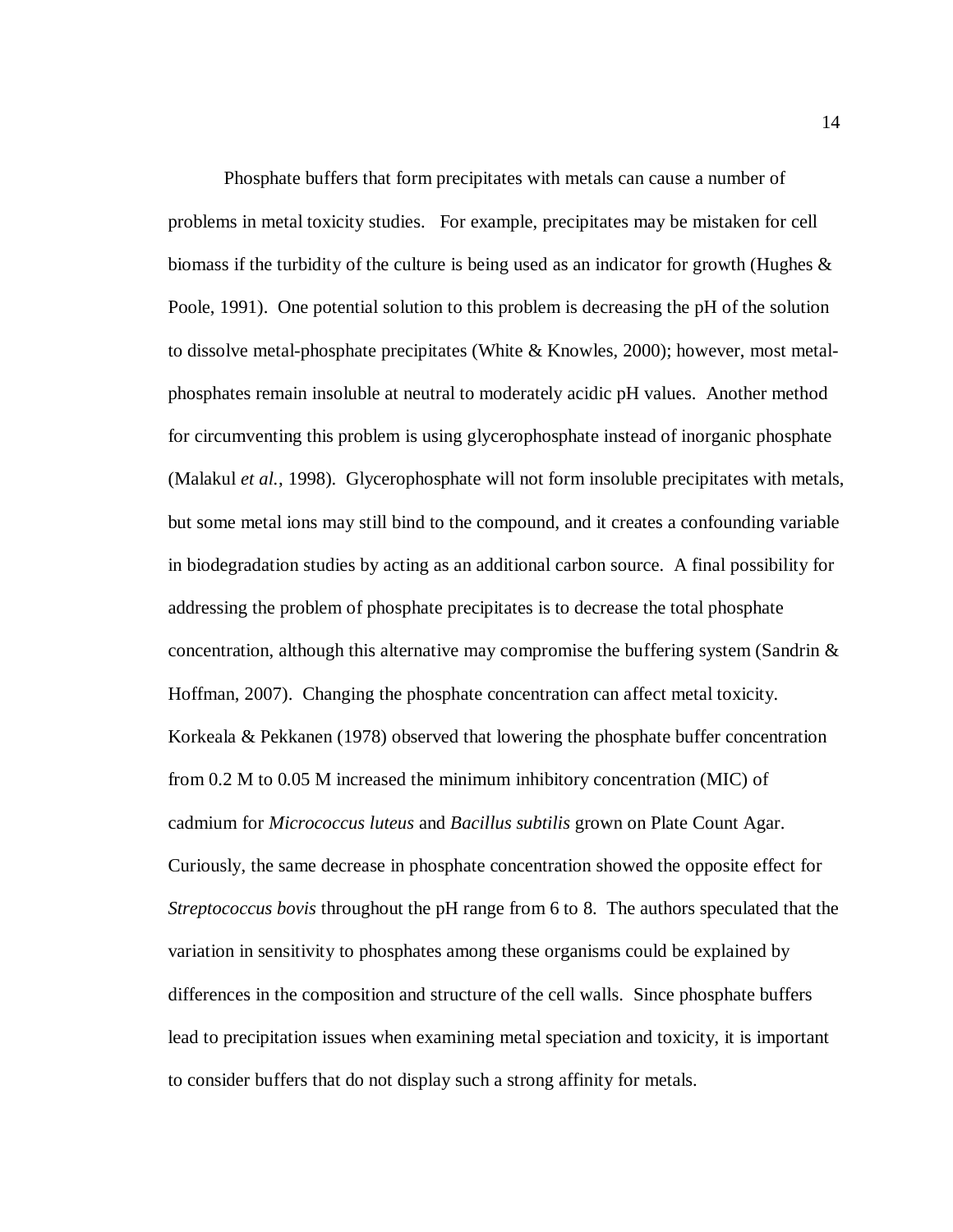Metals react less strongly with zwitterionic buffers than phosphate buffers (Good *et al.*, 1966). Zwitterions are ions that have both a positive and negative charge. Some examples of zwitterions buffers are HEPES (4-(2-hydroxyethyl)-1-

piperazineethanesulfonic acid), MES (morpholinoethanesulfonic acid), MOPS (3-(Nmorpholino)propanesulfonic acid), PIPES (1,4-piperazinebis(ethanesulfonic acid)), and TES (N-Tris(hydroxymethyl)methyl-2-aminoethanesulfonic acid). These buffers have limited interactions with metals, so they do not complicate metal toxicity studies. A weakness of these buffers is that the studies should be conducted under the optimal pH range from 6 to 7.5 (Mash *et al*., 2003). Tris-base (2-amino-2-(hydroxymethyl)-1,3 propanediol) is another buffer that has been used in many studies, but studies have shown that Tris-buffer is capable of binding some metals to some extent (Hughes & Poole, 1991; Twiss *et al.*, 2001).

Although buffer components are usually available at the highest concentrations in a medium, metals can also bind to inorganic ligands in solution. Ligands such as Cl, OH, and  $SO_4^2$  can form soluble complexes with many metals (Reed & Nonavinakere, 1992). These newly formed metal species remain in solution, but are considered to be less bioavailable than the free, ionic species under most conditions (Traina & Laperche, 1999). Even though other soluble metal species are considered less bioavailable, they may still play previously unstudied roles in causing metal toxicity.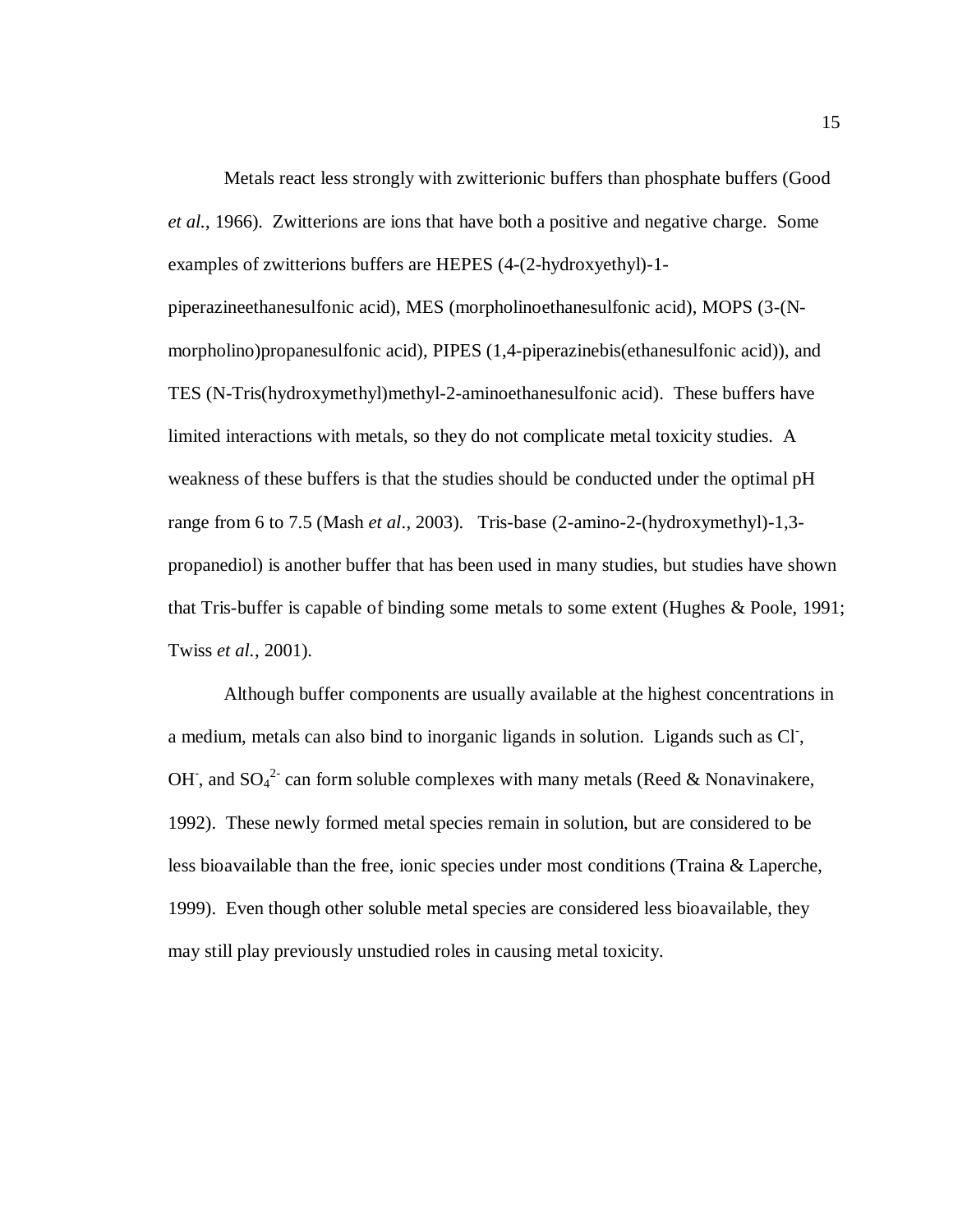#### *2.3. Effect of pH on metal speciation and toxicity*

Medium affects metal speciation and toxicity. At lower pH, the free, ionic species of metals are at their highest concentrations, so metals are more bioavailable under these conditions (Sandrin & Hoffman, 2007). At acidic pH, more protons are available to saturate metal-binding sites (Hughes & Poole, 1991). For example, metals are less likely to form insoluble precipitates with phosphates when the pH of the system is lowered because much of the phosphate has been protonated. Under basic conditions, metal ions can replace protons to form other species, such as hydroxo-metal complexes. Some of the hydroxo-metal complexes are soluble, such as those formed with cadmium, nickel, and zinc, while those formed with chromium and iron are insoluble.

Many studies show that pH mediates metal toxicity (e.g., Korkeala & Pekkanen, 1978; Babich *et al*.*,* 1985, Franklin *et al.*, 2000). In some cases, increasing pH reduces metal toxicity. Babich  $&$  Stotzky (1982 and 1983) found that increasing pH reduces the toxicity of nickel to a variety of different organisms, including bacteria (*Serratia marcescens*), filamentous fungi (*Arthrobotrys conoides*, *Penicillium vermiculatum*, *Rhizopus stolonifer*), and a type of yeast (*Cryptococcus terreus*). Under moderately basic conditions (pH 8.5), much of the nickel may not be bioavailable because it forms complexes with various ligands. It is also possible that the nickel was less toxic at a higher pH because some organisms may prefer basic environments to neutral or acidic environments. Aluminum has also been shown to be more toxic to *E. coli* at pH 5.4 than at pH 6.8 (Guida *et al.*, 1991).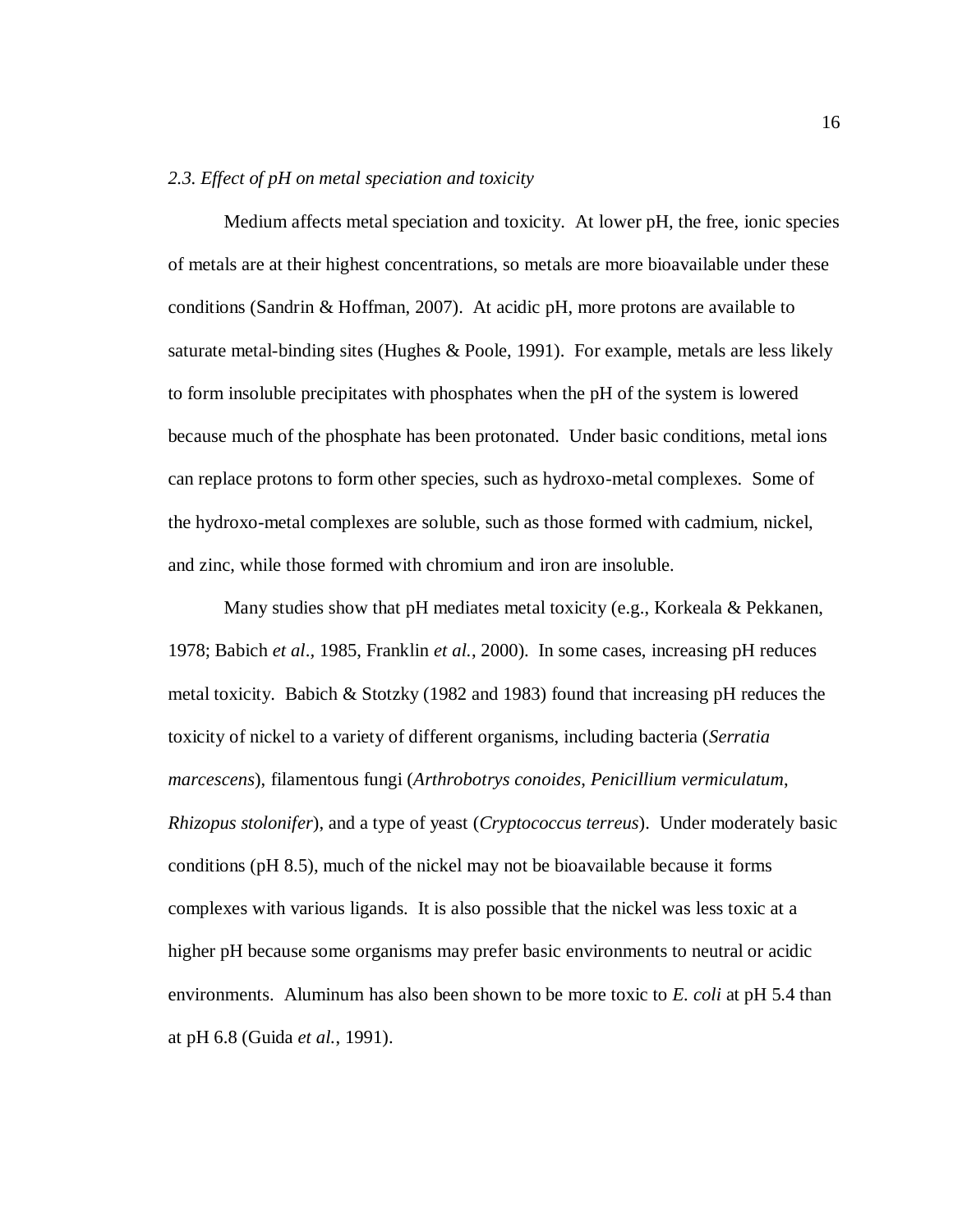More commonly, metal toxicity increases with pH. Increasing pH has been shown to increase the toxicity of zinc, copper, and uranium to certain algae species (Hargreaves & Whitton, 1976; Franklin *et al.*, 2000) and of cadmium to various bacteria (*B. subtilis, E. coli, M. luteus, S. bovis*), actinomycetes (*Micromonospora chalcea, Nocardia corallina, Streptomyces flavovirens*), and fungi (*Saccharomyces cerevisiae, Schizosaccharomyces octosporus*) (Korkeala & Pekkanen, 1978; Babich & Stotzky, 1977). Metal toxicity may increase at higher pH values because cells may be able to take up or adsorb more of the metal ions under these conditions (Rudd *et al*., 1983; Sandrin & Maier, 2002). Under more acidic conditions, metals compete with protons for binding sites on the cell surface. Also, various functional groups associated with the membrane would be protonated under acidic conditions, reducing the electrostatic attraction between the metal cations and the membrane. A third possibility is that metals are removed from the cell more efficiently under acidic conditions by efflux pumps that are driven by the proton motive force (Sandrin & Maier, 2002).

Another possible explanation for increased toxicity at a higher pH is the formation of species that are more toxic, such as the hydroxo-metal species (Babich & Stotzky, 1985; Collins & Stotzky, 1992; Ivanov *et al*., 1997). Since most studies that have implicated hydroxo-metal species were carried out in complex media, the concentration of these species was not accurately determined. Sandrin  $\&$  Maier (2002) used a minimal salts medium that allowed them to use MINEQL+ to predict the concentration of monohydroxylated cadmium from pH 4 to 7. The concentration of monohydroxylated cadmium increased with pH until reaching a peak at pH 5.9, and then the concentration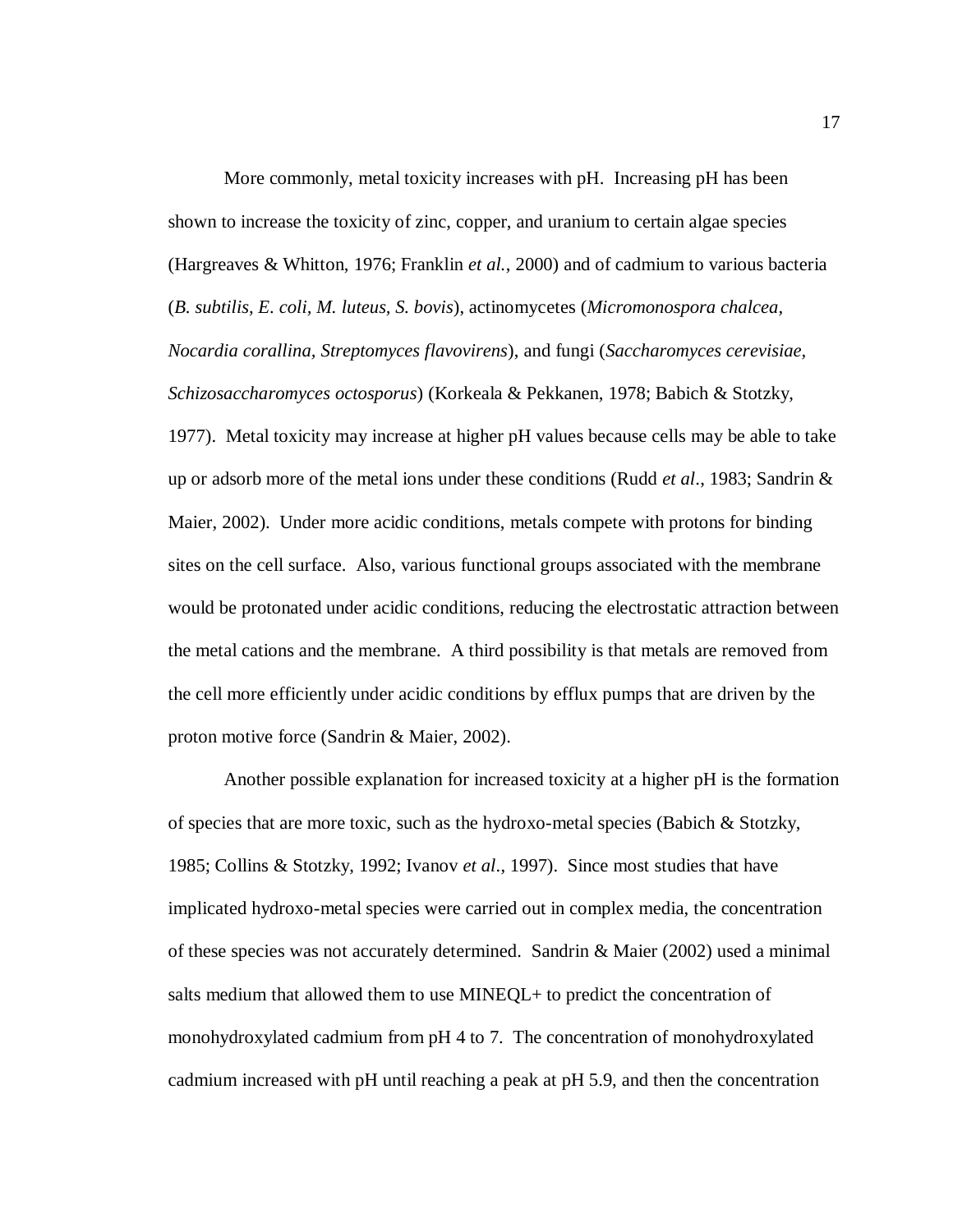slowly decreased until pH 7. Although the concentration of divalent cadmium ion simultaneously decreased at higher pH values, those concentrations remained at least three orders of magnitude higher than monohydroxylated cadmium concentrations.

pH-dependent metal speciation patterns differ among metals. For example, concentrations of the free, ionic species of copper and zinc in minimal media rapidly decline at pH values higher than 5, while the free, ionic form of cobalt remains prevalent until the pH value is higher than 8 (Fig. 1b, page 19: Sandrin & Hoffman, 2007). The effect of pH on hydroxo-metal species also varies among metals. In a study that investigated pH-dependent chemical speciation in seawater, Zirino & Yamamoto (1972) found that monohydroxylated zinc levels reach a peak at pH 8, while monohydroxylated cadmium levels increase from pH 8 to 9.

The pH of a medium also impacts the formation of metal-phosphate precipitates. For example, cadmium concentrations rapidly decline as both phosphate concentration and pH increase. Sandrin & Hoffman (2007) determined that when no phosphate is present in a commonly used mineral salts medium, the concentration of divalent ionic cadmium remains relatively constant until an abrupt fall above pH 8 (Fig. 1c, page 20). When 15 mM inorganic phosphate is added to the medium, divalent cadmium ion concentrations rapidly decline at pH values above 6.

Maintaining a constant pH during an experiment is crucial because of the dependency of metal speciation on pH. Buffers are required to prevent large deviations in pH throughout an experiment. Studies examining the effect of metal toxicity on biodegradation usually use a buffer that has a neutral to moderately acidic operational pH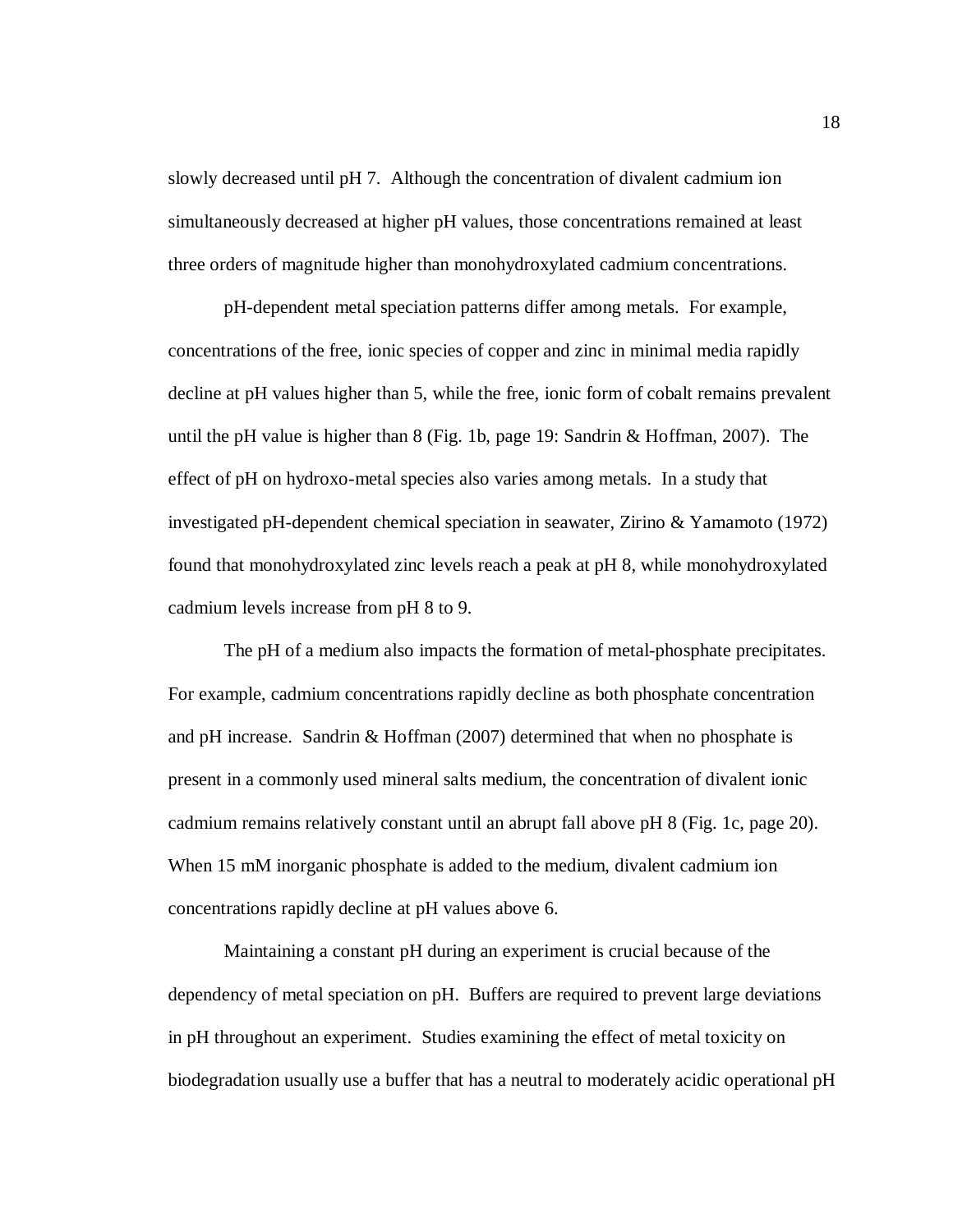range (Said & Lewis, 1991; Amor *et al.*, 2001; Sandrin & Maier, 2003). The operational pH range is determined by the pKa of the buffer, which is the pH at which half of the weak acid used for buffering is protonated. When the pH is beyond the operational range of a buffer, even small additions of acid, such as the excretion of acidic metabolic end products, may drastically change the pH and alter metal speciation patterns.

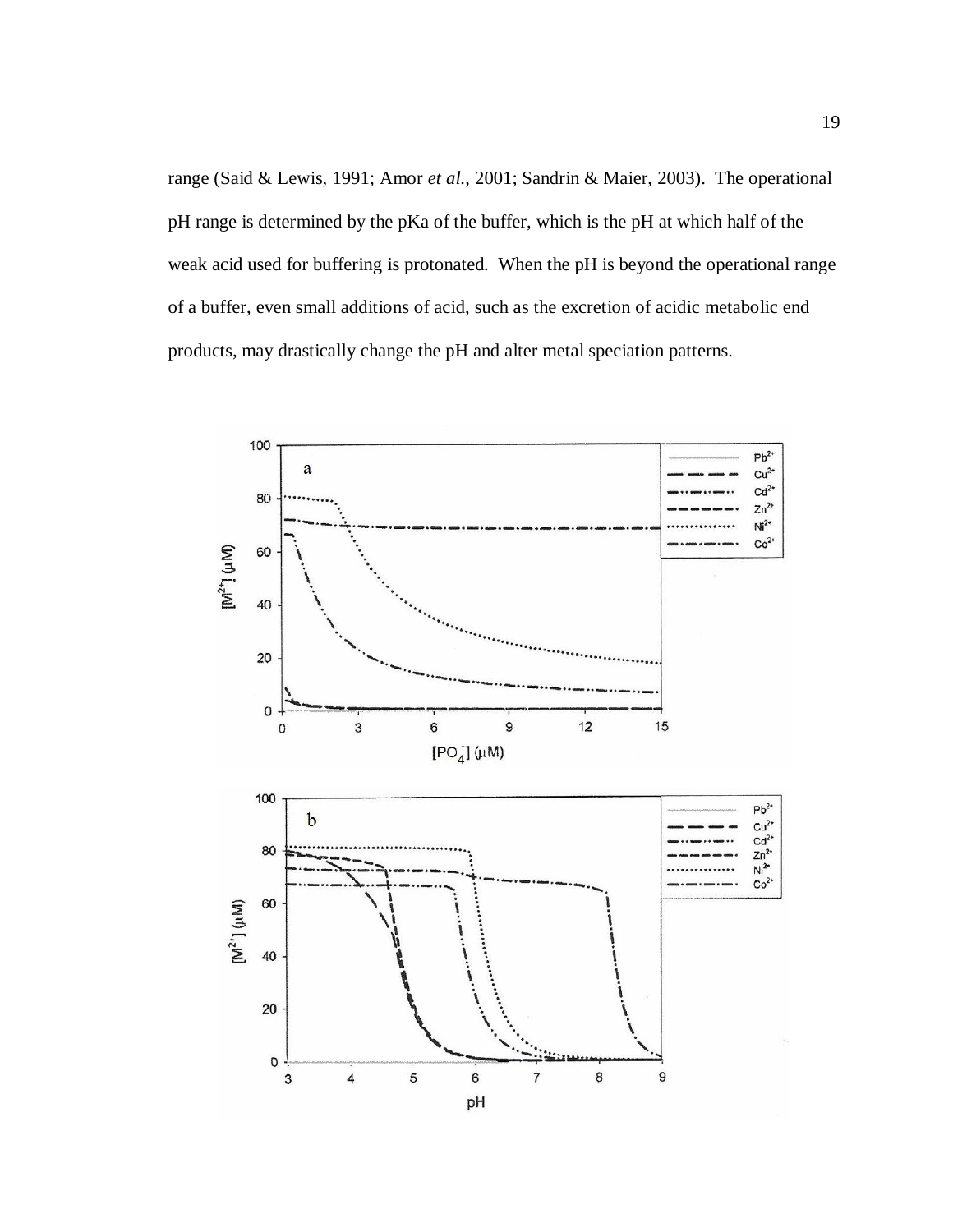

**Figure 1** (Sandrin & Hoffman, 2007)**:** Effect of phosphate concentration (a), pH (b), and the interactions of phosphate and pH (c) on solution-phase, ionic metal concentrations  $([M^{2+}])$  as predicted by MINEQL+ (Environmental Research Software, Hallowell, ME) in Bushnell-Haas medium (Difco, Sparks, MD) amended with 100 µM total lead, copper, cadmium, zinc, nickel, or cobalt. The pH of the medium in (a) was set at 6.5.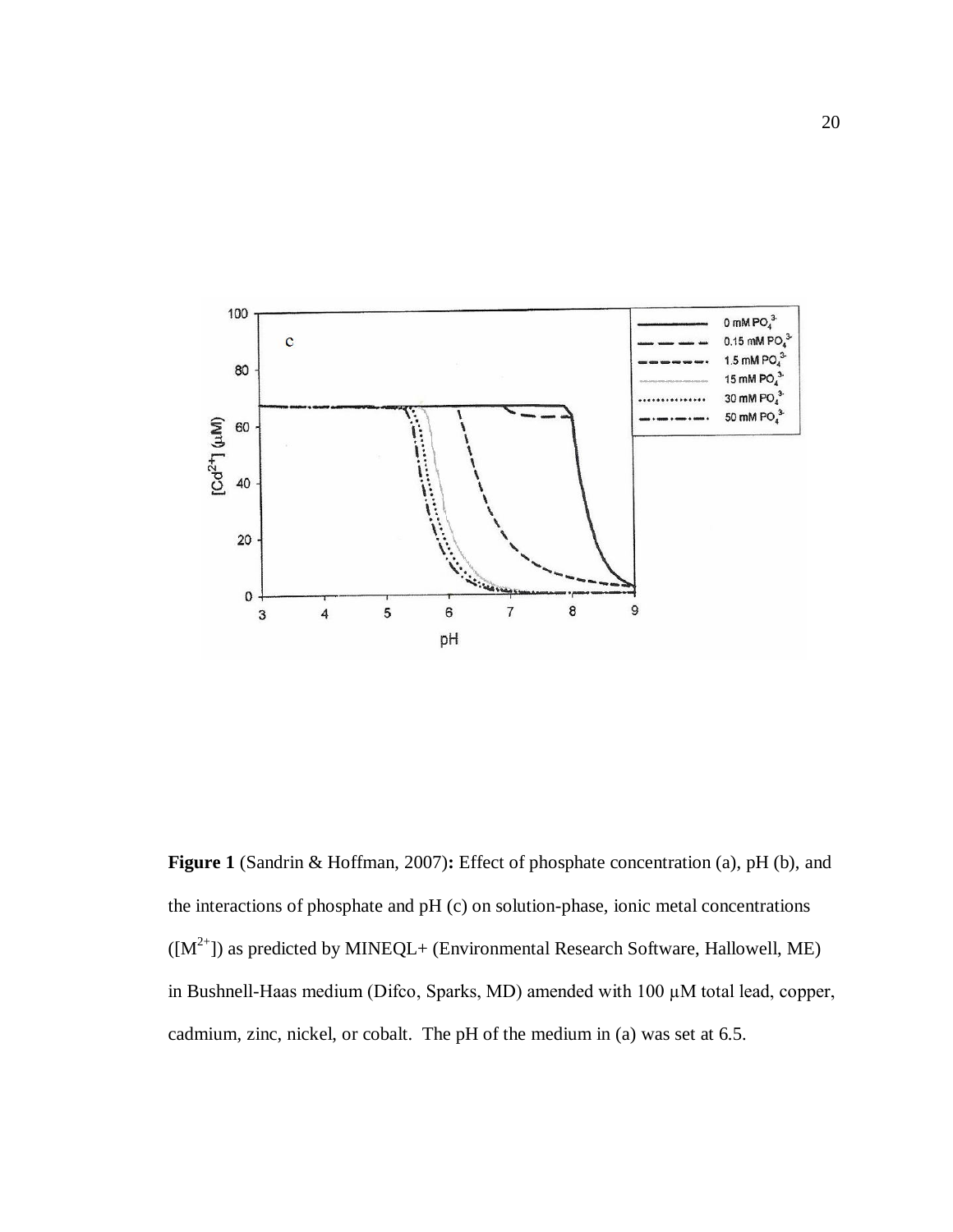#### *3.0. Microarrays as tools to assess global gene expression in response to metals*

As of June 2008, the complete genomes of 746 organisms have been sequenced (National Center for Biotechnology Information, 2008); therefore, it is necessary to apply functional analysis to entire genomes. Microarrays are one possible application for investigating organisms on a genomic scale. Microarrays are chips containing many tiny spots of DNA, protein, or other biological molecules. The remainder of this literature review focuses on DNA microarrays. The DNA fragments can be oligonucleotides that have been synthesized directly to the surface by means of photolithography using either pre-made masks (Fodor *et al.*, 1991) or micromirrors (Singh-Gasson *et al.*, 1999). The nucleotide fragments can also be complementary DNA molecules that have been amplified by polymerase chain reaction (PCR). The PCR products are then spotted onto the chip using robotic techniques. The chips are usually made of glass or silicon because these materials can provide stable attachment through reactive amine, aldehyde, or epoxide groups, low background signal, and homogenous surface chemistry (Stears *et al.*, 2003).

Microarrays have many different applications. Some of these include the comparison of genome content in different types of cells or from different strains of an organism (Moran *et al*., 2004), identifying single base differences among different groups (Hacia *et al.*, 1999), and resequencing a portion of a genome to locate mutations (Syvanen, 1999). One of the most utilized applications of microarrays is observing global gene expression patterns in cells exposed to various treatments or conditions. Microarrays can be utilized to compare gene expression between different tissue types,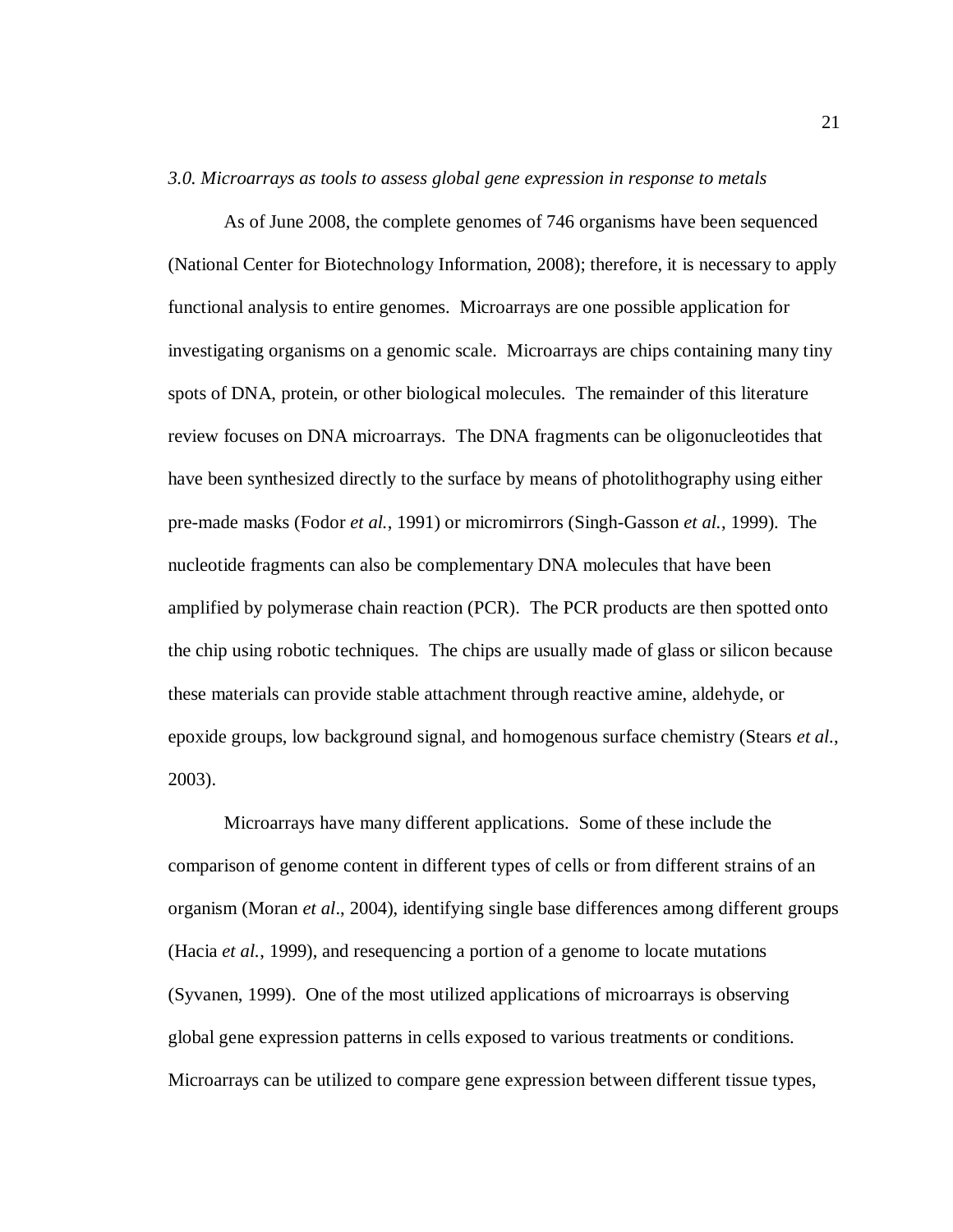between normal and diseased organisms, or between a treated and control organism. For example, a better picture of how metal toxicity affects gene expression on a global scale can be obtained using microarrays. Regardless of the application, microarrays are useful because they can examine many different genes in parallel.

Before microarrays were produced on a large scale, the expression of specific genes could be determined using colony hybridization (Grunstein & Hogness, 1975) or Southern blotting (Southern, 1975). In these techniques, either entire colonies or isolated DNA fragments are attached to a substrate. A known gene or intergenic sequence can then be used as a labeled probe to determine which samples were expressing the gene of interest. It would be costly and time-consuming to perform these tests to determine the expression of every gene.

Microarrays use the same principle of hybridization as Southern blotting and colony hybridization. Hybridization involves the annealing of single-stranded nucleic acids from different sources based on complementary base pairing. The short DNA fragments on the surface of the array can hybridize to single-stranded cDNA that is a product of the reverse transcribed mRNA isolated from treated cells. Similar to Southern blotting, the isolated cDNA is labeled with a probe. Fluorescent dyes, such as cyanine 3 (Cy3) and cyanine 5 (Cy5), are commonly used in microarray experiments (Stears *et al.*, 2003). The fluorescence of the hybridized samples is then scanned by lasers to produce images from two channels. The automated data gathering process is relatively quick. The entire process is summarized in Figure 2 (Lukac, 2006).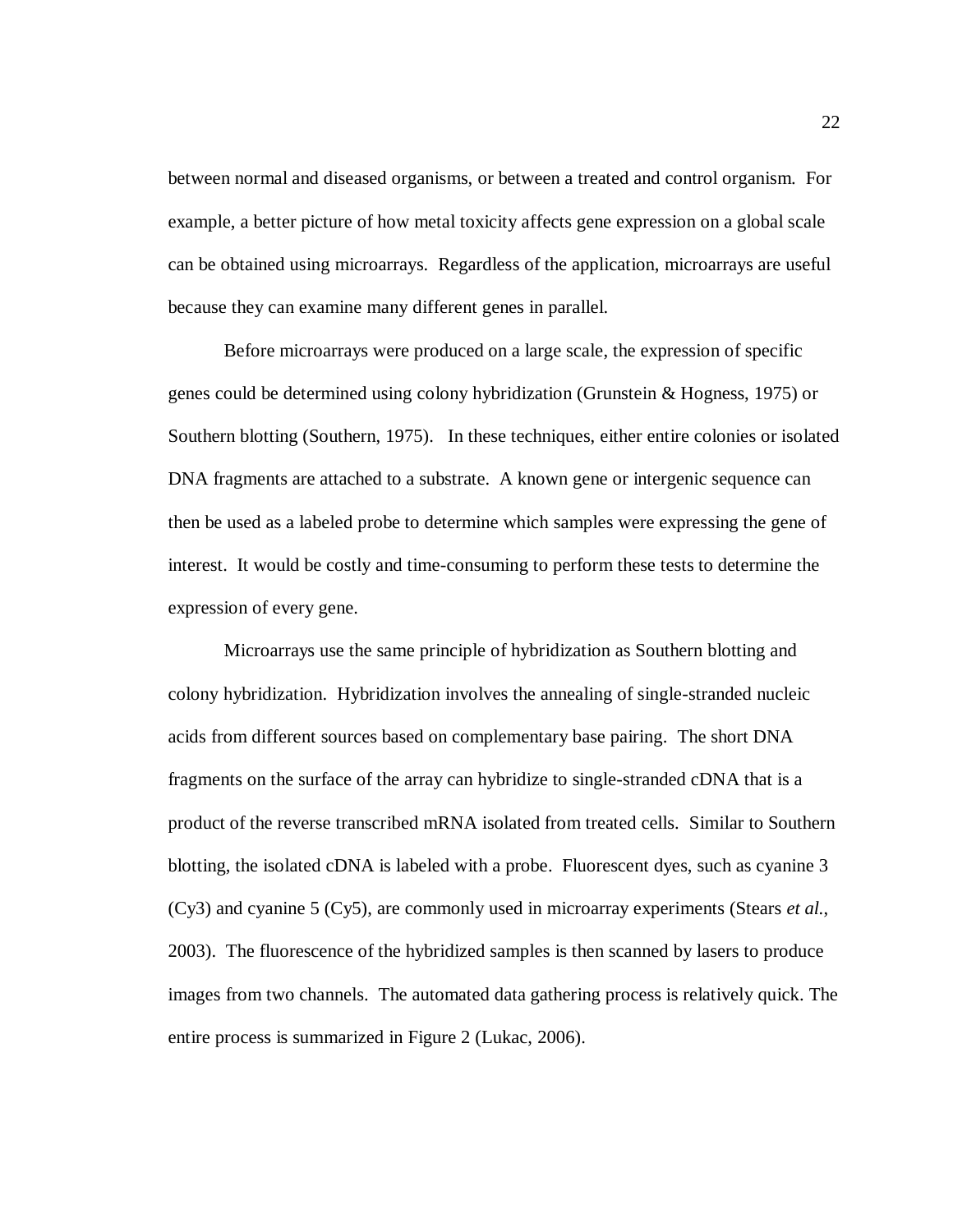

**Figure 2:** Summary of microarray procedures. Briefly, mRNA is isolated from control and experimental populations, reverse transcribed into cDNA, and labeled with fluorescent probes. The labeled cDNA from each sample are mixed and hybridized to the array, which can then be scanned using different lasers for each dye to produce intensity values for each sample (Lukac, 2006).

Microarrays have other advantages over previous techniques. Besides being able to test every gene in an organism at the same time, the process is also miniaturized and automated (Stears *et al.*, 2003). Microarrays also produce accurate results compared to other techniques. Yue *et al.* (2001) used ten replicates to demonstrate that there is only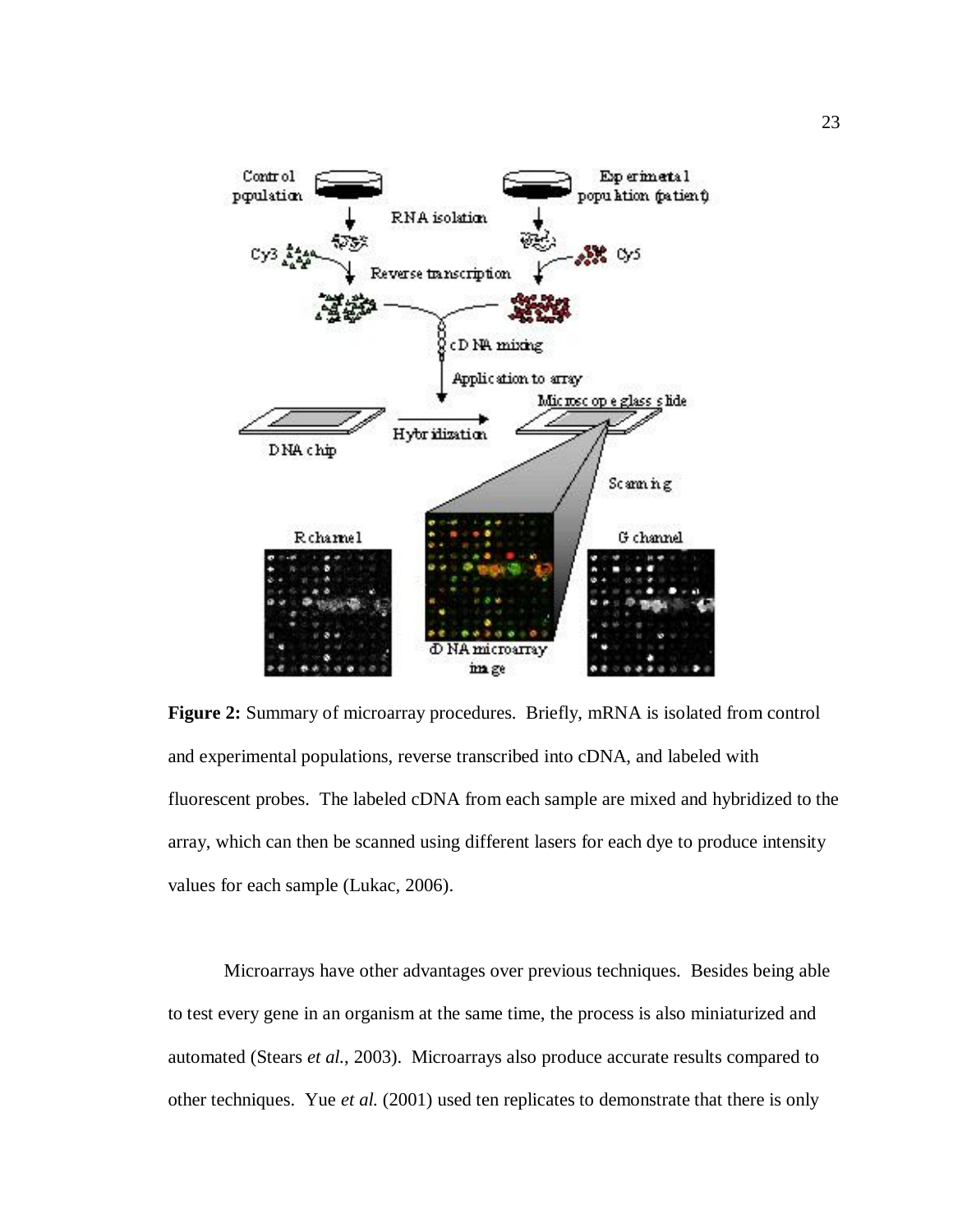12% variation in non-differentiated genes, while there is a maximum of 25% variation in differentially expressed genes. Real-time PCR (qPCR) is used in most studies to validate microarray results. This validation technique quantifies cDNA during the initial replication cycles to produce an accurate indication of gene expression. Biological and technical variability in experimental protocols can have significant effects on both microarray and qPCR results. Correlations between microarray and qPCR studies have ranged from -0.48 to 0.94 (Beckman *et al.*, 2004; Etienne *et al.*, 2004). Lower correlations were usually seen for genes that showed less than a 2-fold change in expression (Etienne *et al.*, 2004). Genes with low spot intensities, which were defined as intensities lower than that of the highest negative control intensity, also showed lower correlations (Beckman *et al.*, 2004). Morey *et al.* (2006) found that genes that had a fold change of at least 1.4 and a p-value of less than 0.0001 produced correlations of at least 0.80. Both microarrays and qPCR have benefits and limitations for analyzing gene expression patterns, so validation with qPCR is useful for genes showing significantly different changes in expression.

It is important to normalize the data from all arrays to account for variation among individual arrays. One source of variation has been reported to be the different labeling efficiency of the two dyes (Stears *et al*., 2000). Normalization creates a median of zero for the distribution of the log-ratios of dye intensities for all genes. There may also be spatial effects of dye bias (dyes binding to one area of the array more efficiently than to other areas), so regional normalization techniques, such as print-tip lowess, may be necessary (Quackenbush, 2002). Another data analysis issue is created by the large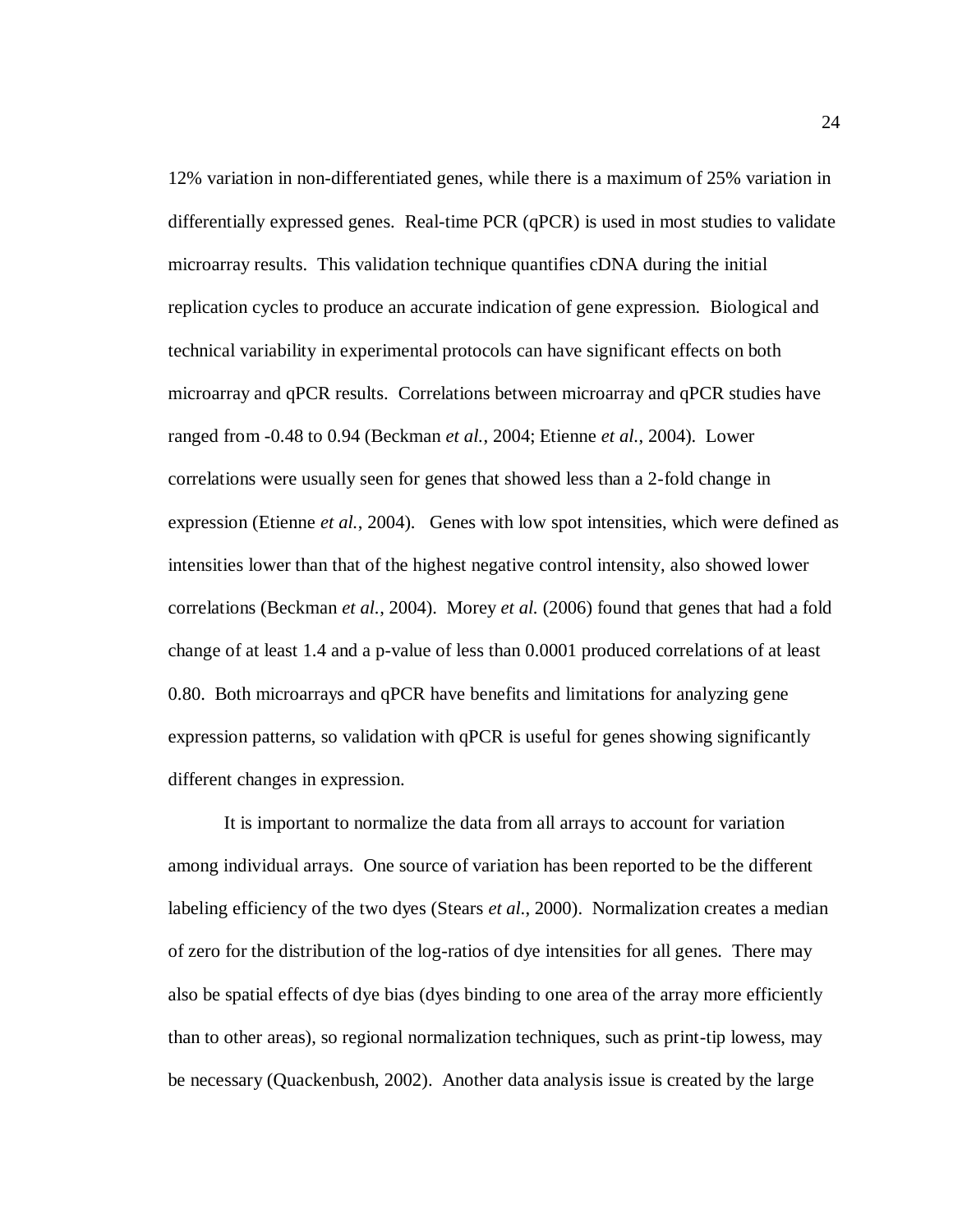number of genes being tested. Analysis of variance (ANOVA) tests are run on each gene to determine if there are significant differences in gene expression across treatments. When thousands of individual statistical tests are carried out, several tests will yield false positives. False positives result from tests that yield a significant p-value, but they do not show true differences between expression levels among different treatments. Benjamini & Hochberg (1995) generated equations to produce a false positive discovery rate, which indicates the expected proportion of false positives among the results that are deemed statistically significant.

With different statistical techniques, as well as variation in experimental procedures, it is difficult to compare microarray results from different experiments. One way for standardizing microarray experiments is by using the Minimum Information About a Microarray Experiment (MIAME) checklist (Brazma *et al*., 2001). According to the checklist, all published microarray studies should include information about the experimental design as a whole, the array design, sample preparations, hybridization protocols, measurements, and normalization controls. Gene expression data are only useful if the environmental conditions and data analysis methods are specified.

#### *3.1. Effects of metal toxicity on genome-wide expression patterns*

Despite the lack of standardization in microarray experimentation, there have still been many useful studies that have elucidated the effects of metal toxicity on global gene expression for a variety of organisms. For example, studies have examined the genomewide response of *E. coli* to zinc (Lee *et al.*, 2005), cadmium (Wang & Crowley, 2005),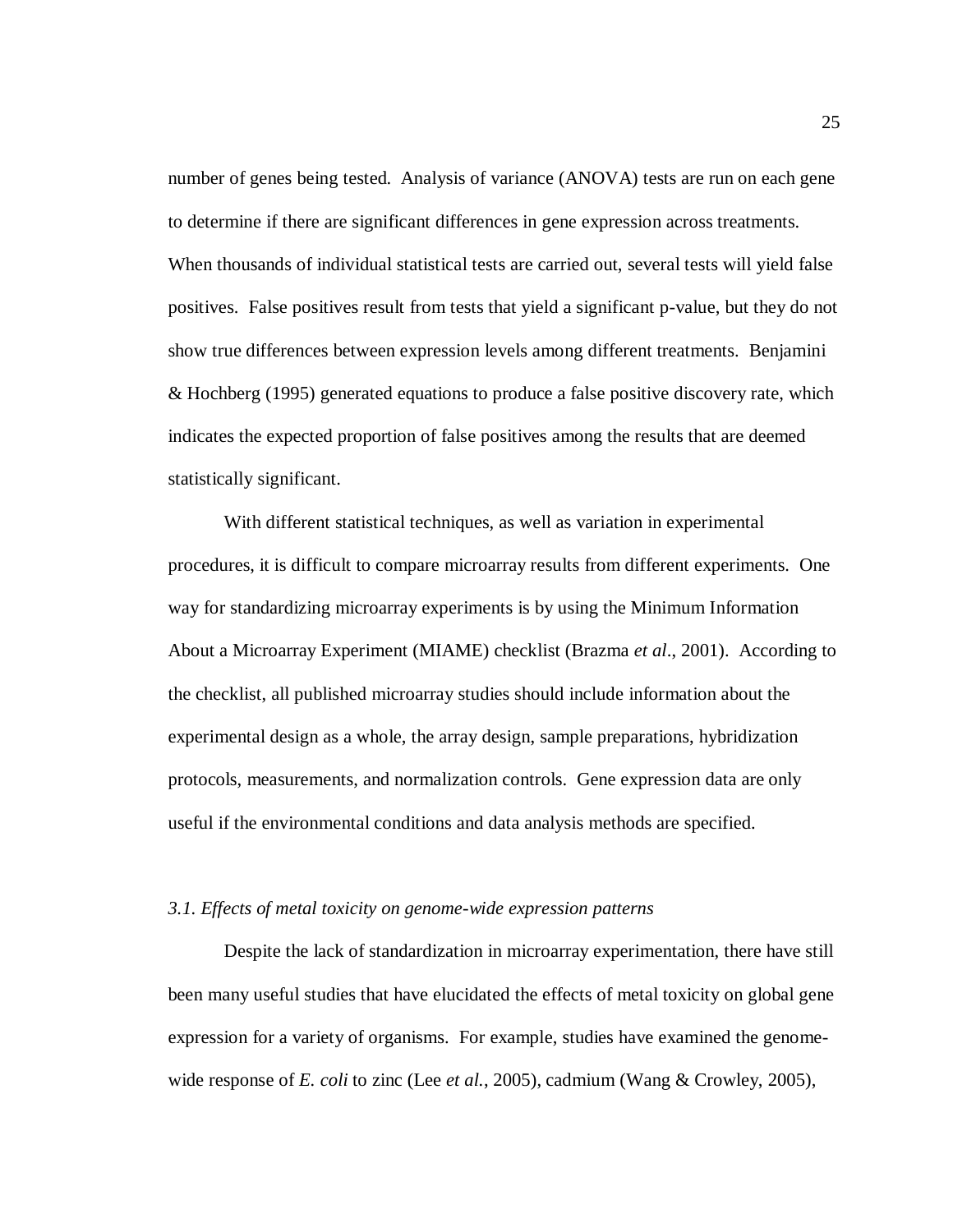cobalt, and nickel (Brocklehurst & Morby, 2000). Yeast microarrays have looked at global effects of cadmium (Momose & Iwahashi, 2001), and human microarrays have been used to determine global gene expression patterns in response to antimony, arsenic, cadmium, chromium, mercury, and nickel (Kawata *et al.*, 2007). The results of these studies have indicated that metals generally suppress genes involved in protein synthesis and increase the expression of genes involved in various stress responses and efflux systems. Periplasmic metal-binding proteins, such as ZraP for zinc (Lee *et al.*, 2005), YodA for cadmium (Puškárová *et al.*, 2002), and CusF for copper and silver (Franke *et al.*, 2003) have also been produced in response to metals.

Gene expression can be a useful indicator for characterizing the mechanisms by which organisms adapt to changes in their environment. Gene expression patterns provide clues as to how environmental conditions affect the genome, alter protein synthesis, and guide external responses of the organism. Conversely, experiments that look at stressor-specific expression patterns could eventually lead to a fast method for the screening of suspected toxicants in the environment (Lettieri, 2006).

#### *4.0. Present study: E. coli – A model organism*

*E. coli* has been extensively used as a model organism to study various aspects of microbial genetics, molecular biology, and biotechnology (Blattner, 1983). *E. coli* is a good model organism because it has a short generation time, it is readily accessible, it can be easily manipulated, and its genome has been extensively studied. When the sequence of the *E. coli* genome was completed, only 1827 of the 4288 predicted protein-coding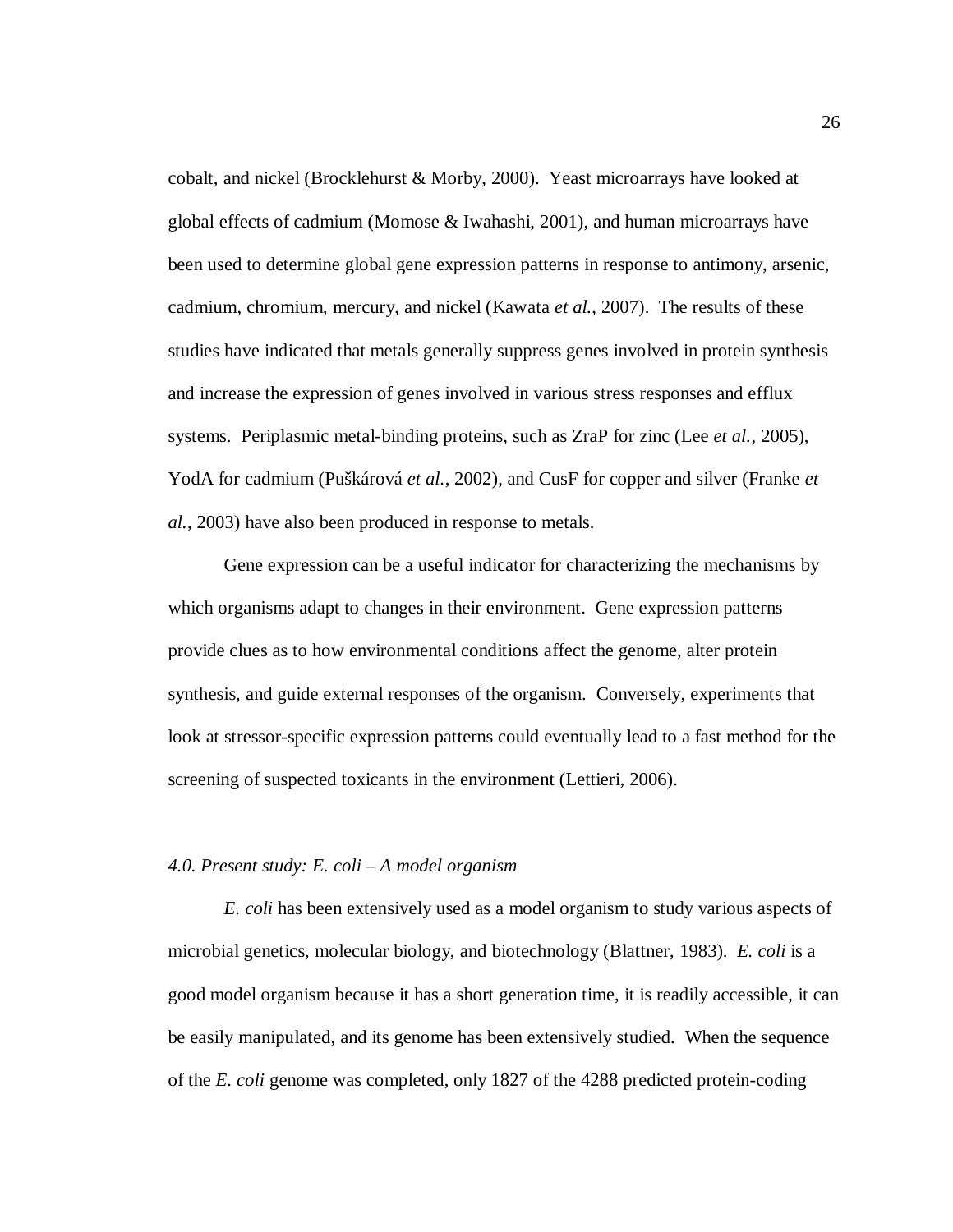regions had been characterized (Blattner *et al.*, 1997). Many of the genes (38%) had no attributed function at the time of sequencing. One approach to characterizing FUN (function unknown) genes has been to expose bacteria to novel conditions. Microarrays experiments involving *E. coli* have been conducted to determine global gene expression patterns in response to novel conditions. For example, 117 genes with unknown function showed significant changes in expression after exposure of cadmium to *E. coli* (Wang & Crowley, 2005).

#### *4.1. Present study: Cadmium toxicity*

Cadmium is one of many toxic heavy metals found in the environment. Cadmium enters the environment as by-products from mining, smelting, and other industrial processes. Cadmium is used in stabilizers of plastics, pigments, alloys, anti-corrosion agents, and nickel-cadmium batteries. Cadmium can also enter the environment through natural causes, such as volcanic activity and forest fires (Filipič *et al.*, 2006).

Cadmium affects many different kinds of organisms, ranging from microbes to humans. Human exposure to cadmium mainly occurs through cigarette smoking, but exposure can also occur through contaminated food, water, or air (Järup, 2003). Cadmium is a known carcinogen to mammals (Bertin & Averbeck, 2006). Cancer occurs in these exposed mammals because their DNA is mutated by reactive oxygen species and DNA repair mechanisms are inhibited. Cadmium exposure can also lead to a number of other health problems in humans, including kidney damage, osteoporosis, anemia,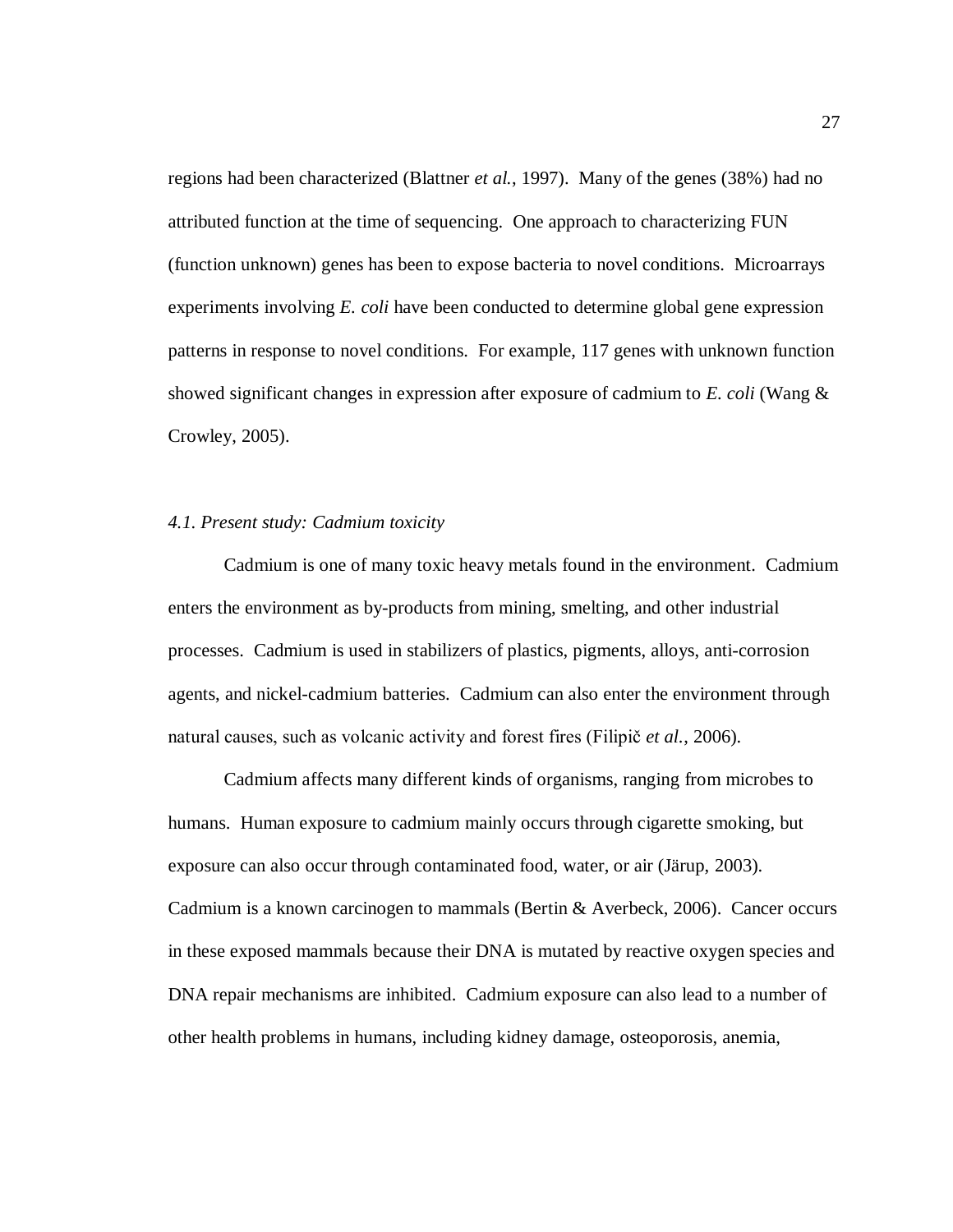chronic rhinitis, and eosinophilia, which is an increase in white blood cells (Filipič *et al.*, 2006).

The mode of cadmium toxicity has been characterized in a number of organisms, and many genes affected by cadmium toxicity have been elucidated. In yeast, cadmium toxicity appears to be mediated by the overproduction of glutathiones and sulfurcontaining amino acids that bind free, ionic cadmium. Genes for glutathione synthesis (*GSH1*) and for enzymes involved in sulfur amino acid synthesis (*MET14* and *MET17*) were upregulated in response to cadmium. Other stress response genes, such as heat shock proteins (*HSP26* and *HSP12*) were also upregulated (Momose & Iwahashi, 2001). The heat shock proteins function as chaperones to refold proteins damaged by cadmiuminduced stress. Since cadmium is involved in the production of reactive oxygen species, genes encoding antioxidant defense enzymes, such as superoxide dismutase (*SOD*), are also upregulated in response to cadmium (Brenann & Schiestl, 1996).

There have been numerous studies investigating the effects of cadmium on *E. coli*. Initial studies used two-dimensional polyacrylamide gel electrophoresis to determine which proteins were being expressed in response to cadmium exposure (Ferianc *et al.*, 1998). Many of the proteins observed in this study were products of genes involved in the SOS global stress response, oxidative stress response, and heat shock stress response. Khazaeli & Mitra (1981) also discovered increased expression of proteins, likely metallothioneins, which could bind free-ionic cadmium. For these reasons, *E. coli* is able to accommodate to low levels of cadmium exposure after an extended lag phase (Mitra, 1984).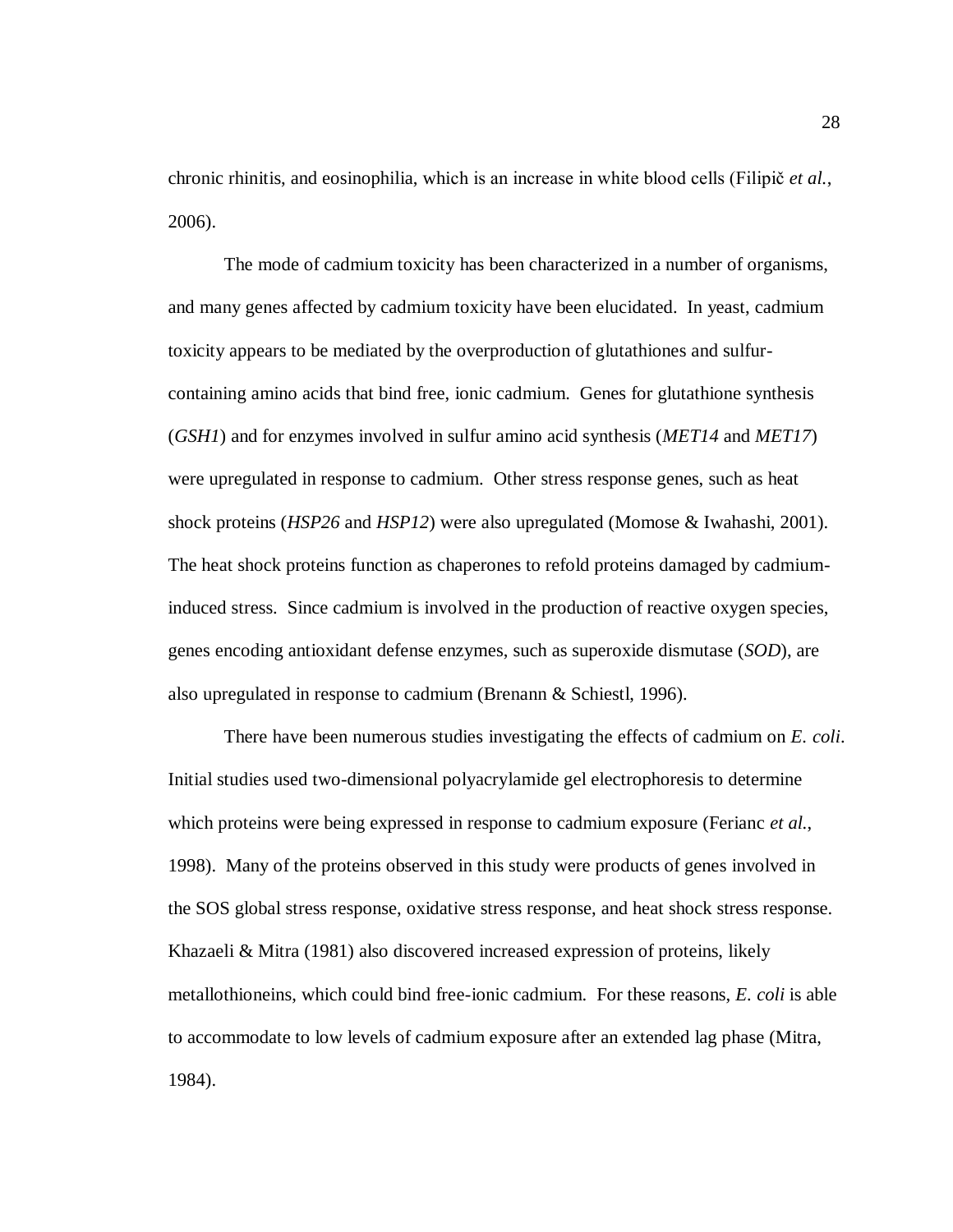Wang & Crowley (2005) used microarray analysis to characterize the global gene expression responses of *E. coli* to cadmium exposure. As in other studies, many stress response genes were upregulated, such as *clpB*, which prevents protein aggregation (Houry, 2001). There was also a shift to anaerobic metabolism, noted by the repression of *pdhR*, *sdhCDAB*, and *sucABCD*, which are all involved in aerobic metabolism (Cronan & LaPorte, 1996). Differential expression of 117 genes with unknown functions was also observed. Previous research has investigated some of the novel cadmium-induced proteins in *E. coli*. Puškárová *et al.* (2002) examined *yodA*, a gene that encodes a periplasmic metal-binding protein. This gene showed basal expression during exponential growth, but showed a 50-fold increase in expression after exposure to cadmium. Increased expression was not seen in response to copper, cobalt, or nickel.

Some organisms have become resistant to cadmium toxicity. *Stenotrophomonas* sp. CD02 was isolated from a site heavily contaminated with cadmium (Chien *et al.*, 2007). This strain was able to survive in Luria Bertani medium (a nutrient-rich medium with many potential metal-binding components) with a cadmium ion concentration of up to 4 mM. It could also remove up to 80% of the solution-phase ions after reaching stationary phase.

#### *4.2. Present study: Genes affected by pH differences*

Another factor that affects microbial viability is pH (Small *et al.*, 1994). Microarray analyses have been carried out to elucidate the response of *E. coli* to pH (Tucker *et al.*, 2002). Two genes that were upregulated were *gadA* and *gadB,* which code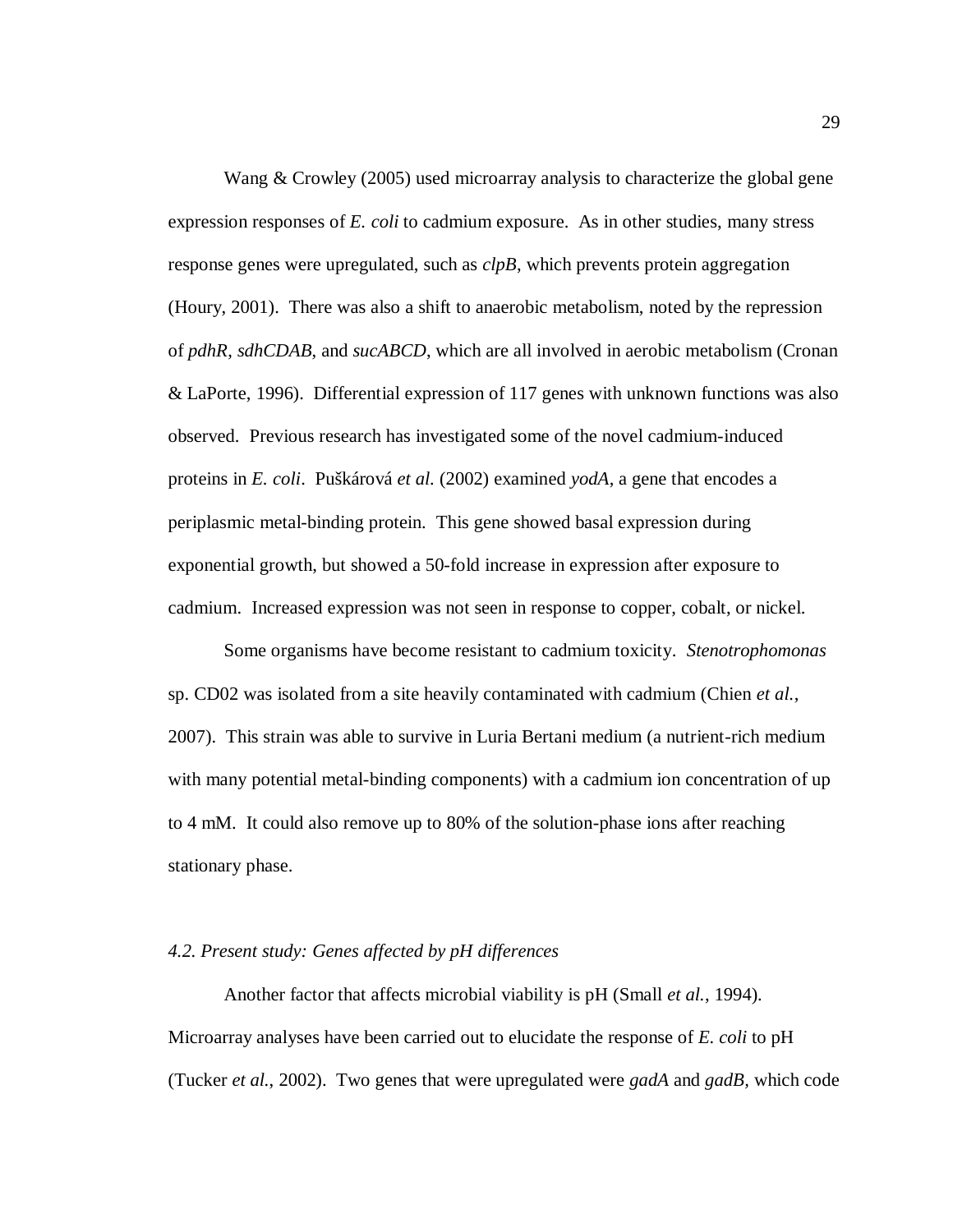for glutamate decarboxylase. Glutamate decarboxylase catalyzes the decarboxylation of arginine and glutamate to consume excess protons that enter the cell in acidic environments (Gale & Epps, 1942). Some other patterns of pH regulation include the repression of flagellar (*flg*) and chemotaxis (*cheA*) genes under basic conditions and the induction of oxidative stress genes (*ahpC*) and genes encoding periplasmic proteins (*oppA*) under acidic conditions (Maurer *et al*., 2005).

Cadmium toxicity has been shown to be mitigated by pH (Hargreaves & Whitton, 1976; Babich *et al*., 1985; Sandrin & Maier, 2002); however, there is still debate about the mechanism of pH-mediated cadmium toxicity. To gain insight into effects of different toxic cadmium species, it is necessary to examine the interaction between pH and cadmium toxicity on a genome-wide level. Global genome analysis on the effects of pH-induced cadmium speciation could identify genes that are involved in mitigating cadmium toxicity in the environment for bioremediation purposes.

#### *4.3. Present study: Objectives*

The objectives of this thesis were to:

- 1. determine whether transcriptional responses of *E. coli* cadmium toxicity are similar at pH 7 and pH 5,
- Null hypothesis: Moderately acidic pH (5) does not induce expression of genes that confer resistance to cadmium.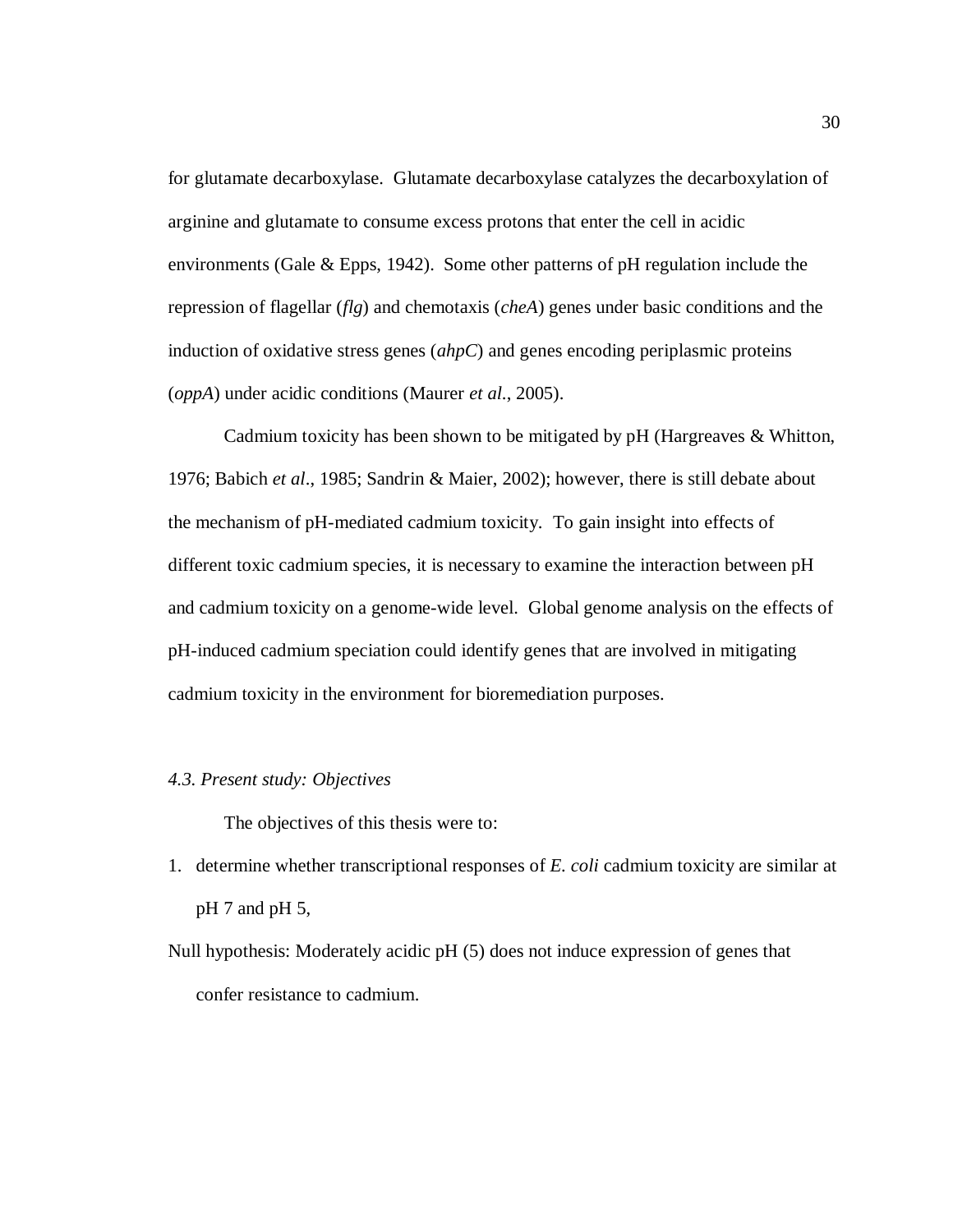2. identify genes in *E. coli* that may be regulated by pH-mediated cadmium speciation in order to determine whether species other than  $Cd^{2+}$  play roles in cadmium toxicity. Null hypotheses: There are no differences in the genes being expressed in response to cadmium toxicity at different pH values. Cadmium species other than  $Cd^{2+}$  do not affect gene expression in *E. coli*.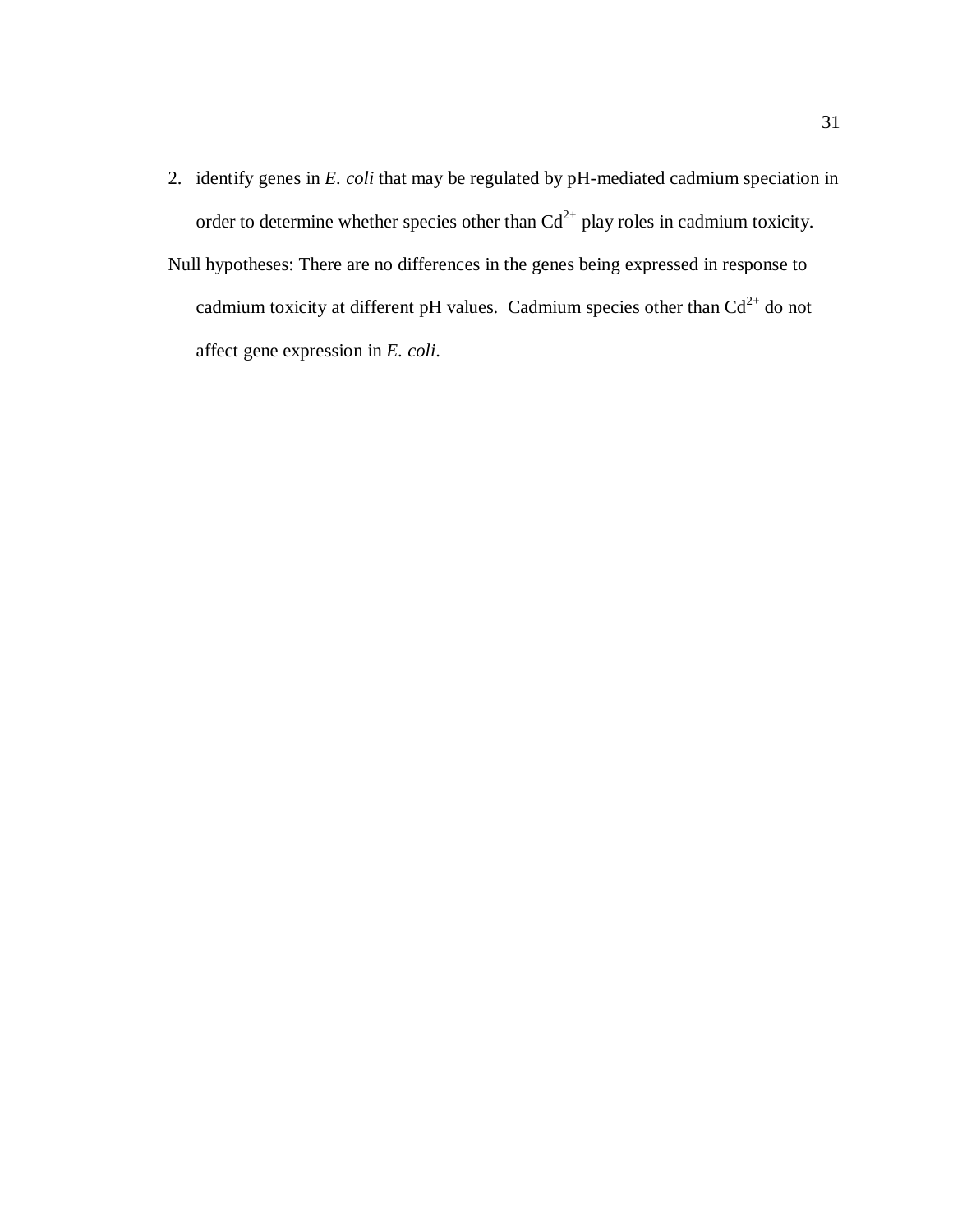#### CHAPTER II

# EFFECT OF PH ON CADMIUM TOXICITY AND ASSOCIATED GENE EXPRESSION IN *ESCHERICHIA COLI*

## **INTRODUCTION**

Life depends on interactions between organic and inorganic components. Many of the organic components (i.e., nucleic acids, proteins, carbohydrates, and lipids) require inorganic metals to function properly. Essential metals commonly serve as cofactors for enzymes (Hughes & Poole, 1989). Metals with no known biological function are toxic to organisms because they can irreversibly bind to enzymes that require metal cofactors (Nies, 1999). All metals, regardless of whether they are essential or non-essential, can exhibit toxic effects at high concentrations (Silver, 1996). Excess concentrations of essential metals can lead to non-specific binding to enzymes, which can alter their structure, thus inactivating them. In the environment, excess metals can inhibit a variety of microbially-mediated processes, including biodegradation of organic compounds and pollutants.

Bioremediation is considered relatively cost-effective and efficient compared to conventional methods for the remediation of hazardous waste sites contaminated with organic pollutants (i.e., excavation, incineration, pump and treat) (Lehr *et al.*, 2001); however, forty percent of the hazardous waste sites on the U.S. EPA National Priority List (NPL) are contaminated with both metal and organic pollutants (Sandrin *et al.*, 2000). Metal toxicity has been shown to inhibit the biodegradation of organics in systems cocontaminated with organics and metals, and may thus compromise the effectiveness of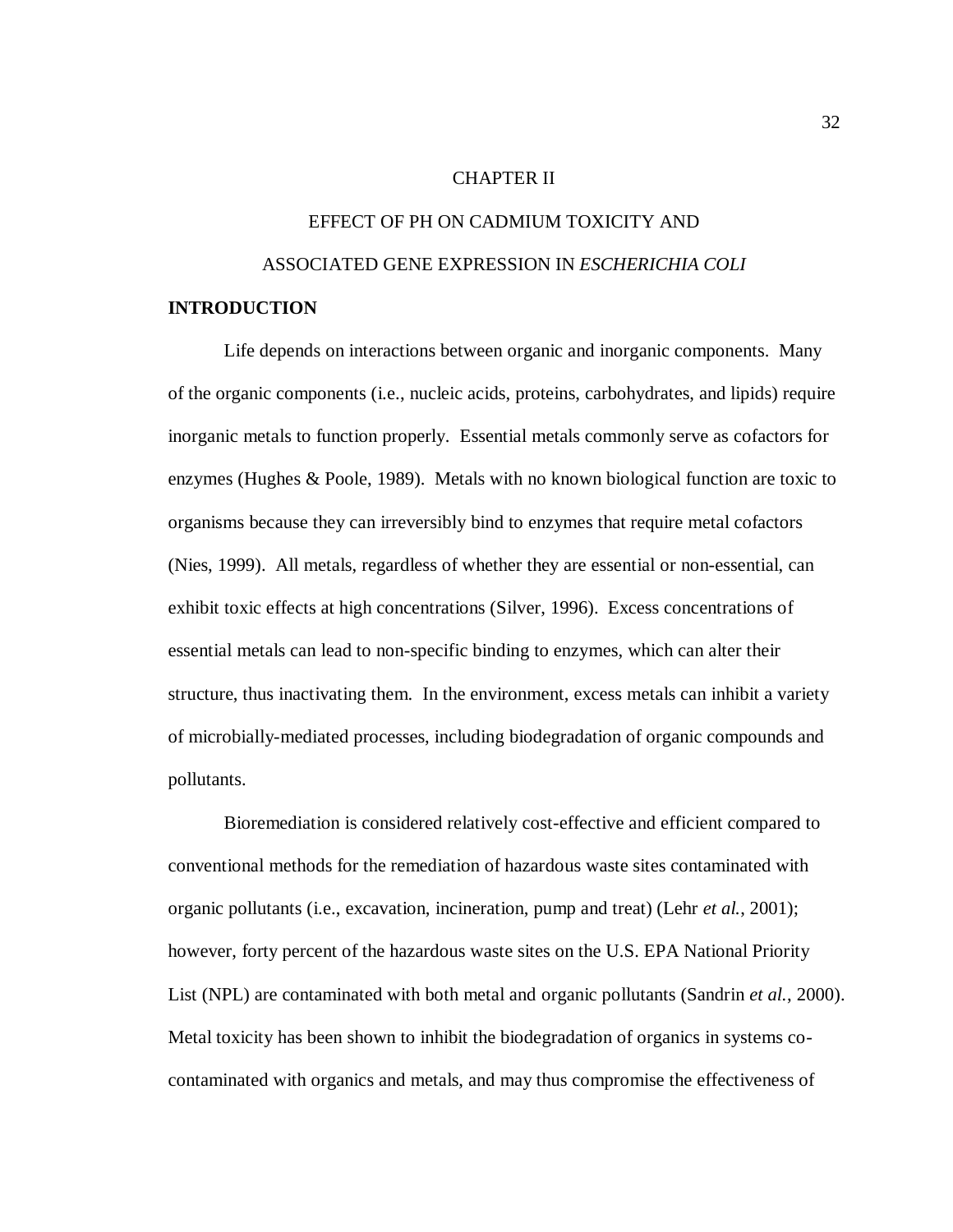bioremediation of metal and organic co-contaminated environments (Said & Lewis, 1991; Kuo & Genthner, 1996; Amor *et al.*, 2001; Sandrin & Maier, 2003).

Cadmium is the second most common metal pollutant in U.S. EPA Superfund sites (Enger & Smith, 2002). Cadmium is toxic, and until recently, had no known biological function. Lane & Morel (2000) discovered an exception in a marine diatom that utilizes cadmium in place of zinc as a cofactor for carbonic anhydrase. Cadmium toxicity is in part attributable to its ability to substitute for essential cations within physiologically important enzymes (Nies, 1999). Cadmium also plays roles in the generation of reactive oxygen species (Goering *et al.*, 1994) and the inhibition of DNA replication (Mitra *et al.*, 1975) and mismatch repair (Jin *et al.*, 2003). Several stress response systems, including the heat shock, cold shock, oxidative stress, and SOS systems, have been shown to be upregulated in response to cadmium exposure using twodimensional gel electrophoresis (VanBogelen *et al.,* 1987; Ferianc *et al.*, 1998). Microarray studies (i.e., Brocklehurst & Morby, 2000; Wang & Crowley, 2005) have confirmed many of these results and observed the overall response of bacteria to cadmium exposure on a genomic level. In addition to the upregulation of several genes involved in stress response systems, Wang & Crowley (2005) have shown that cadmium exposure also results in a shift toward anaerobic metabolism and energy conservation.

Many different techniques have been proposed for mitigating the toxicity of cadmium and other metals in co-contaminated systems. These strategies for enhancing biodegradation of organics in co-contaminated systems include using metal resistant bacteria (Springael *et al.*, 1993), treatment additives (Jonioh *et al.*, 1999), clay minerals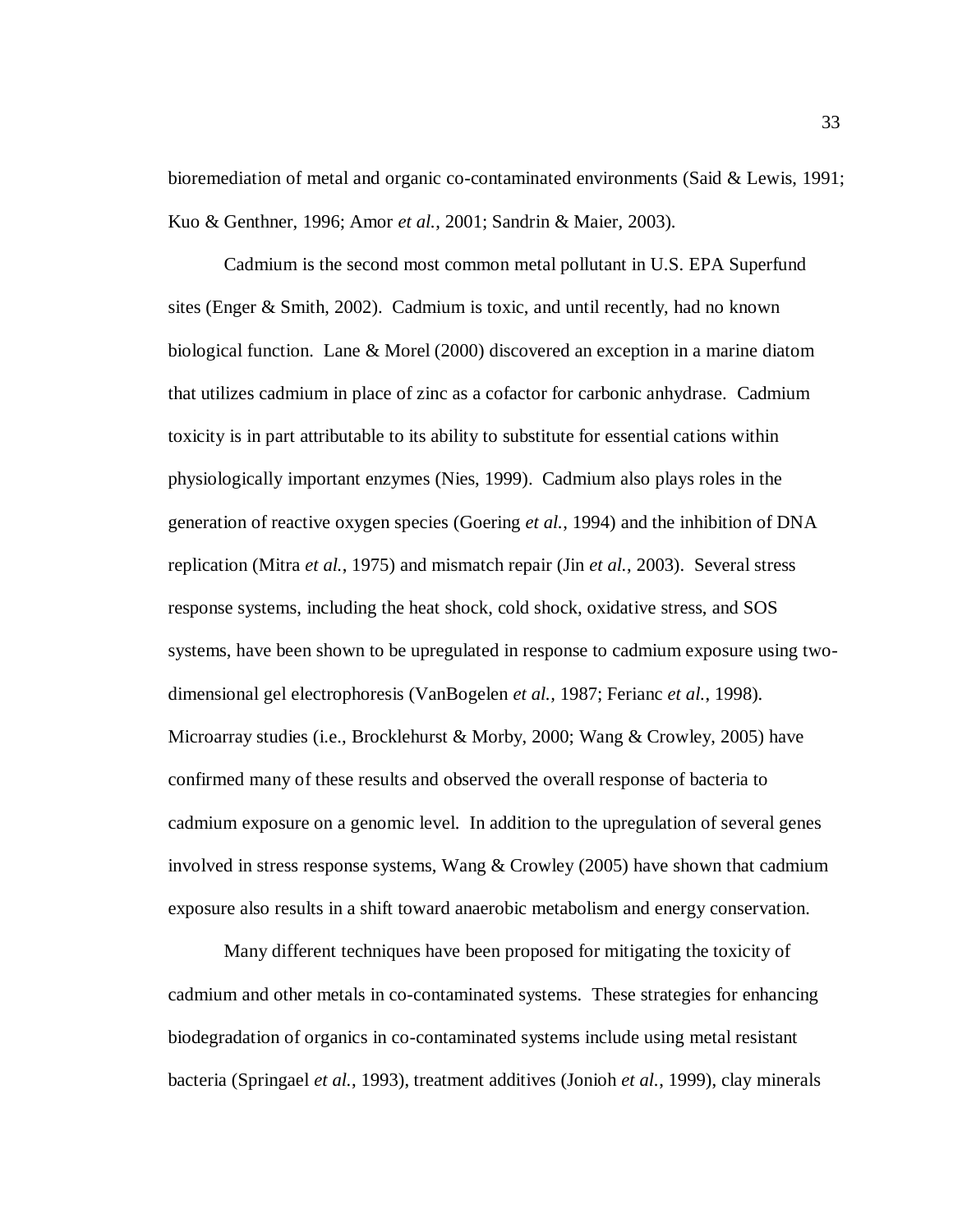(Babich & Stotzky, 1977), and chelating agents (Malakul *et al.*, 1998). The manipulation of physiochemical factors (i.e., divalent cation concentrations, pH) has also been explored as an approach to diminish metal toxicity (Hughes & Poole, 1991). The effect of pH on metal toxicity is the most well-studied of these physiochemical factors.

Lowering environmental pH has been widely reported to reduce metal toxicity in a variety of organisms (Hargreaves & Whitton, 1976; Korkeala & Pekkanenen, 1978; Babich *et al*., 1985; Franklin *et al*., 2000; Sandrin & Maier, 2002). The mechanism by which pH influences cadmium toxicity may involve cadmium uptake or the generation of different cadmium species that vary in toxicity. Divalent ionic cadmium  $(Cd^{2+})$  has been reported to be the most bioavailable species at moderately acidic to neutral values of pH (Sandrin & Maier, 2002); however, monovalent hydroxylated cadmium (CdOH<sup>+</sup>) has been implicated in increased toxicity at pH 7 (Babich & Stotzky, 1977; Ivanov *et al*., 1997). Other cadmium species also vary in concentration with pH (e.g., CdPO4<sup>-</sup> and CdOHCl), but their roles in toxicity have not been investigated.

The reduction of metal accumulation by bacteria has also been shown at acidic pH (Rudd *et al.*, 1983; Sandrin & Maier, 2002). The mechanism by which metal accumulation is reduced is not well-known. One possibility is that there is increased competition between metal and hydrogen ions at the cell surface when hydrogen ion concentrations increase at lower pH. Lowering pH may also increase metal efflux out of the cell, especially by transporters driven by the proton motive force.

To better understand the cellular mechanisms by which lowering pH decreases cadmium toxicity, we used DNA microarrays to characterize global gene expression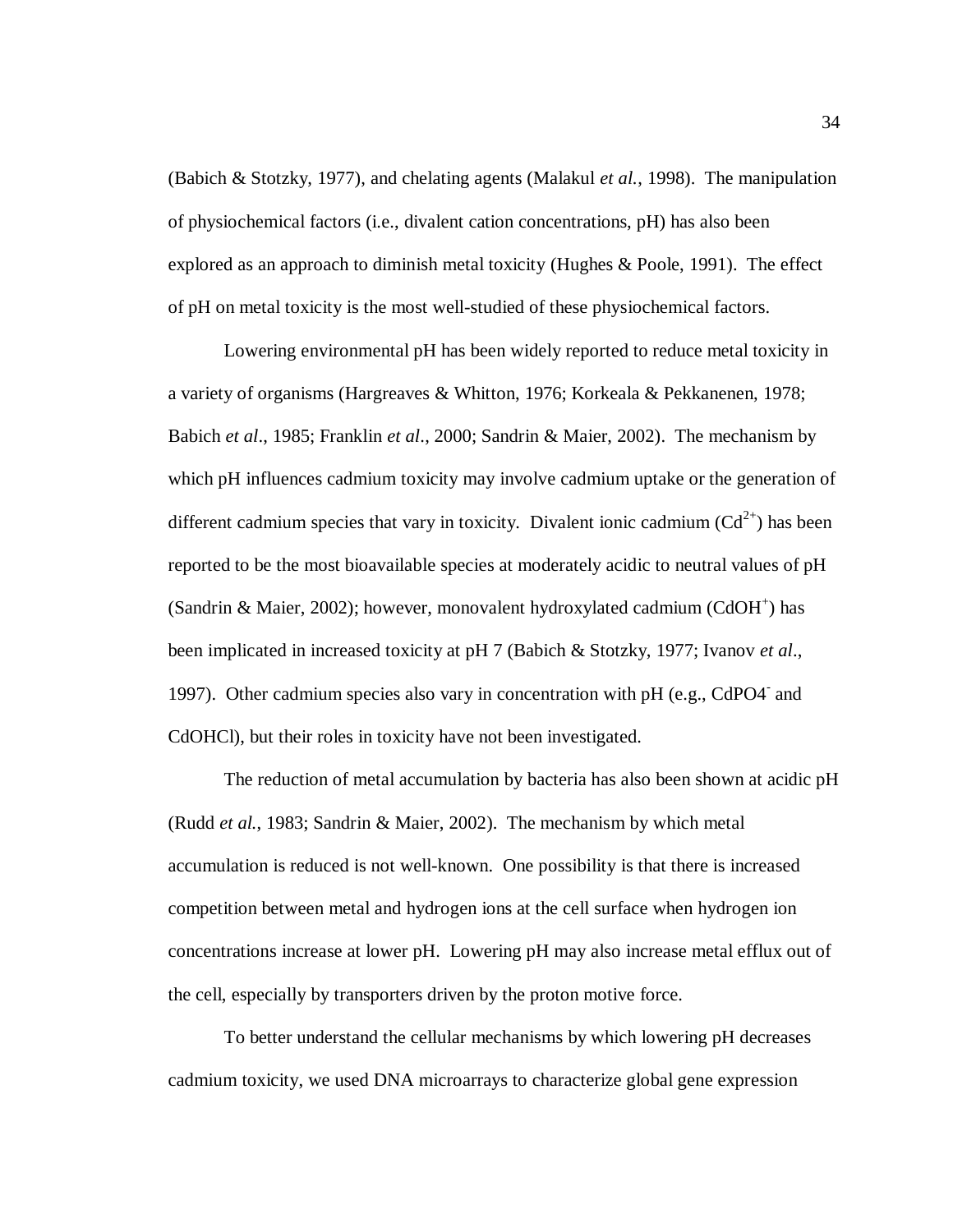patterns in *E. coli* in response to cadmium exposure in moderately acidic (5) and neutral (7) values of pH. The specific objectives of this study were to: 1) determine whether transcriptional responses of *E. coli* to cadmium are similar at pH 7 and pH 5 and 2) identify genes in *E. coli* that may be regulated by pH-mediated cadmium speciation in order to determine whether species other than  $Cd^{2+}$  play roles in cadmium toxicity.

## **METHODS**

**Bacteria, media, and reagents.** An overnight culture of *E. coli* K-12 (MG1655) was started by inoculating a single colony from a Luria-Bertani (LB) plate into 50 mL of M9 minimal medium. The M9 medium was prepared according to Sambrook & Russell (2001) and supplemented with 0.4% (w:v) glucose. The culture was grown on a rotary shaker (200 rpm) at 37 °C. The overnight culture was diluted with phosphate-buffered saline (PBS) to standardize the optical density at  $OD_{600} = 0.8$ .

**Measurement of effect of pH on cadmium toxicity.** To quantify the effects of pH on cadmium toxicity, triplicate 125 mL Nalgene® flasks containing 50 mL of sterile M9 medium were supplemented with 0, 5, or 50  $\mu$ M cadmium added as CdCl<sub>2</sub> and adjusted to pH 7 or pH 5 using concentrated HCl. The flasks were stored at  $4^{\circ}$ C for 24 hours before growth curves were initiated. Cells (0.5 mL) from the diluted overnight culture were added to the triplicate flasks, which were placed on a rotary shaker (200 rpm) at 37  $°C.$  Culture turbidity (OD<sub>600</sub>) was determined at one-hour intervals and used to construct growth curves. Differences in length of the lag phase, yield, and growth rate among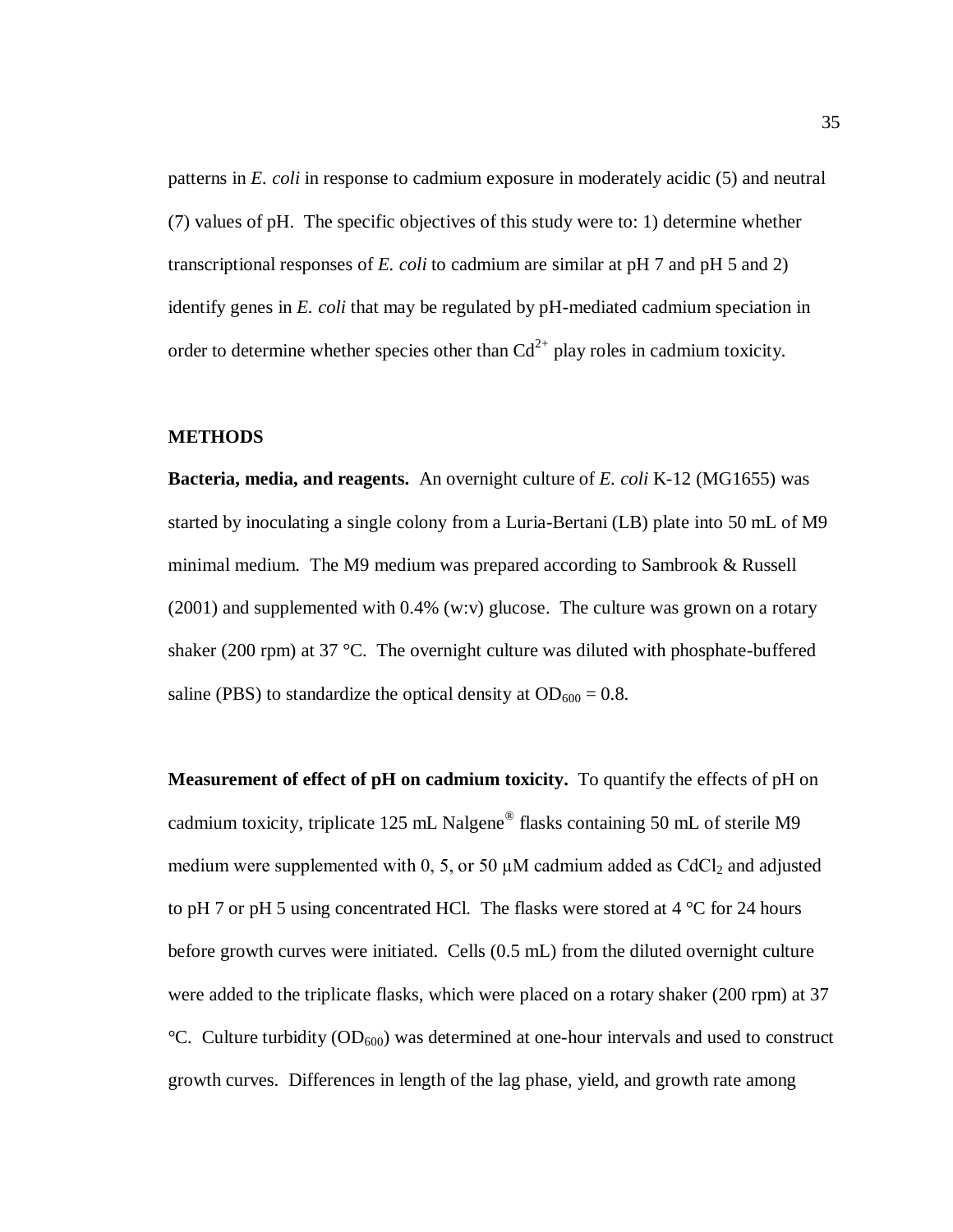treatments were determined by a one-way ANOVA, followed by Tukey post hoc tests. Differences were deemed significant for comparisons in which  $p \le 0.05$ .

**Growth conditions for microarray experiments.** Two overnight cultures of *E. coli* K-12 were started in M9 medium as described above. A 250 mL Erlenmeyer flask containing 100 mL of M9 medium was inoculated with 0.5 mL for each of the two overnight cultures, each of which was considered a biological replicate. The cultures were grown on a rotary shaker (200 rpm) at 37 °C until the contents of the flask reached an  $OD_{600}$  of 0.3 (mid-log phase of growth). Each culture was divided into 25 mL aliquots, transferred to four 50 mL conical tubes (Corning), and centrifuged at 2540 x g for 12 minutes. The supernatant was decanted, and the cells were resuspended in 25 mL of M9 medium at pH 7 or pH 5 in the presence or absence of 5.4  $\mu$ M (1  $\mu$ g/mL) total cadmium, added as CdCl<sub>2</sub>. The cultures were incubated at 25  $\degree$ C for either 5 or 15 minutes with manual rotations of the flasks once per minute to resuspend the cells. After the appropriate amount of time, 15 mL of RNAProtect<sup>TM</sup> Bacteria Reagent (Oiagen) was added to each culture to immediately halt all metabolic processes. The solutions were vortexed, incubated at 25 °C for 5 minutes, and centrifuged for 12 minutes at 3750 x g. RNA was extracted from the cell pellets immediately following centrifugation.

**RNA extraction and microarray procedures.** RNA was extracted and purified using a Masterpure RNA purification kit (Epicentre Technologies). The quantity and quality of the RNA samples were determined spectrophotometrically. Preparation of the cDNA,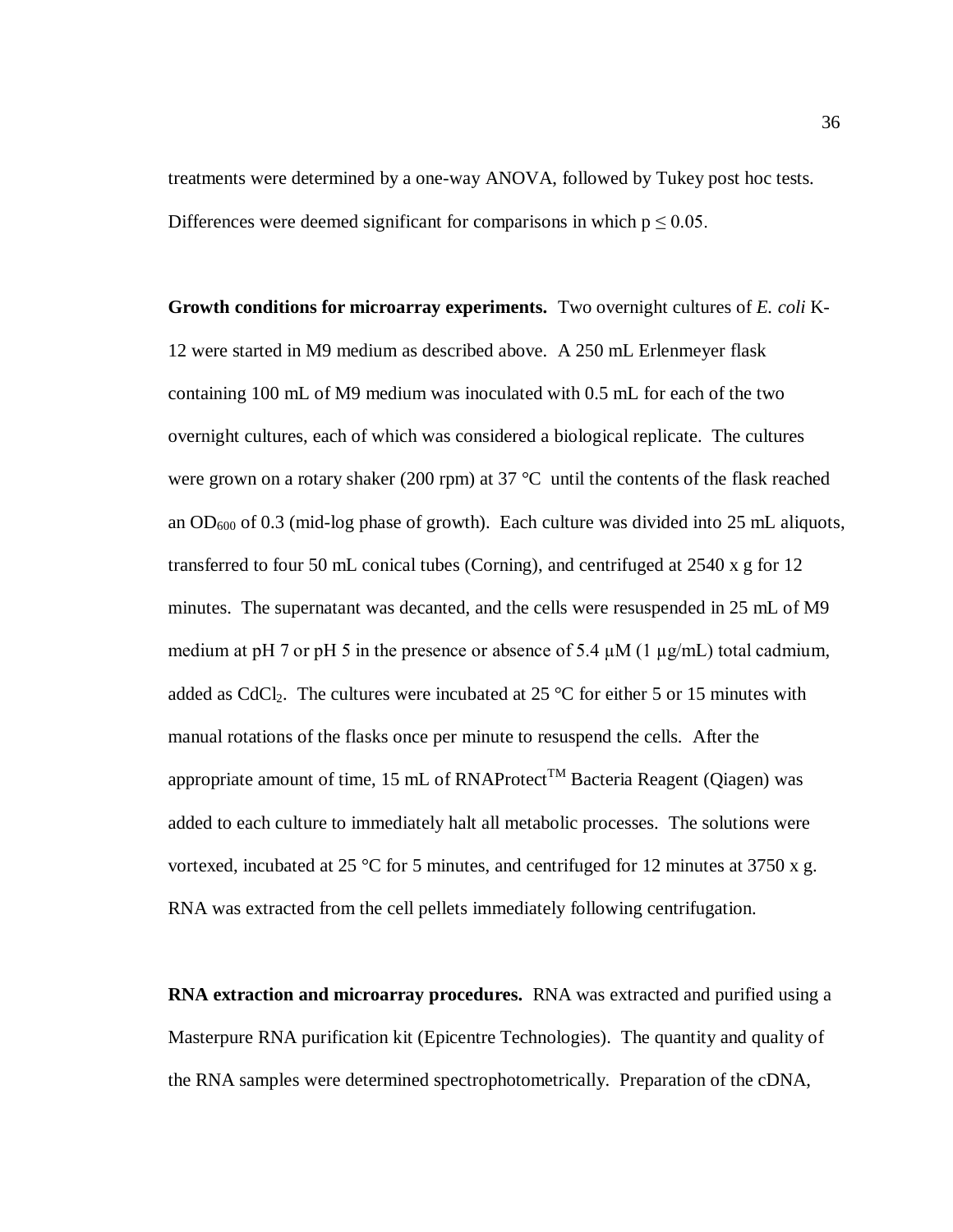labeling with Cy3 and Cy5, and the successive hybridizations were accomplished using a 3DNA Array 900MPX kit following the manufacturer's protocols (Genisphere) with the following modifications. 3DNA reverse transcriptase enzyme (Genisphere # RT300320) was added to 1  $\mu$ g of RNA and 2  $\mu$ L of a random primer (1  $\mu$ g/ $\mu$ L). The final cDNA hybridization mix contained 58  $\mu$ L (20  $\mu$ L cDNA with the attached capture sequence for binding fluorescent labels, 2 µL locked nucleic acid (LNA) dT Blocker, 7 µL nuclease free water, and 29 µL 2X enhanced cDNA hybridization buffer). The cDNA mix was added to a cDNA microarray (Operon version 1.0 oligonucleotides were spotted by the Microarray and Proteomics Facility at the University of Alberta). The array was incubated for 13 hours in a dark, humidified chamber at 67 °C. Fifty ml of the flourophore mix  $(2.5 \mu L Cy3$  capture reagent,  $2.5 \mu L Cy5$  capture reagent,  $20 \mu L$ nuclease free water, and  $25 \mu L 2x$  SDS-based hybridization buffer) were added to the cDNA on the array. After the fluorophore hybridization mix was added, the array was incubated for four hours in a dark, humidified chamber at 68 °C. All post-hybridization washes of the array were carried out for 20 minutes each, and the array was dried by centrifuging at 180 x g for two minutes in a 50 mL conical tube containing a kimwipe placed in the bottom. The arrays were scanned with a Versarray ChipReader (BioRad) with laser power at 75%, photomultiplier tube (PMT) sensitivity at 800 V, and detector gain at 1.

**Data analysis.** The data analysis and reporting were performed according to MIAME standards (Brazma *et al.*, 2001), and the GEO accession number for the microarray data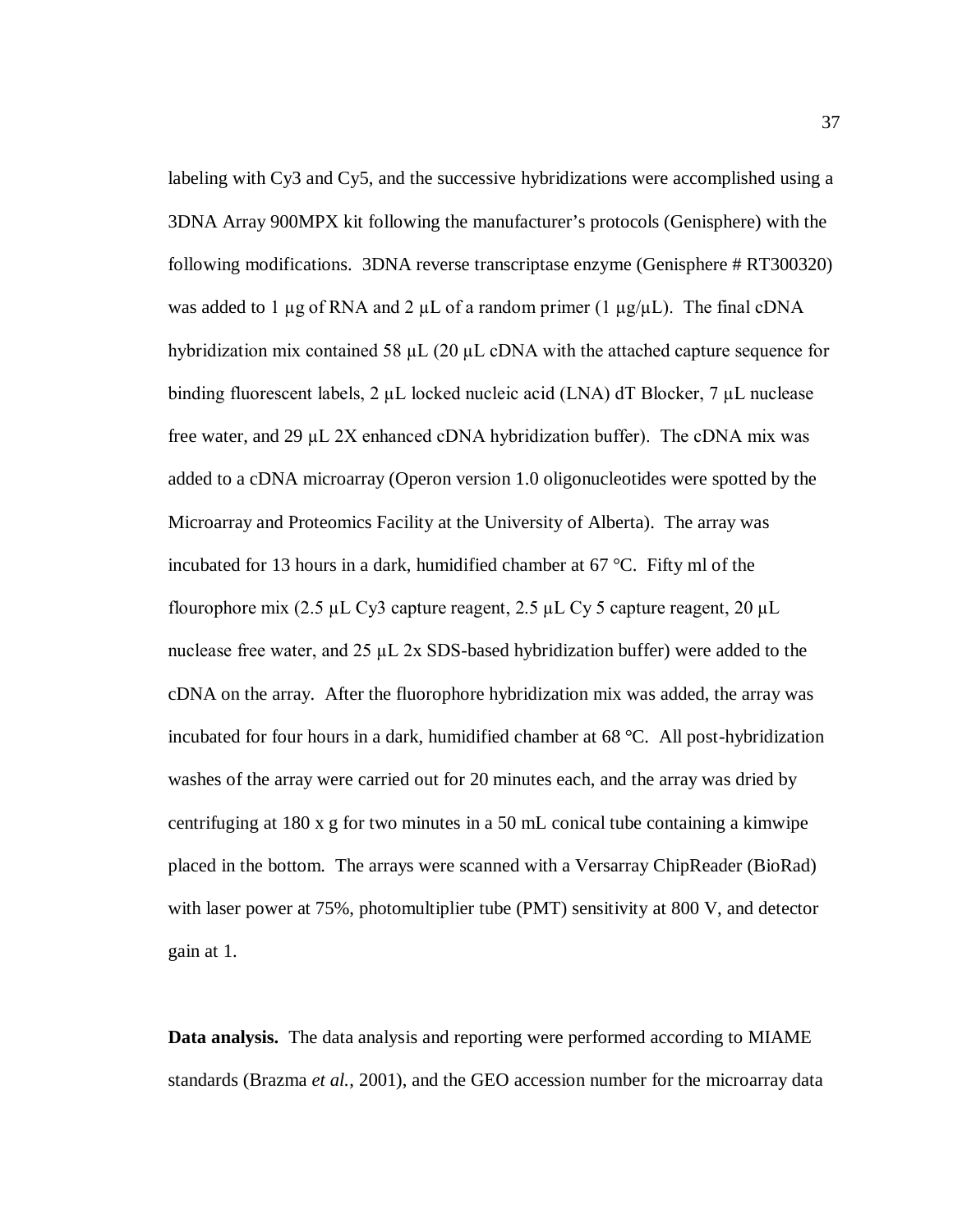reported in this paper is (in progress). Each array directly compared transcription at pH 5 and pH 7 for a given cadmium treatment (0 or 5.4  $\mu$ M cadmium) and exposure time. Two biological replicates, in the form of dye swaps, were used for each of the following treatments: 5 minutes with cadmium exposure, 5 minutes without cadmium exposure, 15 minutes with cadmium exposure, and 15 minutes without cadmium exposure. The treatment consisting of 5 minutes of pH exposure without cadmium was considered the 0 cadmium exposure time. Spot intensities and locations were determined using TIGR Spotfinder, Version 3.1.1 (Saeed *et al.*, 2003). All subsequent analyses were performed using the ma-anova package (Wu, 2007) in the open-source statistical software package, R (www.r-project.org), Version 2.4.1 (R Development Core Team, 2006). The data were normalized using the regional lowess method (Quackenbush, 2002). Genes were represented in triplicate on each array, and median expression values were determined for each gene. ANOVA and F3 tests (Cui *et al.* 2005) were performed separately for each time point to identify genes with a significant pH:cadmium interaction (FDR-adjusted  $p \leq$ 0.05).

**Clustering and gene ontology.** Of the 151 genes that exhibited a pH:cadmium interaction at one or both time points, 91 were chosen that showed an increase in expression at either pH 5 or pH 7 when cadmium was present, but showed less than 50% of the higher with-cadmium expression value for both pH values in the absence of cadmium (Table S1). Heatmaps that compared the expression of these genes after 0, 5, and 15 minutes of exposure to cadmium were constructed using the Stats package (R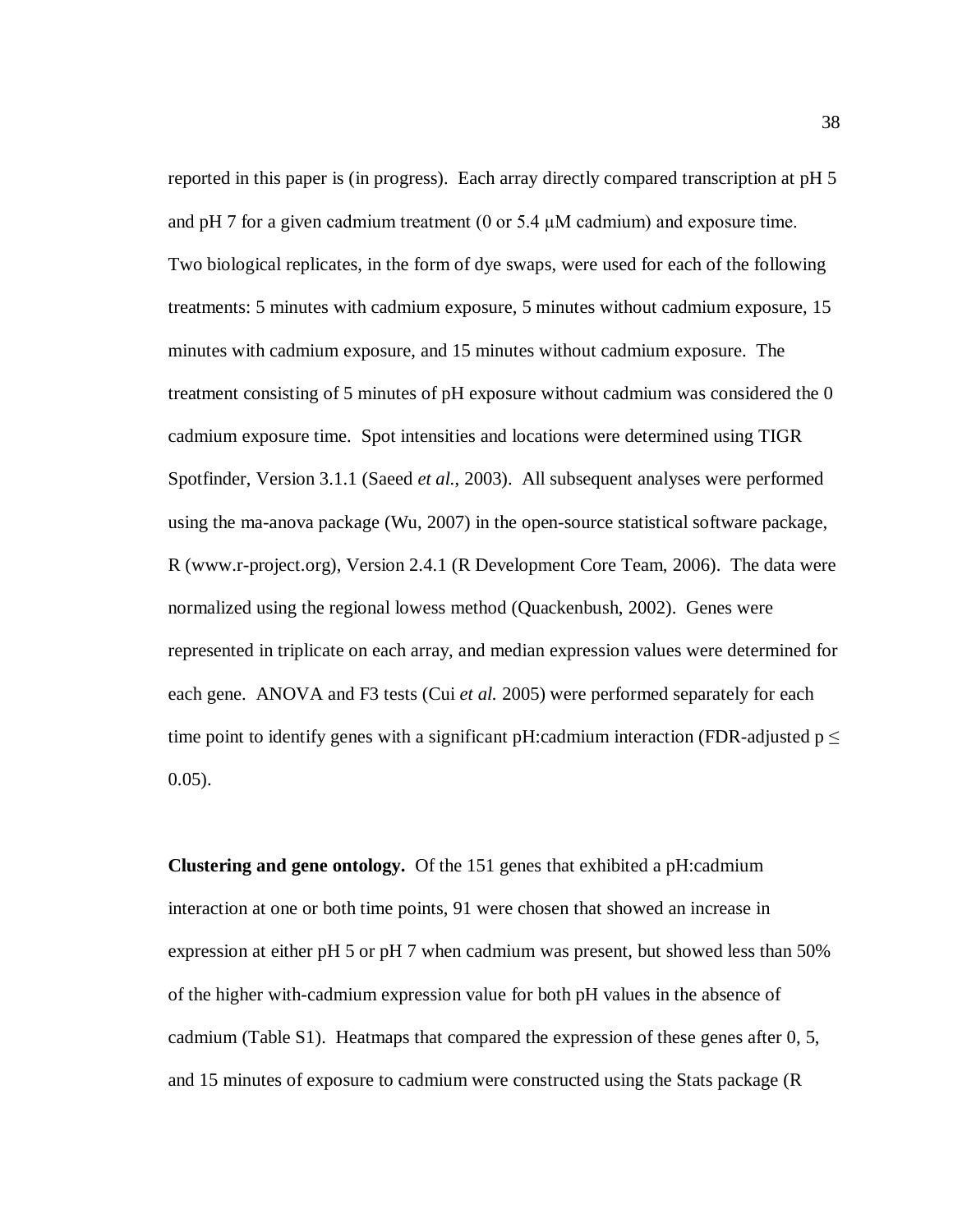Developmental Core Team, 2006) in R. The 0 time point represents the difference in expression between the pH 5 and pH 7 treatments after five minutes of exposure in the absence of cadmium. The clustering was calculated based on Euclidean distance using the average linkage method. Gene products were identified using EcoGene, an internet database (http://ecogene.org/) of *E. coli* gene sequences and functions. The ontology of each gene was determined using the MultiFun grouping (http://biocyc.org/ ECOLI/classtree?object=Genes).

#### **RESULTS**

## **Cadmium is less toxic to** *E. coli* **under moderately acidic conditions**

The effects of cadmium exposure on the growth kinetics of *E. coli* were compared in neutral (pH 7) (Fig. 1a) and moderately acidic (pH 5) (Fig. 1b) M9 media. The duration of the lag phase, cell yield, and growth rate during log phase for each treatment were determined (Table 1). There were no differences in any of the three variables when comparing the two pH treatments without cadmium; however, the lag phase for all pH 5 treatments was similar to that of  $E$ . *coli* grown at pH  $7$  in the presence of  $5 \mu$ M cadmium. Cadmium exposure did not affect the durations of the lag phase at pH 5 (Table 1; Fig. 1b). In contrast, the lag phase increased with cadmium concentration at neutral pH (Table 1; Fig. 1a). The lengths of the lag phases at pH 5 and pH 7 in the absence of cadmium were not different. Taken together, these results suggest that moderately acidic conditions mitigated the cadmium toxicity observed under neutral conditions, as has been reported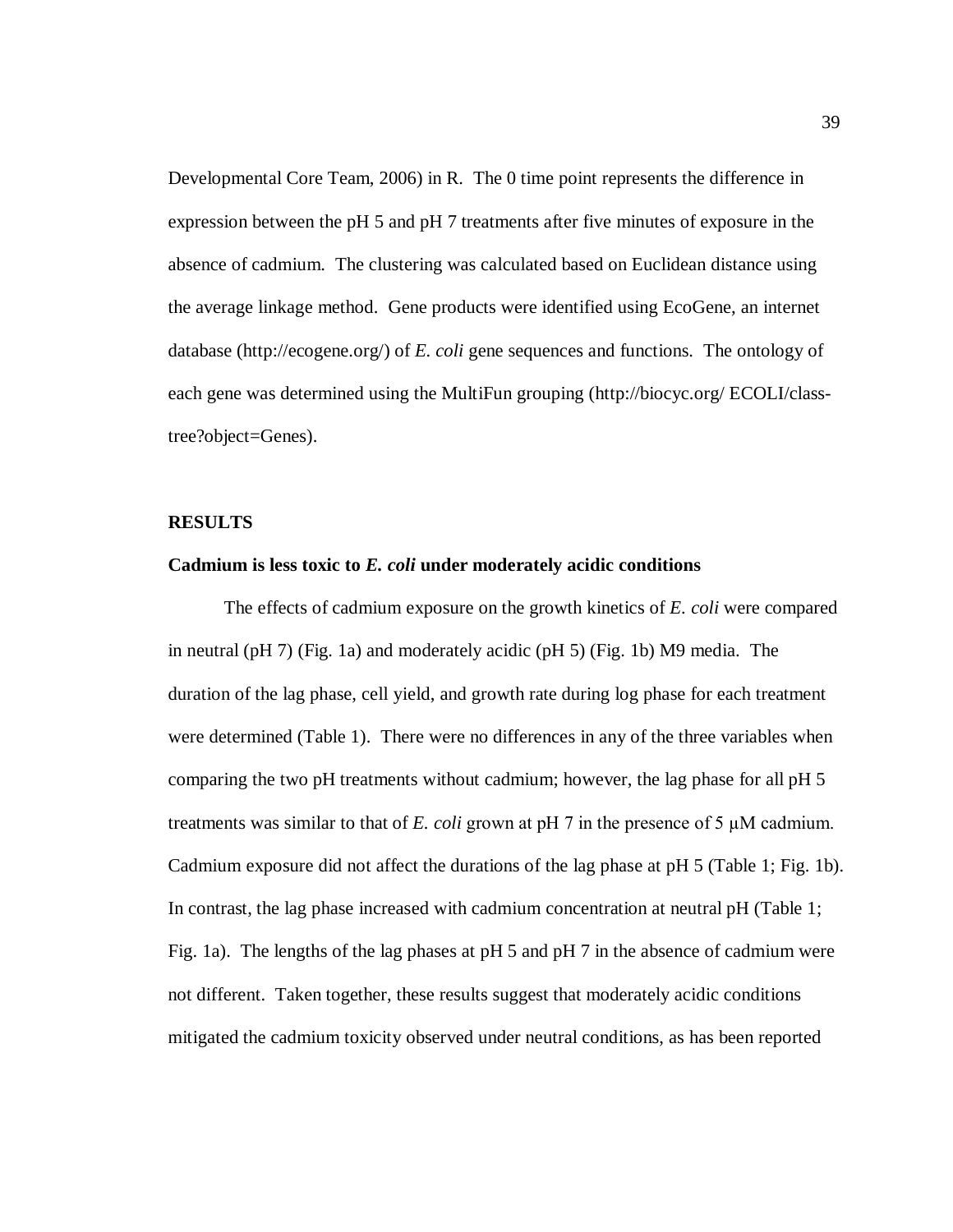previously (Babich & Stotzky, 1977; Korkeala & Pekkanen, 1978; Sandrin & Maier, 2002). Neither yield nor growth rate were affected by cadmium exposure or pH.

#### **pH affects gene expression in** *E. coli* **exposed to cadmium**

Duplicate microarray experiments were conducted comparing gene expression at pH 5 and pH 7 with different exposures to cadmium  $(0 \text{ and } 5.4 \mu M)$ . For each time point (5 and 15 minutes), microarrays evaluating the effects of pH alone were compared to microarrays evaluating the interactive effects between pH and cadmium exposure. The two sets of microarray results were compared to determine which genes were only differentially expressed between pH 5 and pH 7 when cadmium was present. An interaction between cadmium effects and pH effects was observed for 151 genes at 5 minutes, 15 minutes, or both time points. Specifically, an interaction was observed for 77 genes only after 5 minutes of cadmium exposure, for 40 genes only after 15 minutes of exposure, and for 34 genes at both time points. Of the 151 genes that were differentially expressed in response to pH only in the presence of cadmium, 91 were selected for further analysis because they showed relatively little expression at either pH in the absence of cadmium, but were highly expressed at either pH 5 or pH 7 in the presence of cadmium. We hypothesized that these genes may be involved in the mitigation of cadmium toxicity at acidic pH. The 91 genes of interest were subjected to cluster analysis based on similarity of their expression over time. This resulted in 89 of the genes being placed into five distinct clusters, designated I-V (Fig. 2). Table 2 lists the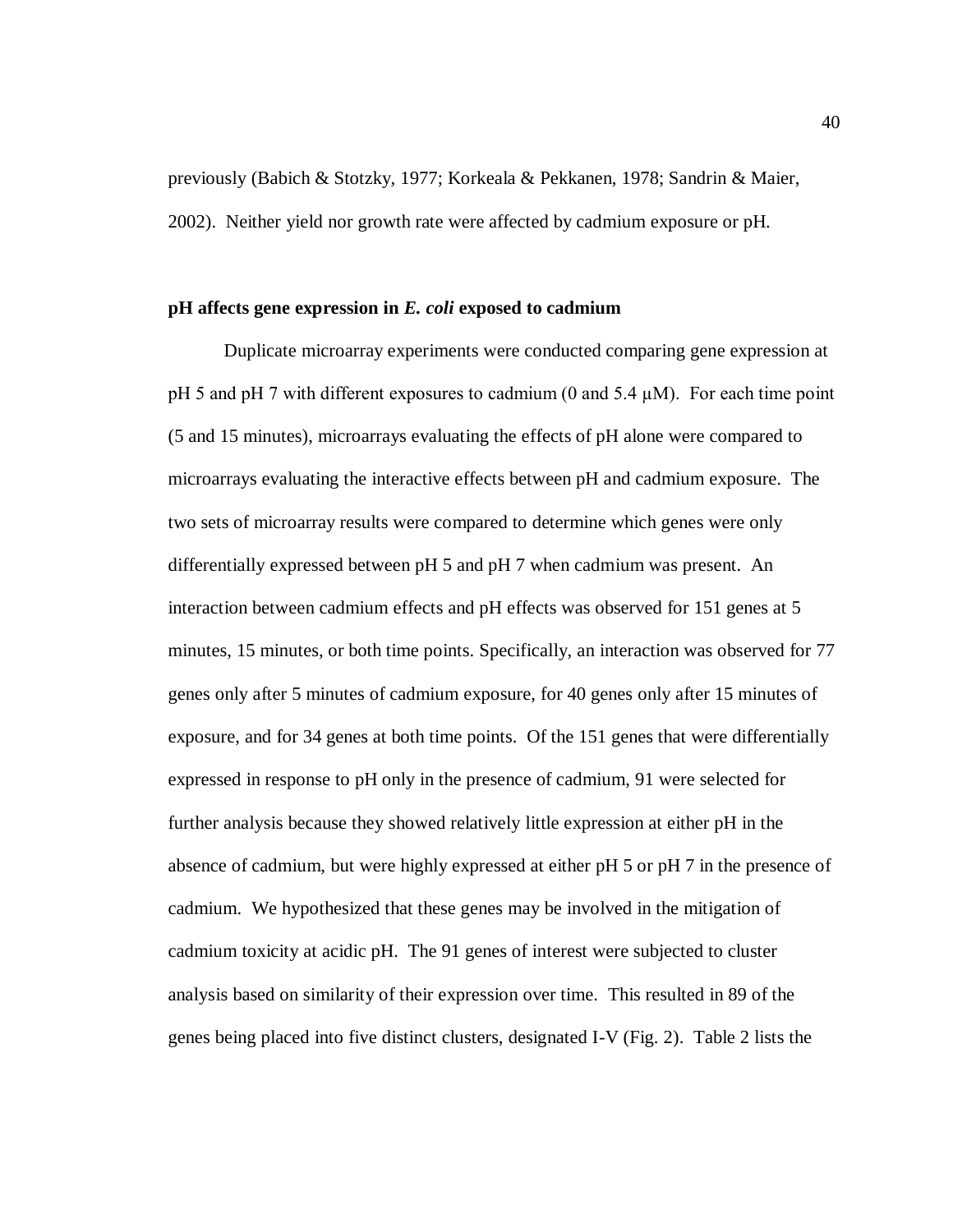genes in the order they appear on the heatmap and provides gene products and ontology terms.

Cluster I (Table 2) included 11 genes (12% of total) at a Euclidean distance of 5.4. These genes shifted to higher levels of expression at pH 5 in the presence of cadmium. This group consisted of genes that encoded transporters, reductases, hypothetical proteins, and a prophage. Five (45%) were hypothetical proteins with no known functions. Of those with known functions, two (33%) were involved in cell structure, two (33%) were involved in transport, and three (50%) were involved in metabolism.

Cluster II (Table 2) included 26 genes (29% of total) at a Euclidean distance of 3.7. These genes were more highly expressed at pH 5, but only after 15 minutes of exposure to cadmium. Seven proteins encoded by these genes (27% of cluster II) were involved in information transfer specifically, DNA repair, transcription activation, RNA modification, translation, and post-translational modification. Four (15%) were involved in protection and adaptation to stress. An increase in the expression of five genes (19%) involved in metabolism and carbon utilization was also observed, suggesting that the cells were able to adapt and resume growth after 15 minutes of cadmium exposure at pH 5. Two oxidoreductases (8%), eight hypothetical genes (31%), and two prophage genes (8%) were more highly expressed in response to cadmium at pH 5 than pH 7 after 15 minutes of exposure.

Cluster III (Table 2) included 4 genes (4% of total) at a Euclidean distance of 6.2. These genes showed higher expression at pH 7 in response to cadmium after five minutes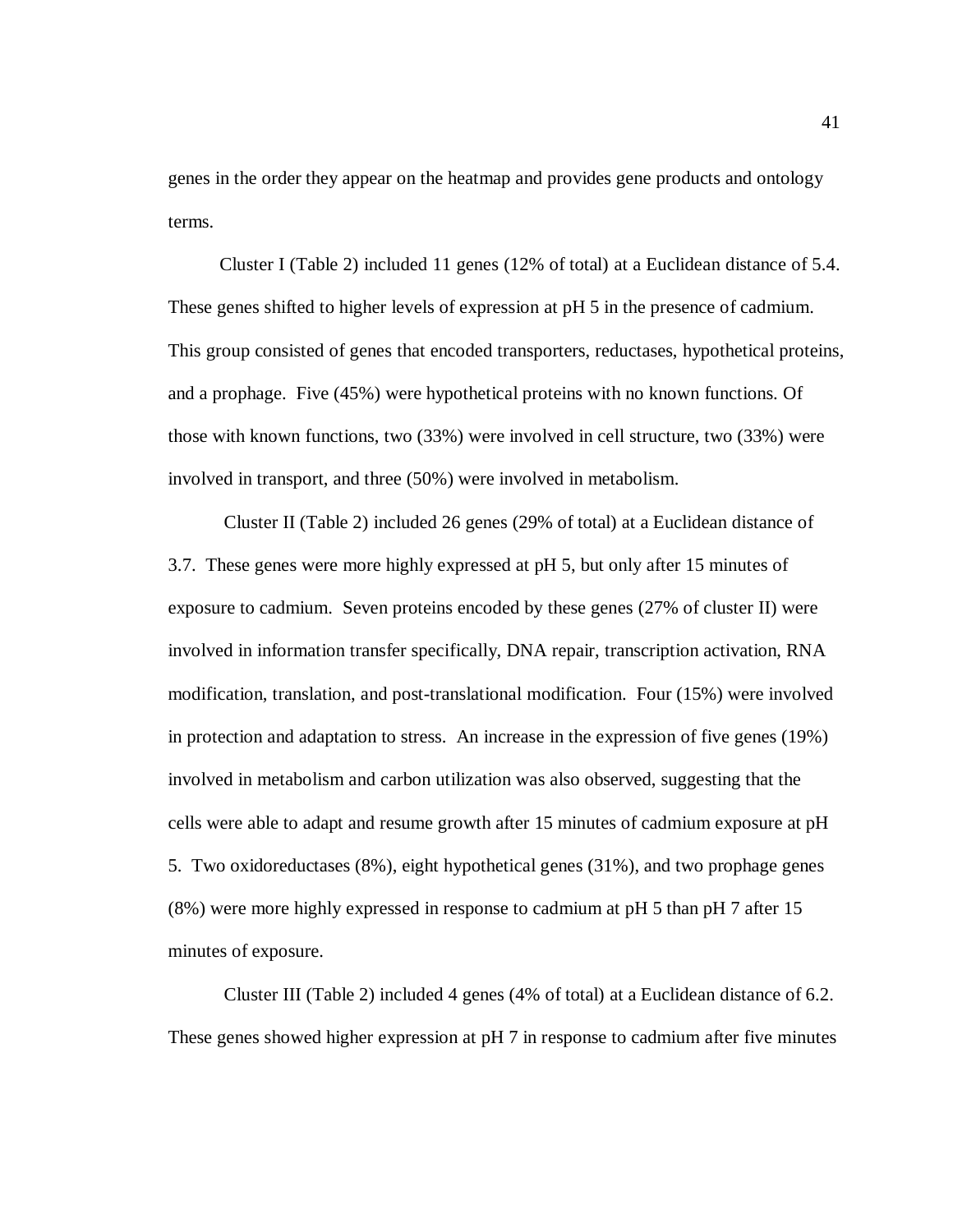of exposure. All four genes in this group were hypothetical, with one being a putative transporter and another a putative receptor.

Cluster IV (Table 2) included 22 genes (24% of total) at a Euclidean distance of 7.0. These genes showed higher expression at pH 5 after 0 and 15 minutes of cadmium exposure, but were more highly expressed at pH 7 after five minutes of exposure to cadmium. This cluster contained seven (32%) hypothetical genes, three genes involved in transport (14%), seven genes involved in metabolism and carbon utilization (32%), and four genes involved in transcriptional regulation (18%). Three genes involved in the biosynthesis of macromolecules (14%), and a metal cation transporter (*ygiD*) was induced.

Cluster V (Table 2) included 26 genes (29% of total) at a Euclidean distance of 8.5. These genes were highly expressed at pH 5 after 5 minutes of cadmium exposure, but exhibited greater expression at pH 7 after 15 minutes. This group included five genes (19%) involved in adaptation toward a variety of stresses, including pH (*hdeA*), osmotic pressure (*otsA*), and heat shock (*yciM*). This group contained eleven hypothetical genes (42%), four genes involved in carbon utilization (15%), one gene involved in transcriptional regulation (4%), and a prophage.

#### **Effect of pH on cadmium speciation**

The pH-dependent speciation of cadmium in M9 minimal medium was predicted using MINEQL+ geochemical modeling software (Environmental Research Software, Hallowell, ME). MINEQL+ predicted that the concentration of  $Cd^{2+}$  would decrease as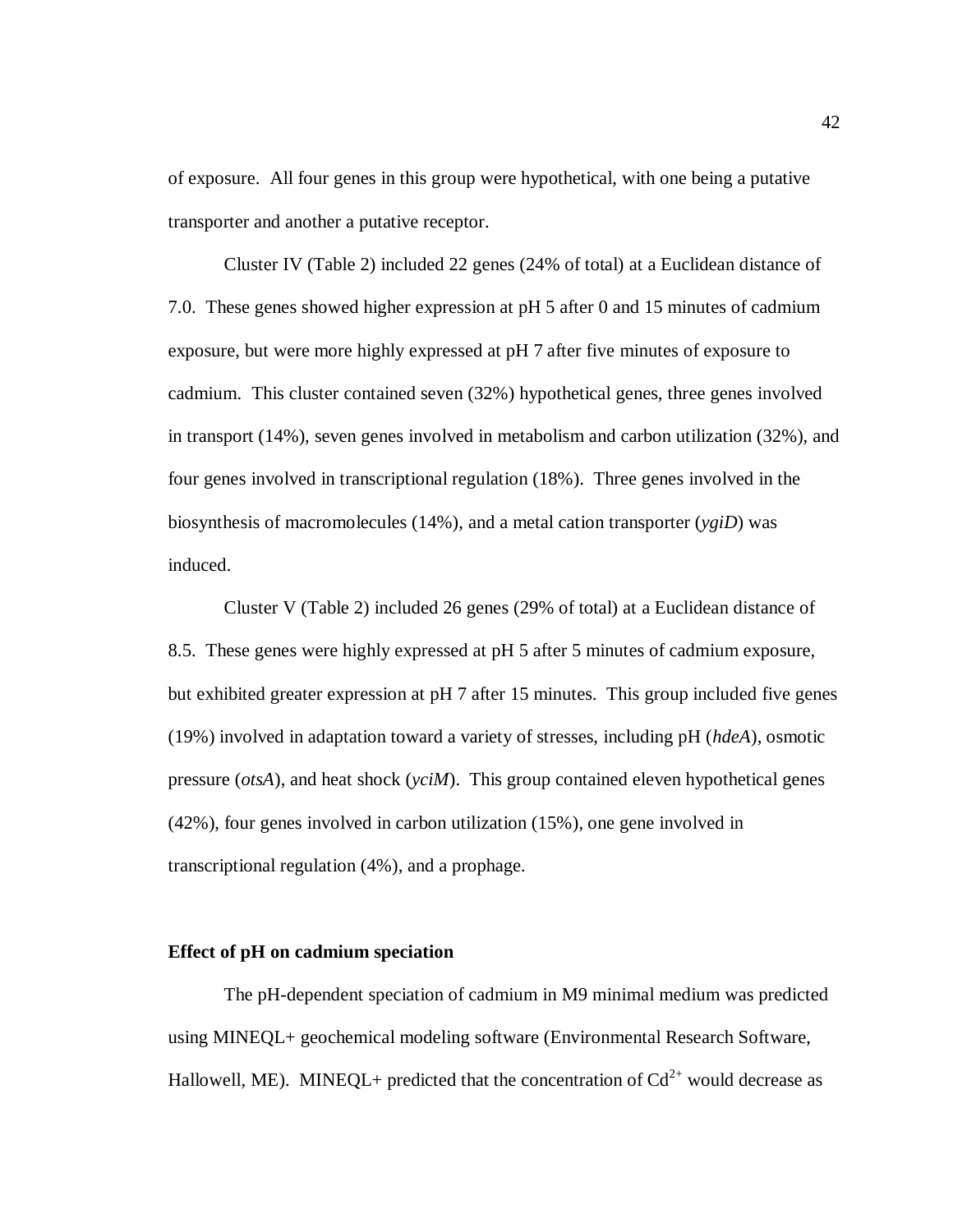pH increased from 5 to 7 (Fig. 3a). MINEQL+ also predicted that much of the  $Cd^{2+}$ interacted with the phosphate in the buffer to form  $Cd<sub>3</sub>(PO<sub>4</sub>)<sub>2</sub>$ , an insoluble precipitate. The concentration of  $Cd_3(PO_4)_2$  in M9 medium was predicted to increase at pH values higher than 6.7, the same point at which  $Cd^{2+}$  concentrations began to decrease, suggesting that the pH-dependent loss of  $Cd^{2+}$  was due to formation of  $Cd_3PO_4$  as has been shown previously (Sandrin & Maier, 2002).

Cadmium species that become more prevalent from pH 5 to pH 7 may be involved in increased cadmium toxicity observed at neutral pH (Babich & Stotzky, 1977; Ivanov *et al.*, 1997). One species that has been implicated in cadmium toxicity is CdOH<sup>+</sup>. The concentration of CdOH<sup>+</sup> increases from 1.08 x 10<sup>-5</sup>  $\mu$ M at pH 5 to 4.75 x 10<sup>-4</sup>  $\mu$ M at pH 7 (Fig. 3b). Even though  $CdOH<sup>+</sup>$  concentrations were predicted to increase while  $Cd^{2+}$  concentrations decreased, the concentration of  $Cd^{2+}$  at pH 7 (0.571 µM) remained more than three orders of magnitude greater than the concentration of  $CdOH<sup>+</sup>$ .

Two other cadmium species were predicted to become more prevalent with increasing pH and may thus play roles in the mechanism by which pH mediates cadmium toxicity. Concentrations of  $CdPO<sub>4</sub>$  showed a similar pattern to  $CdOH<sup>+</sup>$ ; however, this species was listed as a dissolved solid by MINEQL+, indicating that it has the potential to precipitate. The concentration of aqueous CdOHCl also increased over the investigated pH range and was an order of magnitude larger than CdOH<sup>+</sup> concentrations across the entire range (Fig 3c). These two species have not previously been implicated in cadmium toxicity.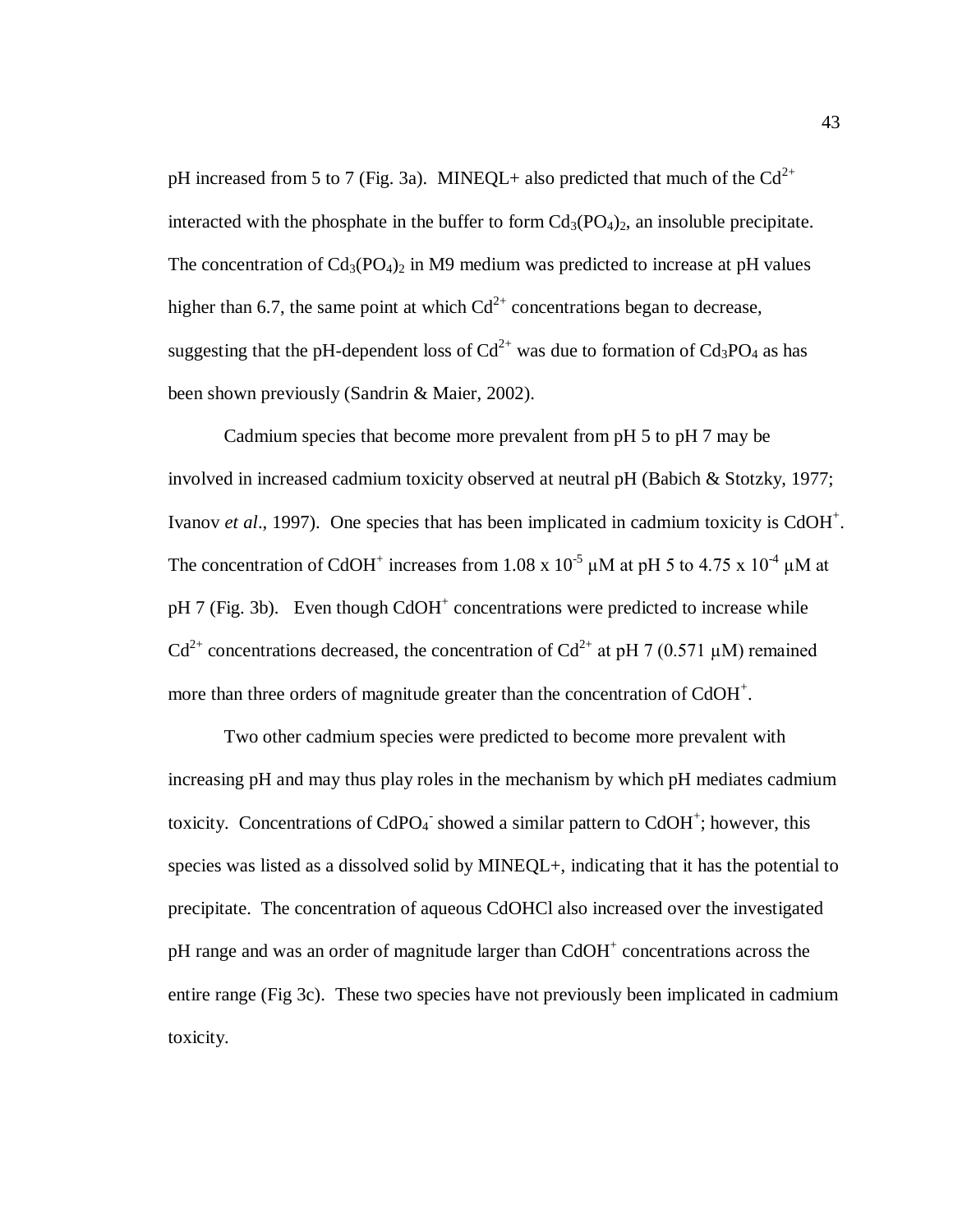## **DISCUSSION**

Cadmium has been widely reported to be less toxic in acidic environments than at neutral pH. It has previously been shown that *E. coli* is able to adapt to low cadmium concentrations and resume growth after a period of stasis (Mitra *et al.*, 1975; Mitra & Bernstein, 1977; Mitra 1984). The results of this study confirmed those findings by showing an increase in the duration of lag phase only at pH 7.

Stress response genes, including *yciM* (heat shock), *hdeA* (acid resistance), *blr* (drug resistance), *otsA* (osmotic pressure), and *yjbJ* (predicted stress response), were expressed under acidic conditions after 5 minutes of cadmium exposure, while 15 minutes were required for these genes to be expressed under neutral pH conditions. Thus, acidic pH may more rapidly induce expression of genes that confer cadmium resistance.

Genes coding for oxidoreductases may be involved in repairing damage caused by reactive oxygen species produced by cadmium (Ikediobi *et al.*, 2004). Such genes were more highly expressed at pH 5 than at pH 7 after either 5 minutes (*yjeS*, *ydgJ*) or after 15 minutes (*ydiS*, *ygfT*, *ybjN*) of cadmium exposure. After 15 minutes of cadmium exposure at pH 5, much of the cadmium-mediated cellular damage may be repaired, as genes involved in cellular metabolism (*celF*, *lyxK*, *potC*, *hemF*, *rfbB*, *agaI*) were more highly expressed than they were at pH 7 after 15 minutes of cadmium exposure.

Both ATP-driven (*ycfU*) and electrochemical potential-driven (*nupG*) transporters were expressed more highly at pH 5 than pH 7when cadmium was present. Both ATPdriven and proton motive force (pmf)-driven transporters have been identified for exporting metal ions from cells. For example, *zntA* has been shown to be an ATPase that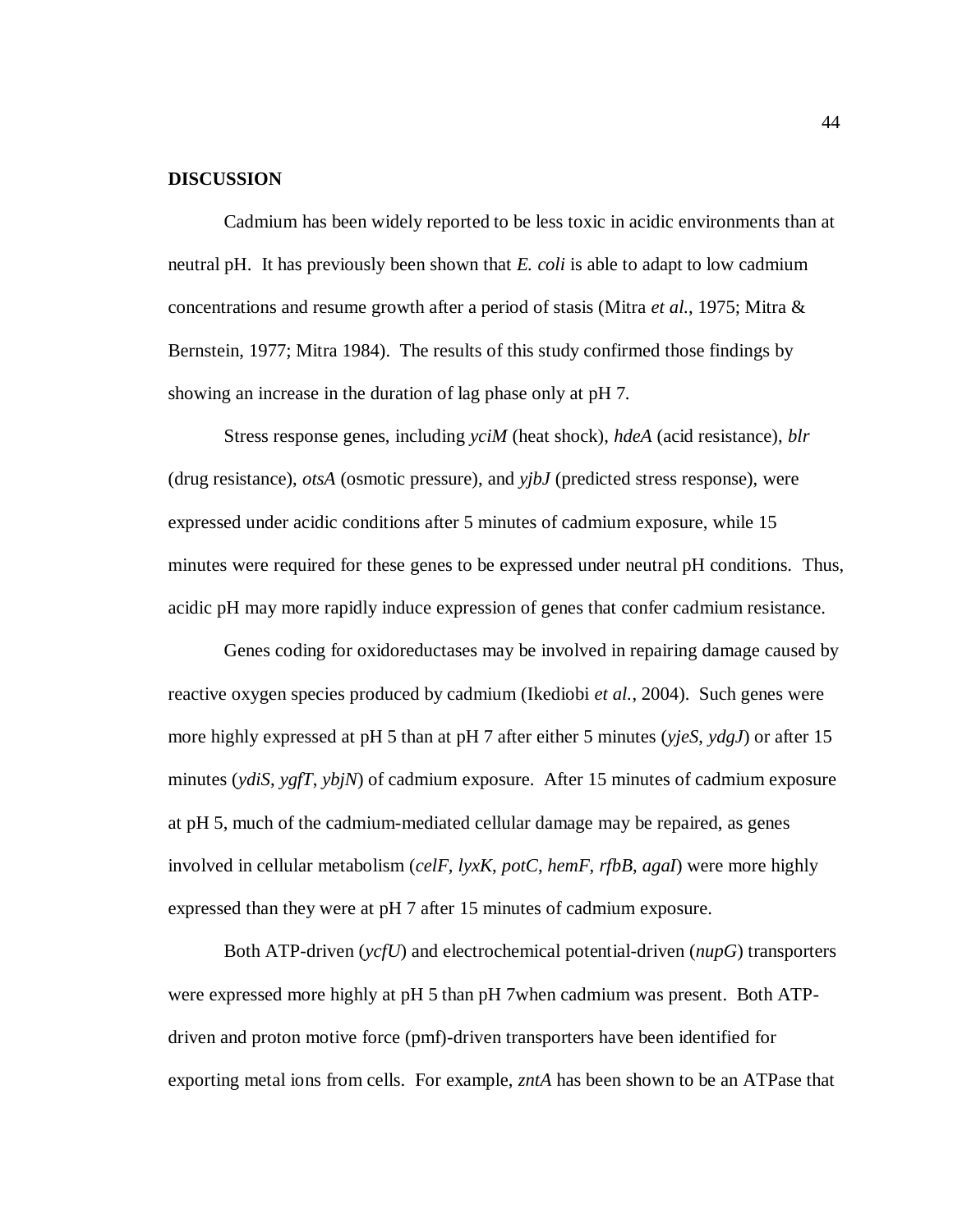exports divalent cadmium, lead, and zinc ions from *E. coli* (Rensing *et al.*, 1997; Binet & Poole, 2000). Other transporters have been shown to remove metal ions through protoncation antiporters, which utilize the proton motive force to export metal ions (Nies & Silver, 1995). It is possible that higher expression of transport-related genes at pH 5 leads to increases in transporter synthesis and cadmium removal from the cell. This may account, in part, for the cadmium resistance of *E. coli* in moderately acidic environments.

The formation of cadmium species other than  $Cd^{2+}$  may also play a role in increased cadmium toxicity at pH 7. As acidic environments become neutral, cadmium species such as  $CdOH<sup>+</sup>$  and CdOHCl increase in concentration.  $CdOH<sup>+</sup>$  has been speculated to be more toxic than the more abundant  $Cd^{2+}$  (Babich & Stotzky, 1985; Collins & Stotzky, 1992; Ivanov *et al.*, 1997). The proposed mechanism of CdOH<sup>+</sup> toxicity involves a decrease in the stability of the membrane by altering the charge. The effects of CdOHCl on bacteria, if any, have not been studied. It is possible that some of the hypothetical genes that exhibited increased expression at pH 7 (i.e., those in clusters III and V) were involved in increasing membrane stability to counter the effects of  $CdOH<sup>+</sup>$ . The hypothetical genes may also be unique transporters specific for  $CdOH<sup>+</sup>$  or CdOHCl.

Many genes encoding hypothetical proteins exhibited a pH:cadmium interaction (i.e., they exhibited differential expression in response to pH only when cadmium was present). Of the 91 genes that showed increased expression at either pH 5 or pH 7 in the presence of cadmium, 42 (46 %) encoded hypothetical or predicted proteins. Some of these proteins, especially those in Cluster I (i.e., ECs2202, Z1987, and ECs4337), may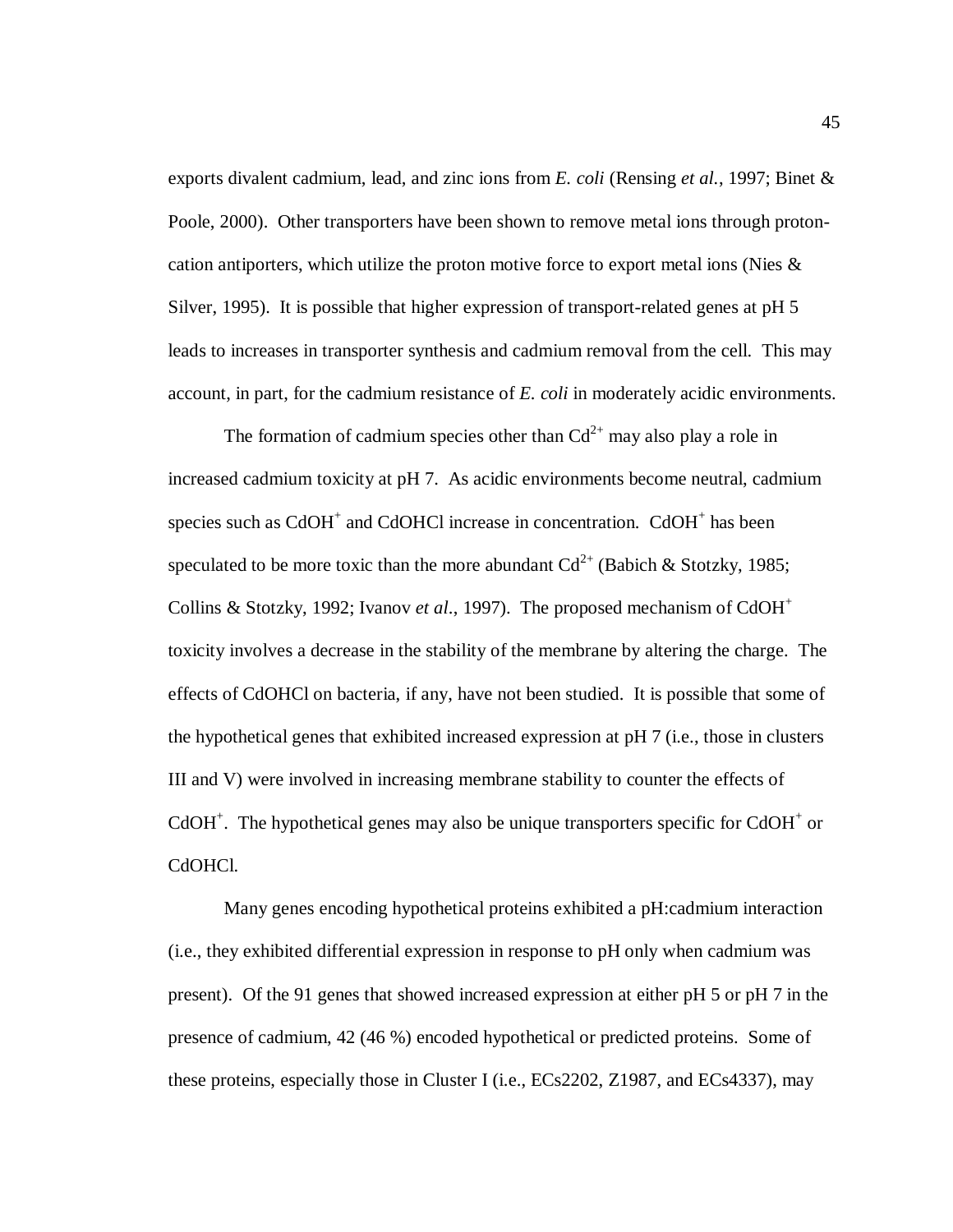have novel functions involved in mitigating cadmium toxicity because they are only expressed at pH 5 in the presence of cadmium and are expressed at only low levels at both pH values in the absence of cadmium. Furthermore, these three genes are highly expressed after both 5 and 15 minutes of cadmium exposure. Basic local alignment search tool (BLAST) searches (Altschul *et al.*, 1997) revealed homology of these three gene products to hypothetical proteins in other bacteria, and the product of ECs4337 showed 80% identity to a hypothetical lipoprotein in *Enterobacter* sp. 638. Lipoproteins are hydrophobic compounds located in cellular membranes (Hayashi & Wu, 1990). It is possible that the ECs4337 lipoprotein binds to cadmium at the membrane, preventing it from associating with physiologically important enzymes as has been suggested previously for the role of *cutF* in copper protection in *E. coli* (Gupta *et al.*, 1995). Another possibility is that the membrane becomes less negatively charged by incorporating ECs4337 lipoproteins, reducing electrostatic attractions between the metal and the cell surface.

Wang & Crowley (2005) did not examine pH when investigating genome-wide effects of cadmium on *E. coli*. They observed which genes were upregulated or downregulated in response to cadmium at pH 7.2. Some of the same genes that were downregulated in that study in response to cadmium exposure at pH 7.2 also showed lower expression at pH 7 than at pH 5 in response to cadmium (i.e., *efp*, *sucC*, *trs5*, *mutL*, *potC*) in the present study. Most of these genes are involved in translation and metabolism, so they were downregulated under toxic conditions, such as when cadmium was present at pH 7.2. However, we found that these same genes were more highly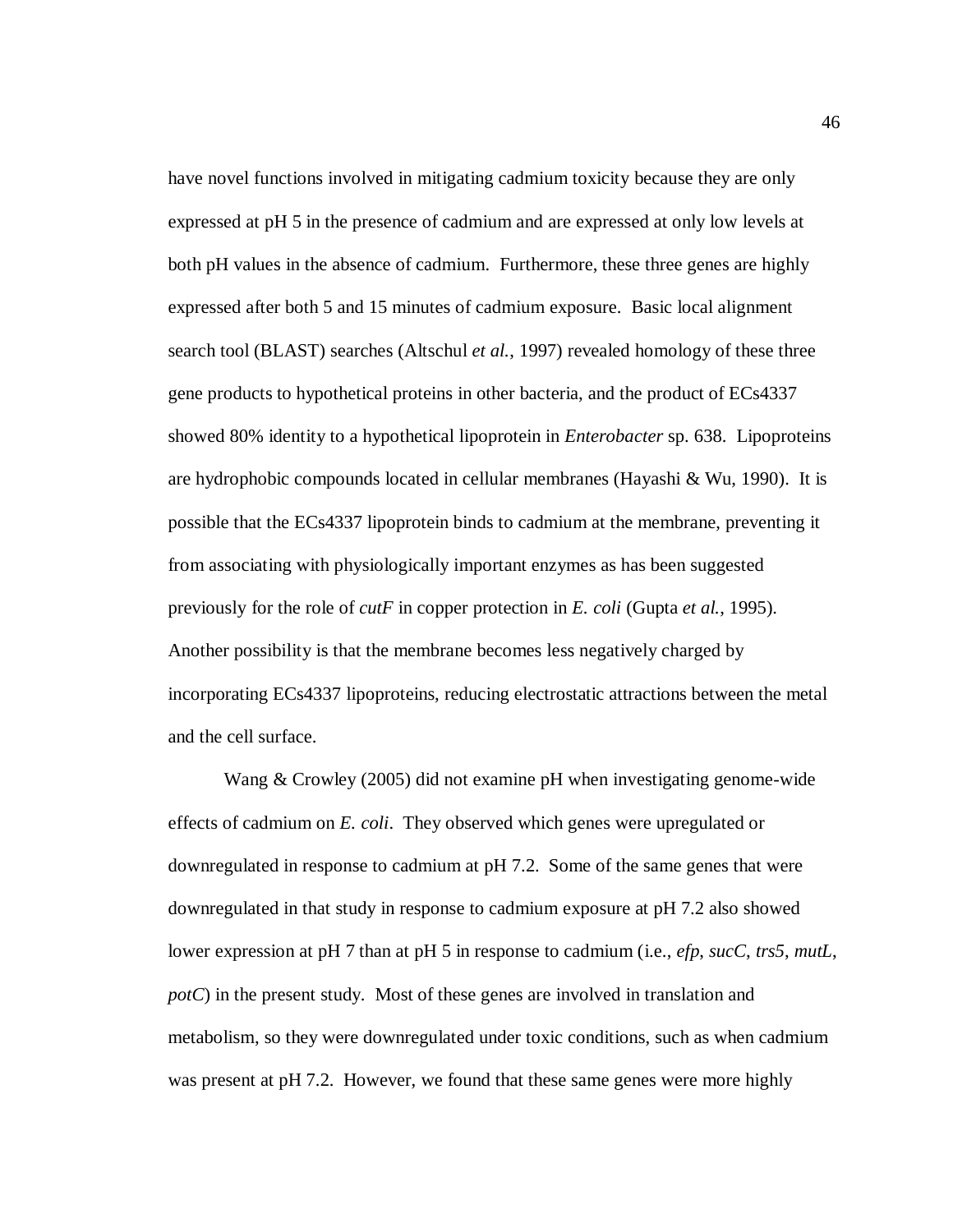expressed at pH 5 than at pH 7 in the presence of cadmium. One stress response gene (*yfiD*) was previously shown to be upregulated in response to cadmium at pH 7.2, but was more highly expressed at pH 5 than at pH 7 in the presence of cadmium in the present study. Although *yfiD* is an acid-inducible gene, it was only expressed at pH 5 in the presence of cadmium.

More in-depth functional and quantitative analyses of some of the hypothetical genes that were highly expressed at pH 5 only in the presence of cadmium are warranted. Understanding the functions of these genes may further elucidate mechanisms by which pH mitigates the toxicity of cadmium to *E. coli*. This knowledge could then be applied to other microorganisms involved in environmentally and economically important applications including bioremediation.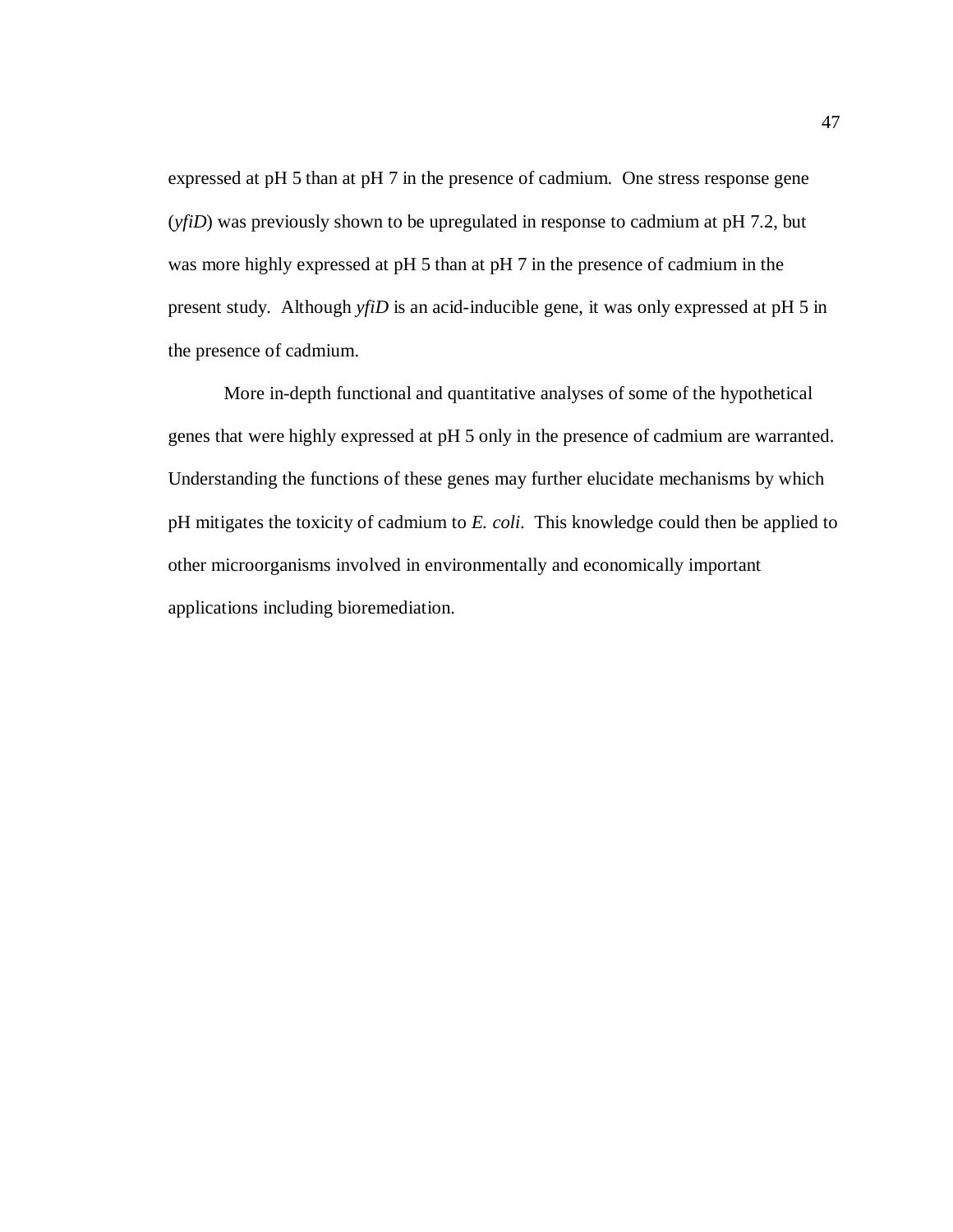# **Acknowledgements**

The authors would like to thank the Genome Consortium for Active Teaching (GCAT) for access to the microarrays at reduced cost. We are also grateful to Dr. Xiangqin Cui for her insight concerning statistical analysis of microarray data and to Dr. Dan Nettleton for providing useful information about cluster analysis using R. This material is based on work supported by the National Science Foundation under Grant Nos. 0452825 and 0321545. Any opinions, findings, conclusions or recommendations expressed in this material are those of the author(s) and do not necessarily reflect the views of the National Science Foundation.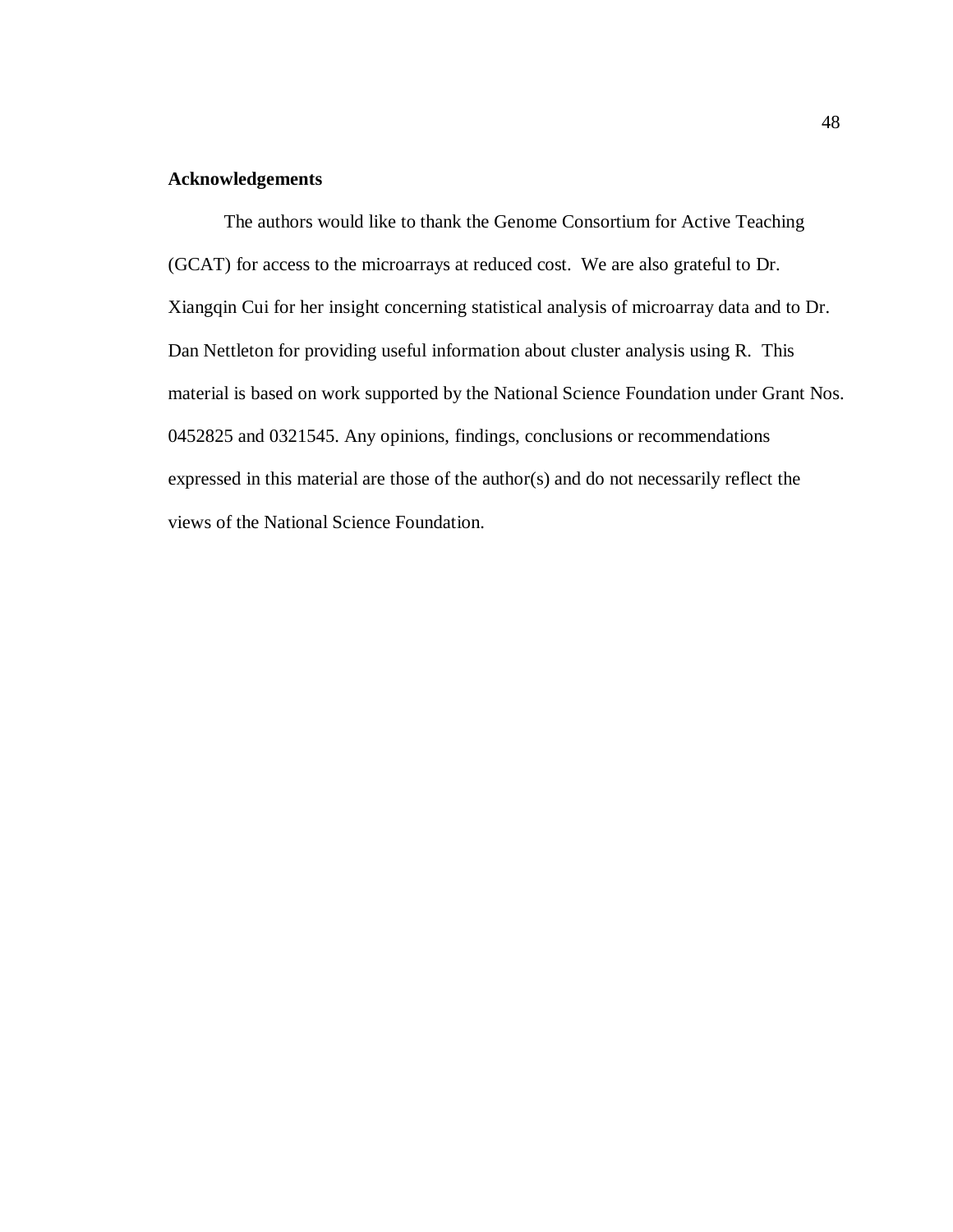## **Figure Captions**

### **Figure 1**

Example of gene with Type I interaction of pH and cadmium (*ydeB*) with increased expression at only pH 5 in the presence of cadmium (a). Example of gene with Type II interaction (*yciM*) where expression increased only at pH 7 in the presence of cadmium (b).

## **Figure 2**

Growth of *E. coli* K-12 in M9 medium containing  $0 \, (\blacksquare)$ , 5  $(\blacklozenge)$ , or 50  $(\blacktriangle)$  µM total

cadmium at pH 7 (a) and pH 5 (b). Points represent the mean  $OD_{600}$  in triplicate flasks.

### **Figure 3**

Cluster analysis and heatmap comparing the expression of 91 genes in response to cadmium in *E. coli* at pH 5 and pH 7. Each column represents one time point, ranging from 0 (no Cd) to 15 minutes of exposure, from left to right. Each row represents one gene. Red indicates higher expression at pH 5, green indicates higher expression at pH 7, and black indicates no difference in expression. The transcription profiles were divided into five clusters (I-V) based on hierarchical clustering using Euclidean distance and the average linkage method.

## **Figure 4**

Effect of pH on speciation of cadmium  $(\sim 5.4 \mu M)$  in M9 medium as predicted by MINEQL+ geochemical modeling software (Environmental Research Software, Hallowell, ME) (a). Effect of pH on  $[CdOH<sup>+</sup>]$  (b) and  $[CdOHCl]$  (c) in M9 medium as predicted by MINEQL+ (note the difference in scale of the y-axes).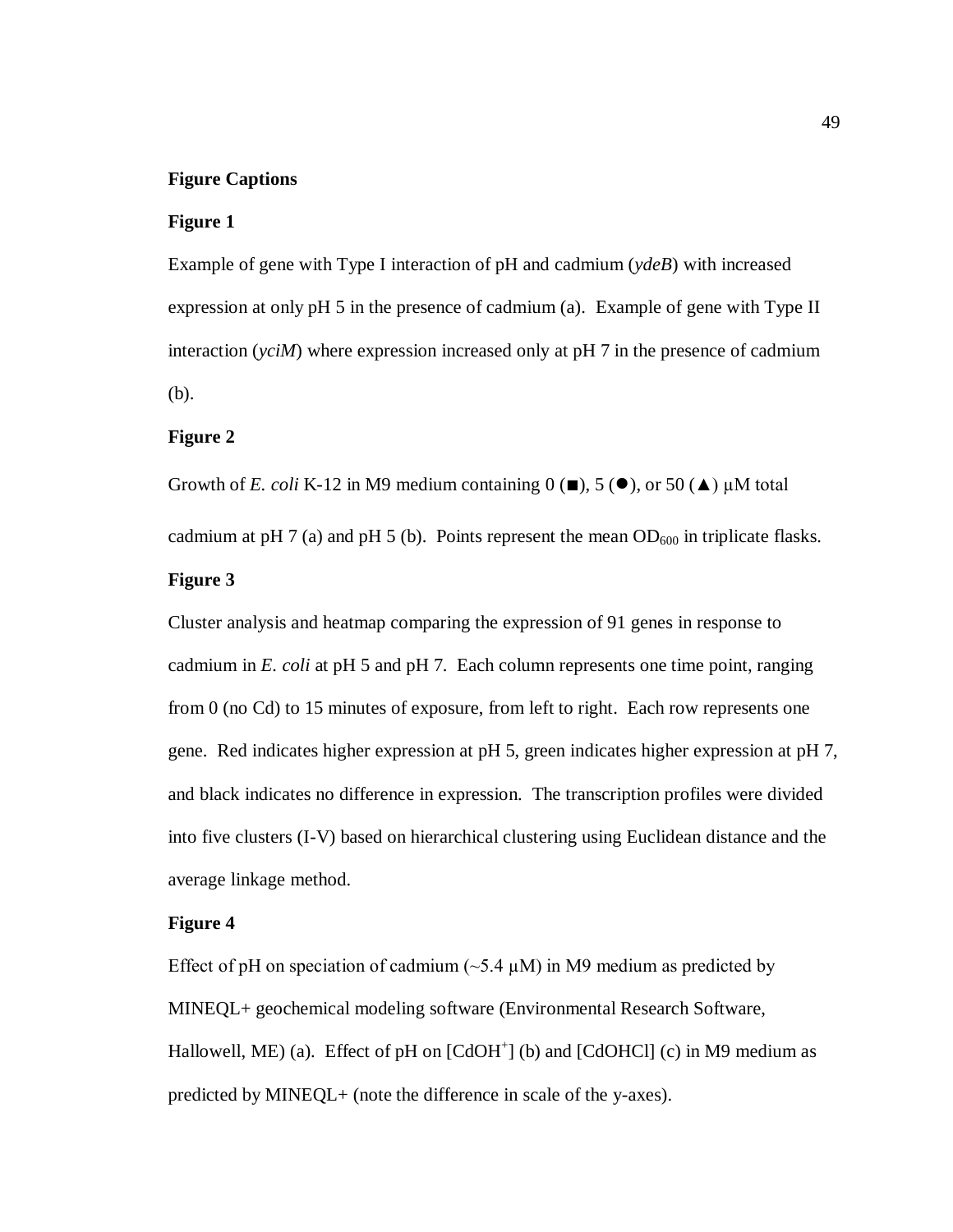**Table 1.** Effect of cadmium on growth kinetics of *E. coli* in minimal salts medium at pH 5 and pH 7. Values of the same parameter (i.e., lag phase, yield, or growth rate) followed by the same letter are not significantly different at P=0.05 as measured by the Tukey test  $(n=3)$ .

|                                                              |          | <u>pH 5</u>        |                    |        | pH7               |        |
|--------------------------------------------------------------|----------|--------------------|--------------------|--------|-------------------|--------|
| $[CdCl2] (\mu M)$                                            | $\theta$ | 5                  | 50                 |        | 5                 | 50     |
| Lag Phase (h)                                                | 7.33ab   | 10.0 <sub>bc</sub> | 10.0 <sub>bc</sub> | 3.33a  | 9.00 <sub>b</sub> | 13.3c  |
| Yield <sup>*</sup> (OD <sub>600</sub> )                      | 1.37a    | 1.39a              | 1.40a              | 2.19a  | 2.20a             | 0.969a |
| Log Phase<br>Growth Rate <sup>†</sup> (OD <sub>600</sub> /h) | 0.178a   | 0.225a             | 0.223a             | 0.238a | 0.253a            | 0.118a |

\*Yield represents the maximum  $OD_{600}$  observed over the 20 h course of the experiment.

<sup>†</sup> Growth rates were calculated using the relationship:  $(OD_f-OD_i)/t$ , where  $OD_f$  is the  $OD_{600}$  at the end of exponential growth,  $OD_i$  is the  $OD_{600}$  at the beginning of exponential growth, and t is the length (h) of the log phase.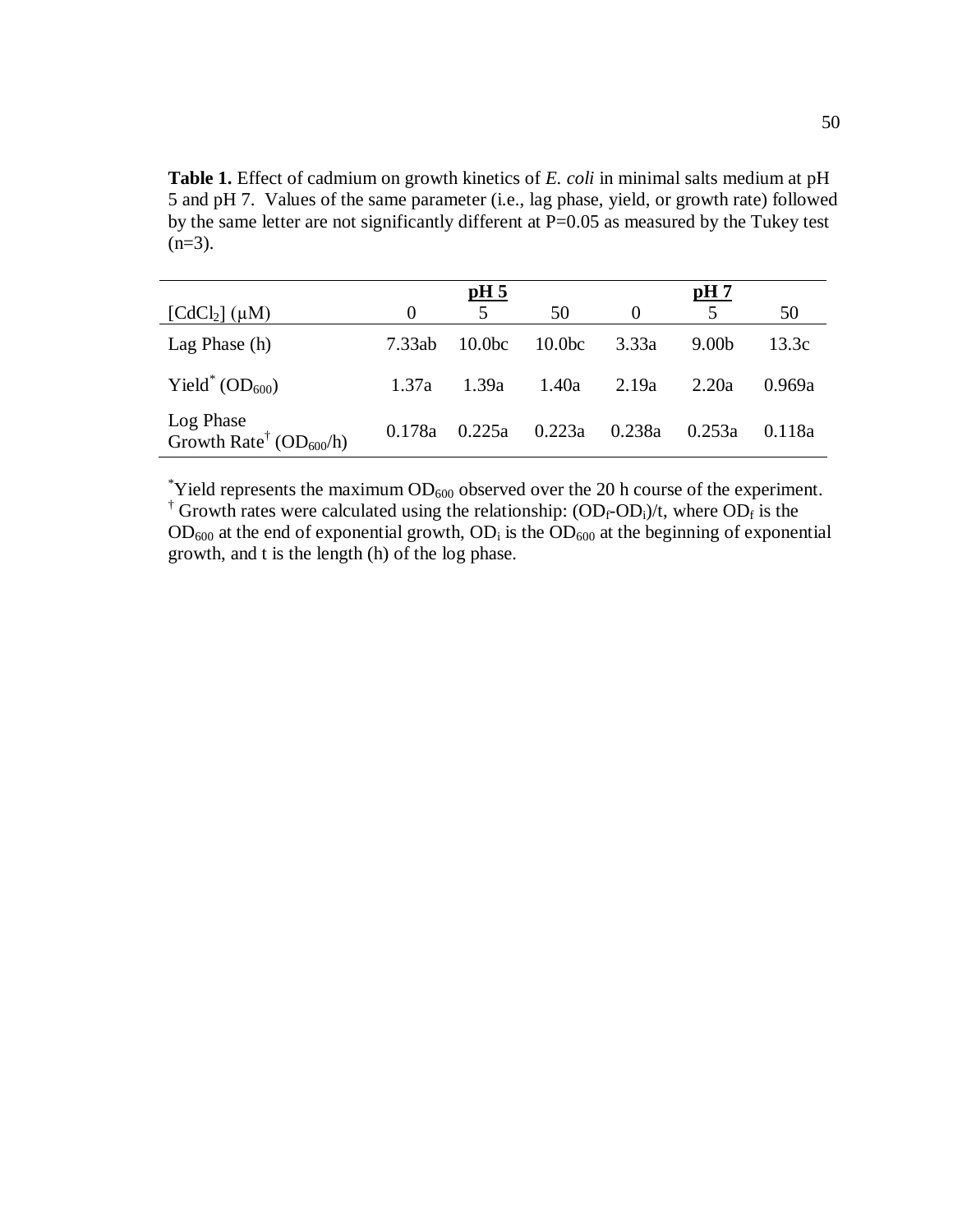|                |            |                 | Fold-               |                              |                                                                                                                     |                                                                                   |
|----------------|------------|-----------------|---------------------|------------------------------|---------------------------------------------------------------------------------------------------------------------|-----------------------------------------------------------------------------------|
| <b>Cluster</b> | Gene       | $\mathbf{pH}^*$ | change <sup>†</sup> | P value                      | Ontology <sup>‡</sup>                                                                                               | <b>Gene Product</b>                                                               |
| I              | ECs2202    | 5               | $-1.07$             | $4.50 \times 10^{-2}$        |                                                                                                                     | Hypothetical protein                                                              |
|                | nohA       | 5               | $-0.858$            | 3.49 x $10^{-5}$             |                                                                                                                     | Qin prophage; predicted packaging<br>protein                                      |
|                | vcfU       | 5               | $-0.489$            | $1.95 \times 10^{-2}$        | S:membrane, T:channel-type                                                                                          | Outer membrane-specific lipoprotein<br>transporter subunit                        |
|                | ECs2164    | 5               | $-1.48$             | $1.09 \times 10^{-6}$        |                                                                                                                     | Putative minor tail protein                                                       |
|                | yeaU       | 5               | $-1.37$             | $3.76 \times 10^{-3}$        | М                                                                                                                   | Malate dehydrogenase                                                              |
|                | ECs1171    | 5               | $-1.94$             | $\Omega$                     |                                                                                                                     | Putative host-specificity protein                                                 |
|                | yjeS       | 5               | $-1.66$             | $2.07 \times 10^{-2}$        |                                                                                                                     | Fumarate reductase, membrane anchor<br>subunit                                    |
|                | Z1987      | 5               | $-1.13$             | $2.98 \times 10^{-9}$        |                                                                                                                     | Hypothetical protein                                                              |
|                | nupG       | 5               | $-1.89$             | $1.76 \times 10^{-9}$        | M:nucleoside conversion,<br>S:membrane,<br>T:electrochemical potential-<br>driven                                   | Nucleoside transporter                                                            |
|                | ECs4337    | 5               | $-2.19$             | $1.19 \times 10^{-11}$       |                                                                                                                     | Hypothetical lipoprotein                                                          |
|                | $y$ dg $J$ | 5               | $-3.95$             | $6.31 \times 10^{-7}$        | M:carbon utilization                                                                                                | Putative oxidoreductase                                                           |
| П              | efp        | 5               | $-1.62$             | $3.04 \times 10^{-2}$        | I:translation                                                                                                       | Protein chain elongation factor EF-P                                              |
|                | ycbJ       | 5               | $-2.14$             | $2.21 \times 10^{-2}$        |                                                                                                                     | Conserved hypothetical protein                                                    |
|                | ydiS       | 5               | $-1.8$              | $1.97 \times 10^{-2}$        | M: carbon utilization and<br>electron carrier                                                                       | Putative oxidoreductase                                                           |
|                | yjbc       | 5               | $-2.06$             | $7.30 \times 10^{-5}$        | I:RNA modification                                                                                                  | 23S rRNA pseudouridine synthase                                                   |
|                | celF       | 5               | $-2.34$             | $8.95 \times 10^{-5}$        | M:carbon utilization                                                                                                | Diacetylchitobiose-6-phosphate<br>hydrolase                                       |
|                | yciI       | 5               | $-2.81$             | $1.64 \times 10^{-8}$        |                                                                                                                     | Predicted enzyme                                                                  |
|                | yidI       | 5               | $-3.78$             | $\overline{0}$               |                                                                                                                     | Predicted inner membrane protein                                                  |
|                | y h f K    | 5               | $-3.67$             | $1.40 \times 10^{-6}$        | М                                                                                                                   | Conserved inner membrane protein                                                  |
|                | ygfT       | 5               | $-3.3$              | 6.44 x $10^{-12}$            |                                                                                                                     | Predicted oxidoreductase                                                          |
|                | ydjF       | 5               | $-3.44$             | $9.53 \times 10^{-3}$        | I:transcription                                                                                                     | Predicted DNA-binding transcriptional<br>regulator                                |
|                | ECs5377    | 5               | $-3.32$             | $2.70 \times 10^{-5}$        |                                                                                                                     | Conserved hypothetical protein                                                    |
|                | ECs4659    | 5               | $-3.68$             | $3.11 \times 10^{-6}$        |                                                                                                                     | Hypothetical protein                                                              |
|                | ECs3594    | 5               | $-4.05$             | $\boldsymbol{0}$             | I:transcription, P:cell killing,<br>R:activator                                                                     | Transcriptional activator (MarR-family)                                           |
|                | ygjJ       | 5               | $-4.34$             | $5.88\ \mathrm{x}\ 10^{-12}$ |                                                                                                                     | Conserved protein                                                                 |
|                | ECs0825    | 5               | $-3.17$             | $9.89 \times 10^{-3}$        |                                                                                                                     | Putative terminase large subunit                                                  |
|                | cpxA       | 5               | $-3.43$             | $\boldsymbol{0}$             | I:post-translational,<br>M: degradation of proteins,<br>P:detoxification, R:two-<br>component system,<br>S:membrane | Histidine protein kinase, periplasmic<br>stress sensor; inner membrane protein    |
|                | lyxK       | 5               | $-3.03$             | 0                            | M:carbon utilization                                                                                                | Subunit of L-xylulose kinase                                                      |
|                | yqaC       | 5               | $-3.09$             | $1.30 \times 10^{-3}$        |                                                                                                                     | Conserved protein                                                                 |
|                | ydaA       | 5               | $-3.26$             | $4.83 \times 10^{-4}$        | A, P:radiation                                                                                                      | Universal stress protein with a role in<br>resistance to UV irradiation           |
|                | mutL       | 5               | $-3.12$             | $4.88 \times 10^{-3}$        | I:DNA repair                                                                                                        | Methyl-directed mismatch repair                                                   |
|                | pphA       | 5               | $-3.5$              | 5.99 x $10^{-3}$             | A:Temperature extremes,<br>I:post-translational                                                                     | Serine/threonine-specific protein<br>phosphatase 1, signals protein<br>misfolding |

**Table 2.** Genes involved in pH-mediated responses to cadmium in *E. coli*. The clusters represent genes that exhibit similar temporal expression patterns.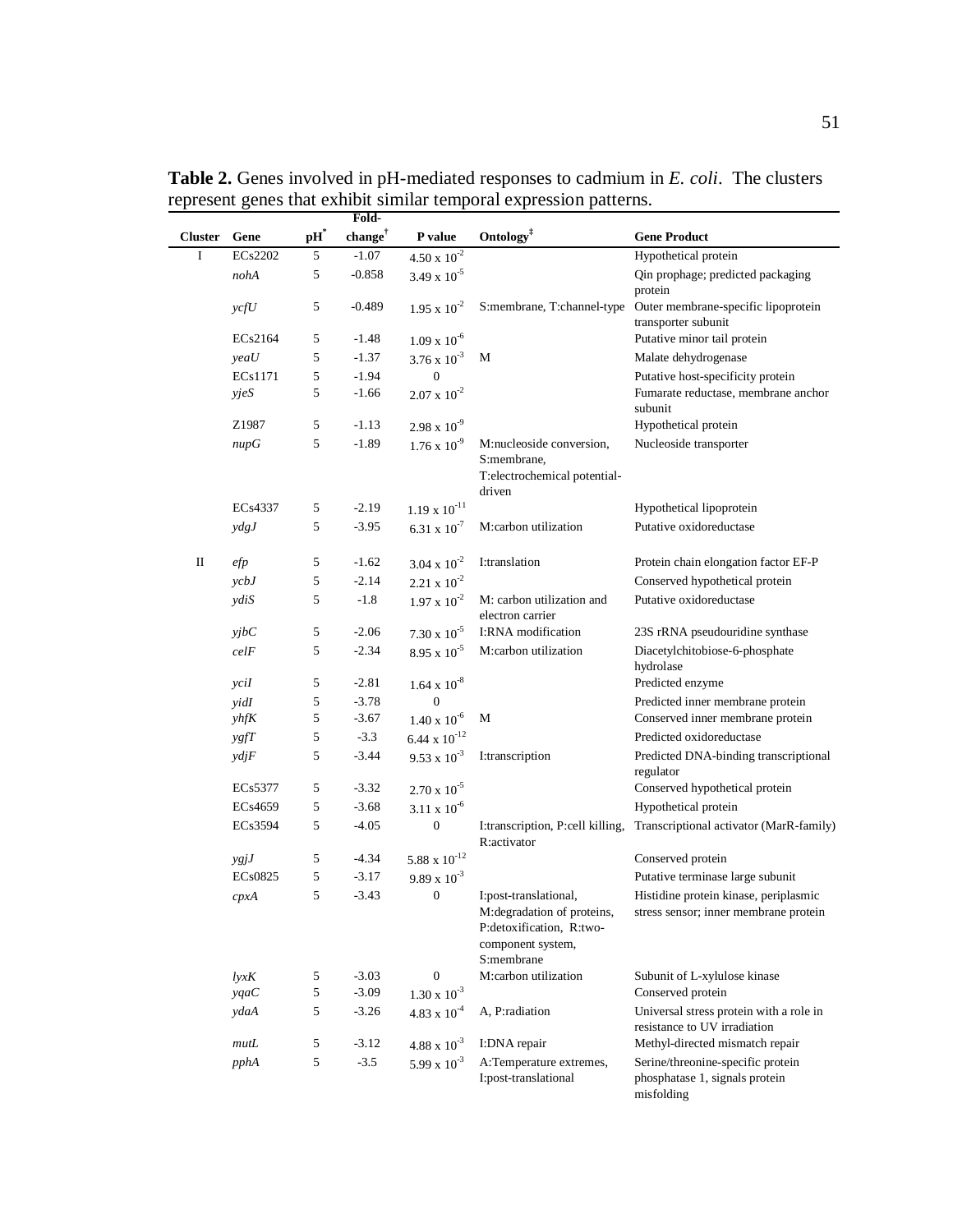|    | ECs5495              | 5                | $-2.17$            | $3.51 \times 10^{-5}$                   |                                                                 | Hypothetical protein                                                 |
|----|----------------------|------------------|--------------------|-----------------------------------------|-----------------------------------------------------------------|----------------------------------------------------------------------|
|    | ECs1767              | 5                | $-2.47$            | $3.70 \times 10^{-7}$                   |                                                                 | Qin prophage; predicted protein                                      |
|    | ECs0761              | 5                | $-2.61$            | $4.93 \times 10^{-3}$                   |                                                                 | 3-methylaspartate ammonia-lyase                                      |
|    | tfaS                 | 5                | $-2.39$            | $1.72 \times 10^{-11}$                  |                                                                 | CPS-53 (KpLE1) prophage; tail fiber                                  |
|    | ybjE                 | 5                | $-2.24$            | $8.46 \times 10^{-3}$                   |                                                                 | assembly protein fragment<br>Predicted transporter                   |
| Ш  | ECs1243              | 7                | 3.6                | $3.43 \times 10^{-3}$                   |                                                                 | Hypothetical protein                                                 |
|    | ynfM                 | $\tau$           | 2.12               | $4.59 \times 10^{-2}$                   | S:membrane,                                                     | Putative transporter                                                 |
|    |                      |                  |                    |                                         | T:electrochemical potential-<br>driven                          |                                                                      |
|    | yhhM                 | 7                | 0.882              | $2.47\ \text{x}\ 10^{-10}$              |                                                                 | Putative receptor                                                    |
|    | EC <sub>s</sub> 0951 | 7                | 5.24               | $5.26 \times 10^{-10}$                  |                                                                 | Hypothetical protein                                                 |
| IV | EC <sub>s</sub> 3855 | 5                | $-5.74$            | $\boldsymbol{0}$                        |                                                                 | Putative enterotoxin                                                 |
|    | $yf$ <i>i</i> $E$    | 5                | $-5.81$            | $\boldsymbol{0}$                        | I:transcription,<br>R:activator/repressor                       | Predicted DNA-binding transcriptional<br>regulator                   |
|    | potC                 | 5                | $-4.95$            | $7.21\ \text{x}\ 10^{-11}$              | M:carbon utilization,<br>S:membrane, T:channel-type transporter | Subunit of putrescine/spermidine ABC                                 |
|    | yciR                 | 5                | $-5.56$            | $1.31 \times 10^{-13}$                  | A, I:transcription                                              | Modulator of RNase II stability                                      |
|    | hemF                 | 5                | $-5.54$            | $9.01 \times 10^{-13}$                  | M:cofactors                                                     | Coproporphyrinogen oxidase, aerobic                                  |
|    | fliF                 | 5                | $-5.37$            | $\boldsymbol{0}$                        | C, M:biosynthesis of<br>macromolecules, S:flagella              | Flagellar basal-body MS-ring and collar<br>protein                   |
|    | yhbW                 | 5                | $-6.94$            | $3.11 \times 10^{-6}$                   |                                                                 | Predicted enzyme                                                     |
|    | ygiD                 | 5                | $-6.98$            | $9.99 \times 10^{-6}$                   |                                                                 | Metal cation transporter                                             |
|    | ydeB                 | 5                | $-4.56$            | $4.60 \times 10^{-2}$                   | P:drug resistance,<br>S:membrane, T                             | Inner membrane protein involved in<br>multiple antibiotic resistance |
|    | $\gamma$ $\gamma$    | 5                | $-3.49$            | $2.78 \times 10^{-6}$                   |                                                                 | Predicted periplasmic protein                                        |
|    | ECs2914              | 5                | $-3.57$            | $\overline{0}$                          |                                                                 | Putative type-I fimbrial protein                                     |
|    | ybjN                 | 5                | $-3$               | $2.66 \times 10^{-3}$                   |                                                                 | Predicted oxidoreductase, protein<br>stabilizer                      |
|    | yrdA                 | 5                | $-3.71$            | $1.88 \ge 10^{-6}$                      |                                                                 | Conserved protein                                                    |
|    | ECs1121<br>rfbB      | 5<br>5           | $-4.02$<br>$-3.06$ | $\overline{0}$<br>$3.52 \times 10^{-3}$ | M:biosynthesis of                                               | Hypothetical protein<br>Subunit of dTDP-glucose 4,6-                 |
|    |                      |                  |                    |                                         | macromolecules and<br>cofactors, S:surface antigen              | dehydratase                                                          |
|    | yqgE                 | 5                | $-3.87$            | $4.77 \times 10^{-8}$                   |                                                                 | Predicted protein                                                    |
|    | ybbX                 | 5                | $-3.8$             | $1.54 \times 10^{-4}$                   | M:carbon utilization                                            | Subunit of allantoinase                                              |
|    | $molR$ <sub>-B</sub> | 5                | $-4.19$            | $4.87 \times 10^{-2}$                   |                                                                 | DNA-binding transcriptional regulator<br>subunit                     |
|    | yfiD                 | $\sqrt{5}$       | $-4.14$            | $3.97 \times 10^{-2}$                   | A:pH, M:anaerobic<br>respiration                                | Stress-induced alternate pyruvate<br>formate-lyase subunit           |
|    | agaI                 | 5                | $-4.03$            | $4.68 \times 10^{-9}$                   | M                                                               | Galactosamine-6-phosphate isomerase                                  |
|    | cafA                 | 5                | $-6.69$            | $\boldsymbol{0}$                        | D, I:RNA modification and<br>degradation                        | Subunit of ribonuclease G                                            |
|    | yehV                 | 5                | $-5.88$            | $\boldsymbol{0}$                        | I:transcription                                                 | DNA-binding transcriptional regulator                                |
| V  | ECs3637              | 7                | 4.28               | $\boldsymbol{0}$                        |                                                                 | Hypothetical membrane protein                                        |
|    | yj bJ                | 7                | 4.08               | $1.56 \times 10^{-4}$                   |                                                                 | Predicted stress response protein                                    |
|    | yciM                 | $\boldsymbol{7}$ | 5.62               | $3.04 \times 10^{-2}$                   |                                                                 | Putative heat shock protein                                          |
|    | yggG                 | $\tau$           | 4.51               | $1.74 \times 10^{-2}$                   |                                                                 | Putative metalloprotease lipoprotein,<br>predicted peptidase)        |
|    | ECs3635              | 7                | 2.72               | $2.17 \times 10^{-2}$                   |                                                                 | Hypothetical membrane protein                                        |
|    | hdeA                 | $\tau$           | 3.19               | $4.47 \times 10^{-2}$                   | A: pH                                                           | Acid-resistance protein, possible<br>chaperone                       |
|    | ECs4187              | 7                | 1.7                | $9.89 \times 10^{-3}$                   |                                                                 | Hypothetical protein                                                 |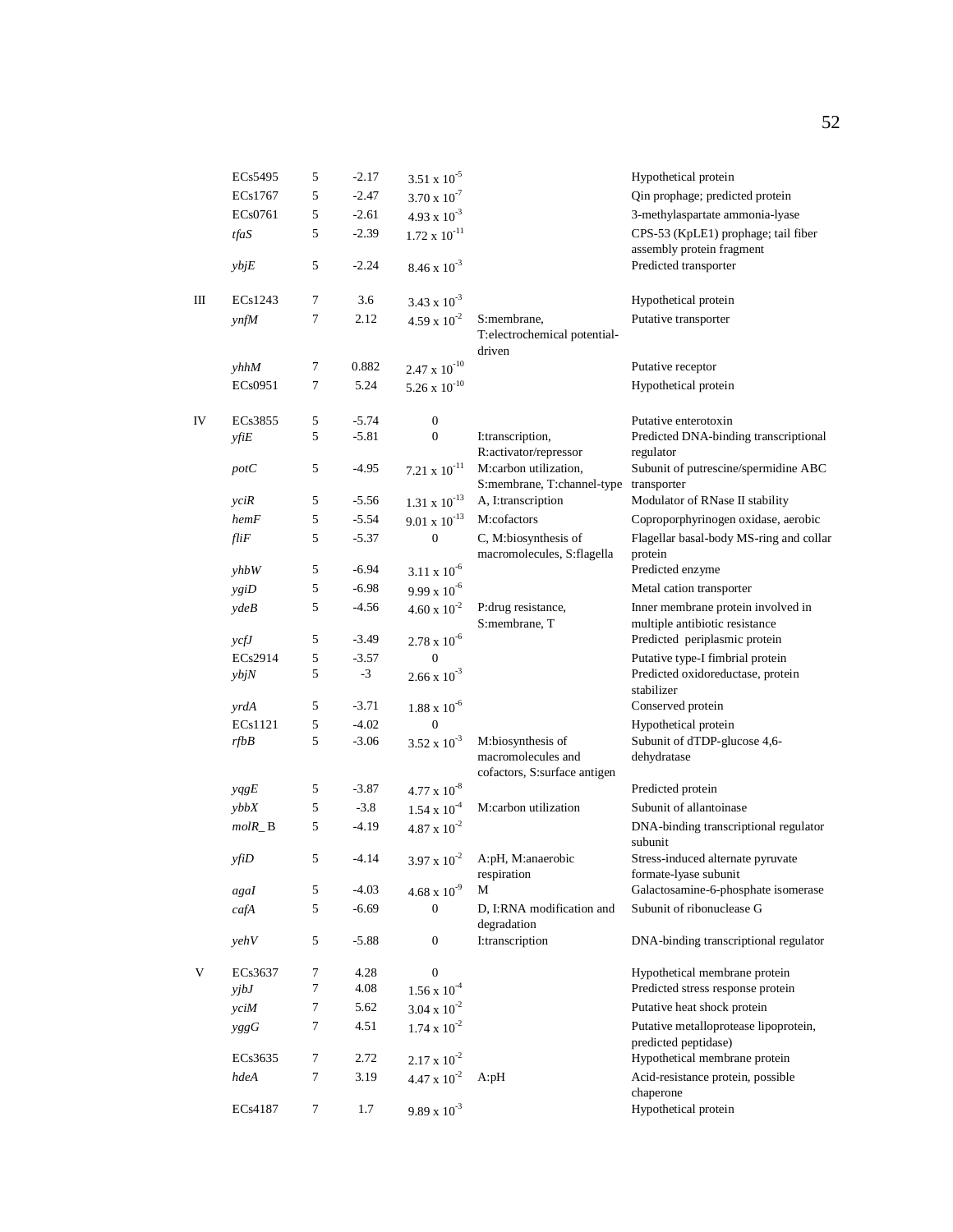| ECs0350     | 7              | $\overline{4}$ |                        |                                                       | Putative adhesion                                                    |
|-------------|----------------|----------------|------------------------|-------------------------------------------------------|----------------------------------------------------------------------|
|             |                |                | $1.06 \times 10^{-9}$  |                                                       |                                                                      |
| otsA        | 7              | 4.35           | $1.02 \times 10^{-2}$  | A:osmotic pressure,                                   | Trehalose-6-phosphate synthase                                       |
| aphA        | $\overline{7}$ | 5.25           | $3.22 \times 10^{-2}$  | M:glucose<br>M:nucleoside conversion                  | Subunit of acid<br>phosphatase/phosphotransferase                    |
| ECs2213     | 5              | $-2.92$        | $2.69 \times 10^{-6}$  |                                                       | Hypothetical protein                                                 |
| succC       | 5              | $-3.05$        | $1.55 \times 10^{-2}$  | M:TCA cycle                                           | Subunit of succinyl-CoA synthetase                                   |
| vbeH        | 5              | $-1.95$        | $3.52 \times 10^{-3}$  |                                                       | Predicted protein                                                    |
| flag        | $\overline{7}$ | 5.44           | $4.60 \times 10^{-2}$  | C, S:flagella, M:biosynthesis<br>of macromolecules    | Assembly protein for flagellar basal-<br>body periplasmic P ring     |
| mhpR        | 5              | $-2.03$        | $4.90 \times 10^{-2}$  | I:transcription, M:carbon<br>utilization, R:activator | DNA-binding transcriptional activator                                |
| mhpD        | 7              | 5.2            | $4.45 \times 10^{-3}$  | M:carbon utilization                                  | 2-keto-4-pentenoate hydratase                                        |
| ygiQ        | 5              | $-2.23$        | $2.69 \times 10^{-11}$ |                                                       | Conserved protein                                                    |
| gpsA        | 7              | 2.71           | $1.74 \times 10^{-2}$  | M:glycerol                                            | Subunit of glycerol-3-phosphate-                                     |
| <i>vraR</i> | $\overline{7}$ | 2.1            | $2.63 \times 10^{-2}$  |                                                       | dehydrogenase<br>Predicted nucleoside-diphosphate-sugar<br>epimerase |
| ECs0813     | 7              | 3.36           | $9.53 \times 10^{-3}$  |                                                       | Serine/threonine protein phosphatase                                 |
| blr         | 5              | $-1.59$        | $2.96 \times 10^{-2}$  | P: drug resistance                                    | β-lactam resistance protein                                          |
| ECs1068     | 7              | 4.31           | $1.79 \times 10^{-9}$  |                                                       | Hypothetical protein                                                 |
| butuE       | 7              | 3.95           | $1.30 \times 10^{-2}$  |                                                       | Predicted glutathione peroxidase                                     |
| ydeR        | 5              | $-1.81$        | $4.61 \times 10^{-2}$  | S:pilus                                               | Predicted fimbrial-like adhesin protein                              |
| $trs5$ 2    | 7              | 3.81           | $7.52 \times 10^{-3}$  |                                                       | DLP12 prophage; IS5 transposase and<br>trans-activator               |
| yeeI        | $\overline{7}$ | 3.54           | $4.89 \times 10^{-3}$  | $\mathbb{R}$                                          | <b>Titration factor</b>                                              |

<sup>\*</sup> The pH at which expression was higher when cadmium was present.<br><sup>†</sup> Fold-change is given as the log<sub>2</sub>-ratio of the expression values at pH 7 and pH 5:  $log_2(pH 7/pH 5)$ .

‡A-adaptation, C-chemotaxis and motility, D-cell division, I-information transfer, Mmembrane, P-protection, R-regulation, S-cell structure, T-transport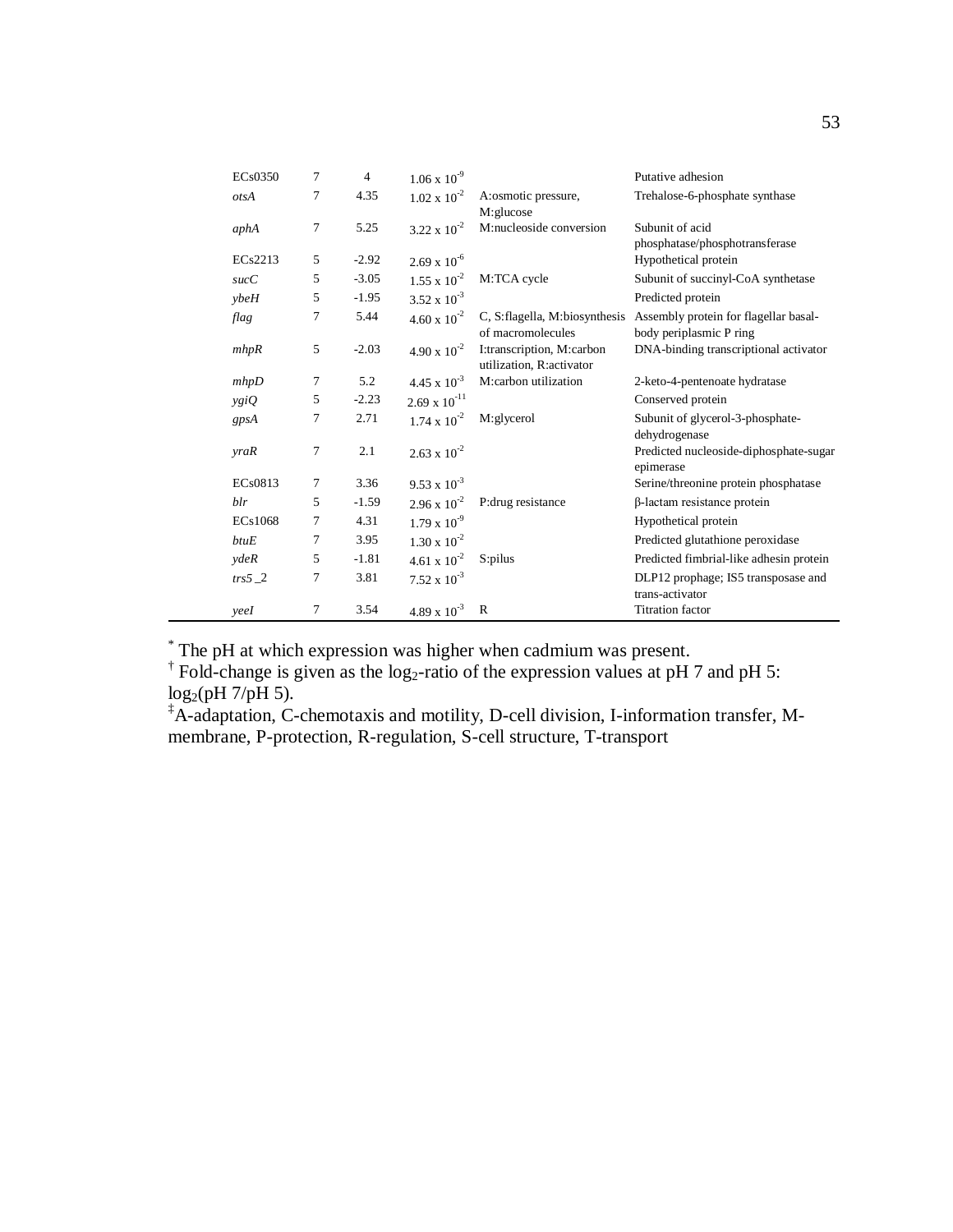(Figure 1)

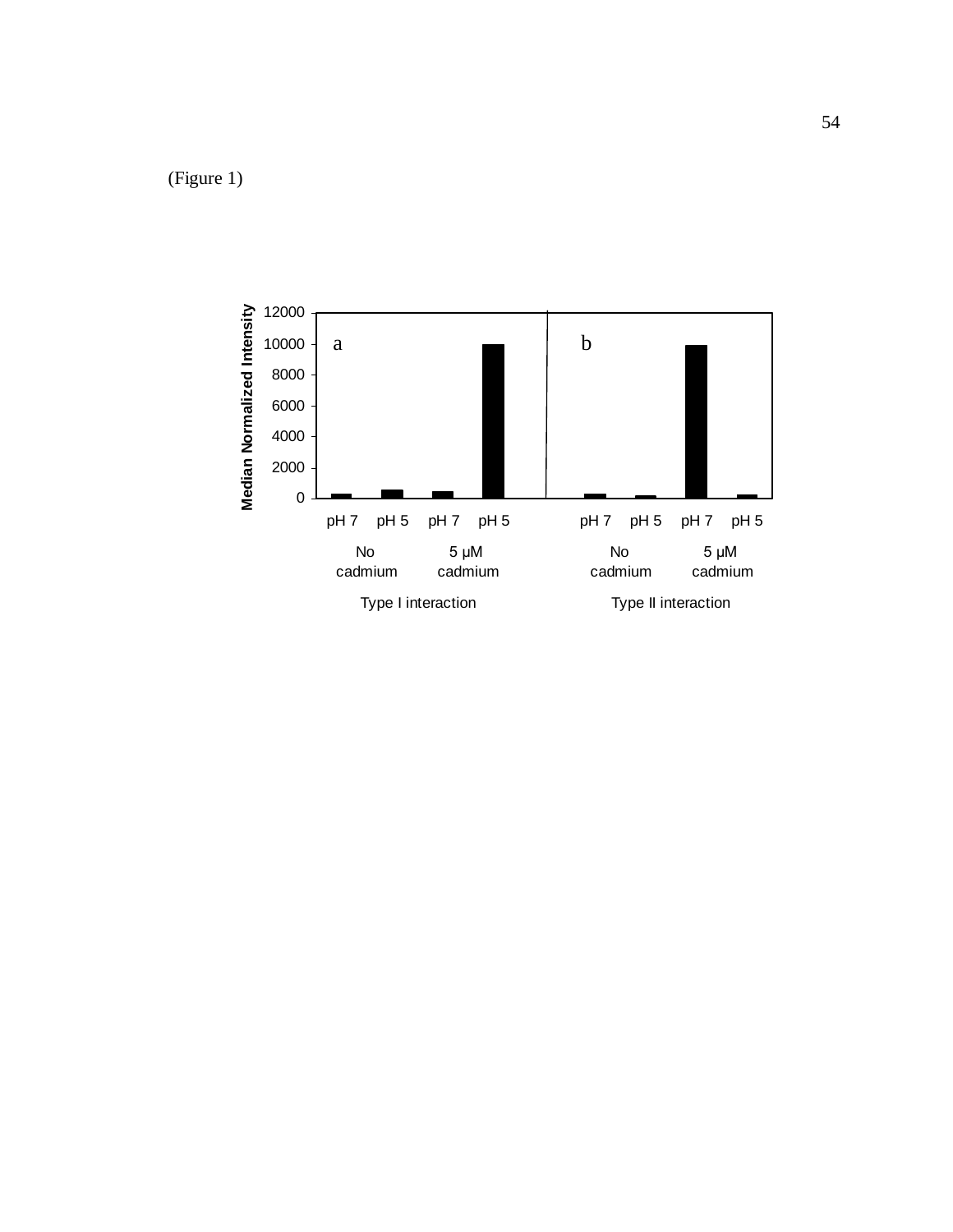(Figure 2a )

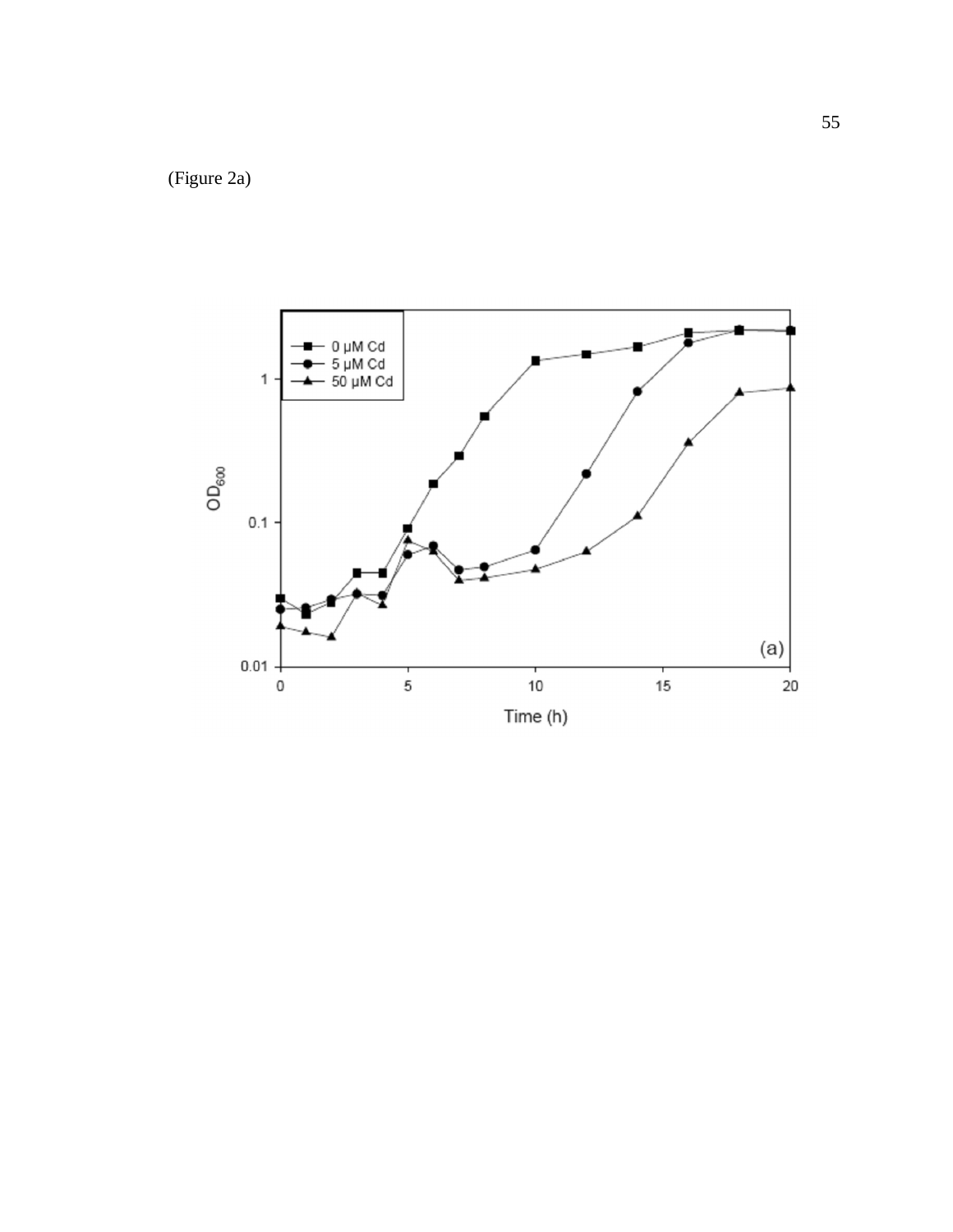(Figure 2b )

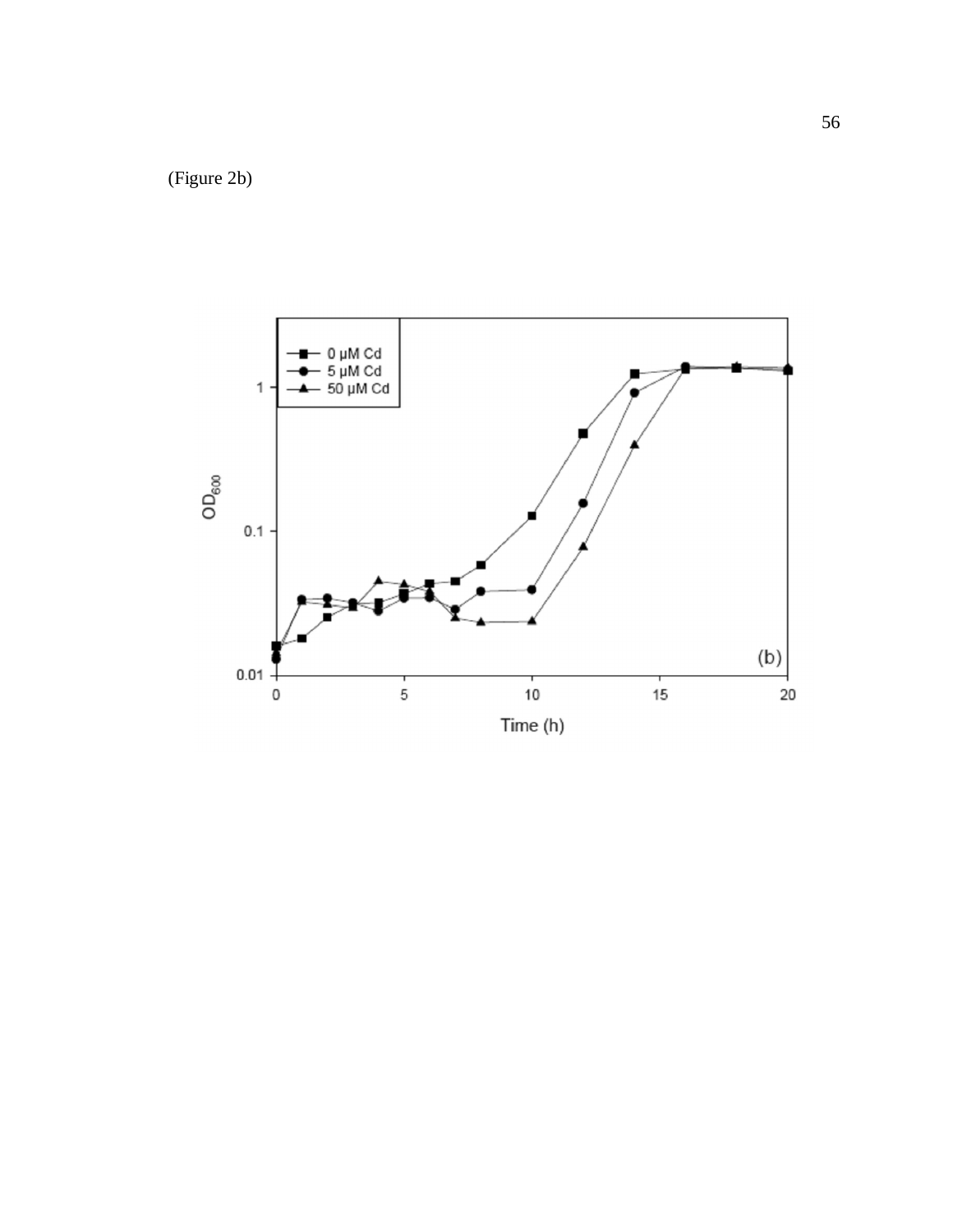(Figure 3 )

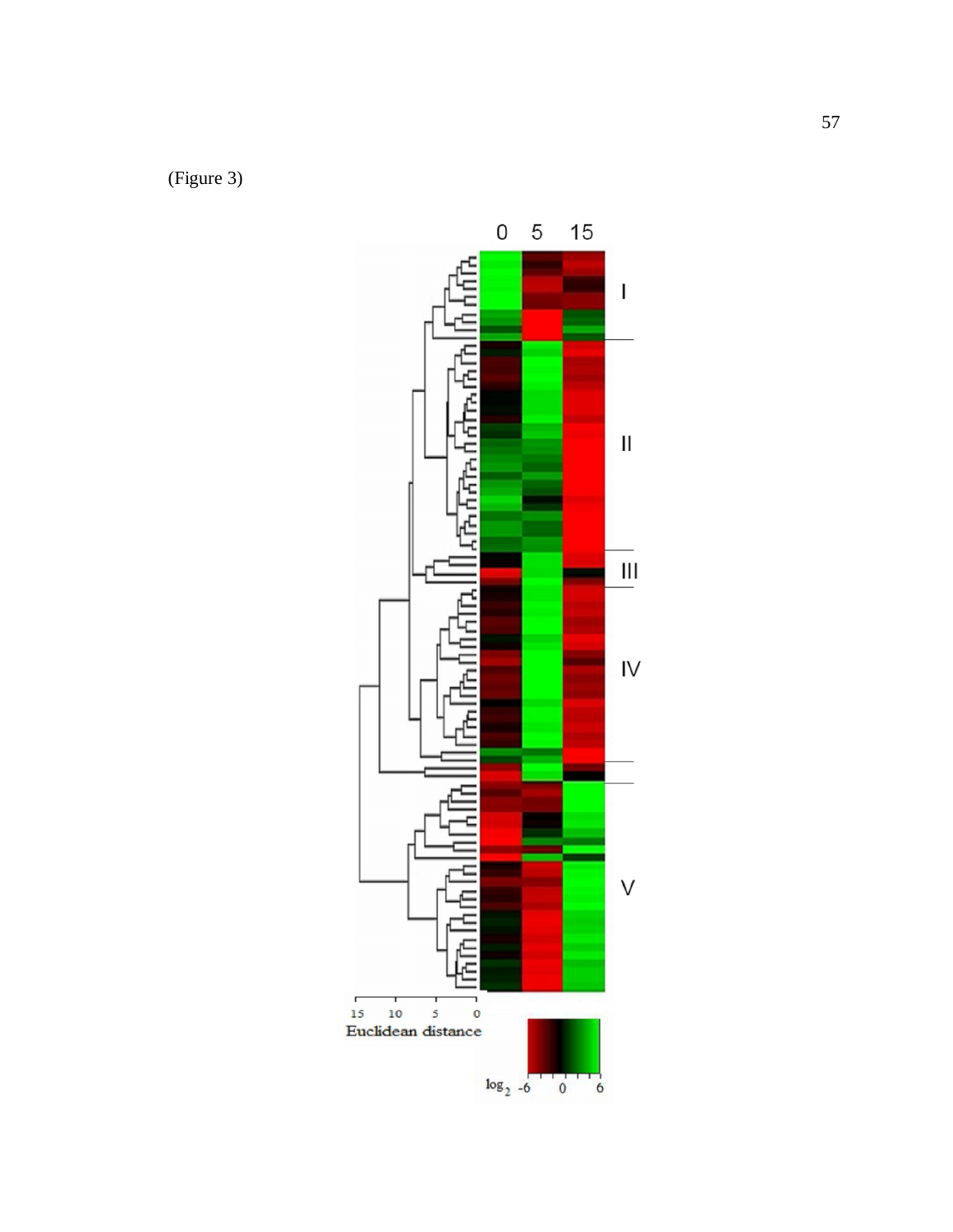(Figure 4a )

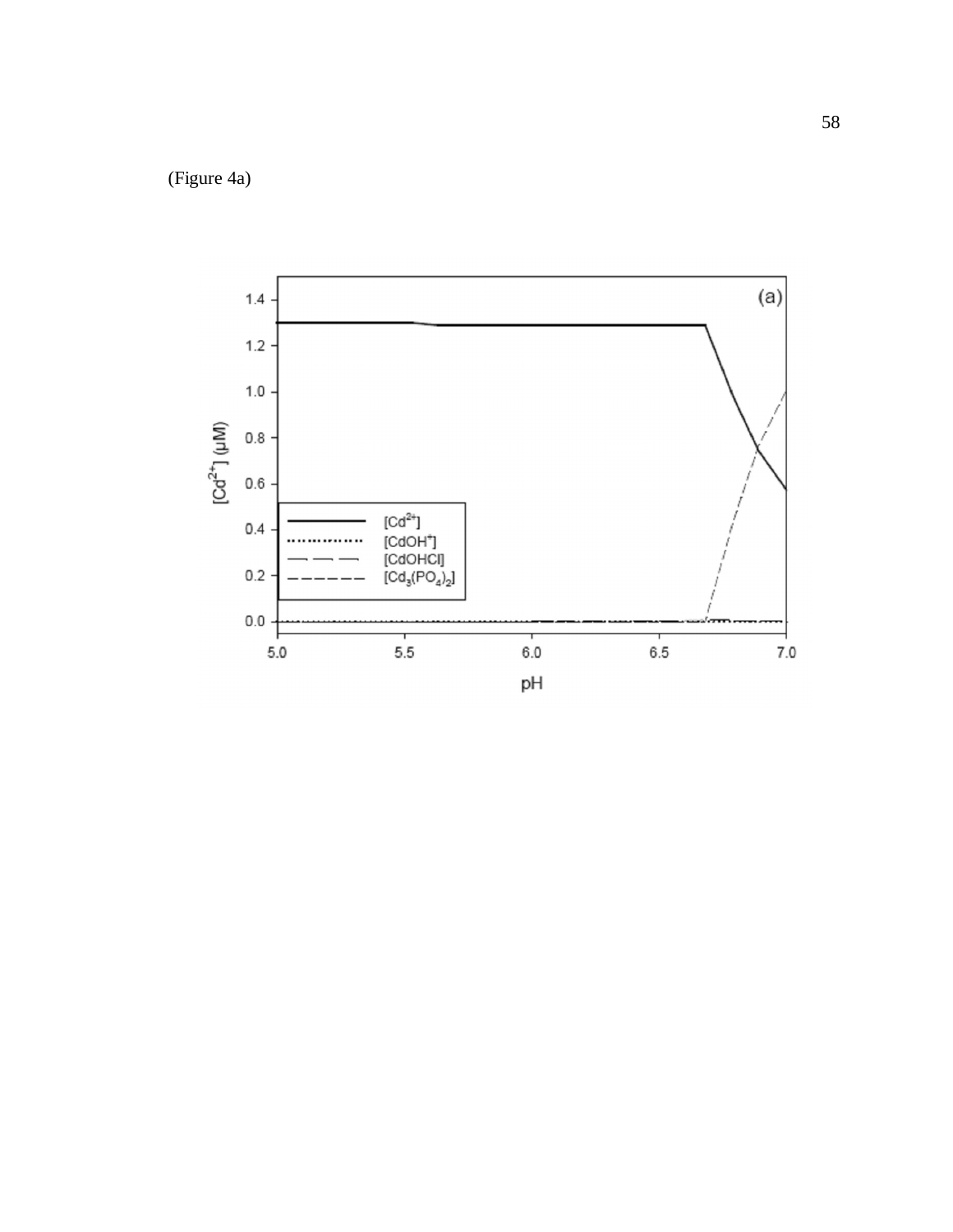(Figure 4b )

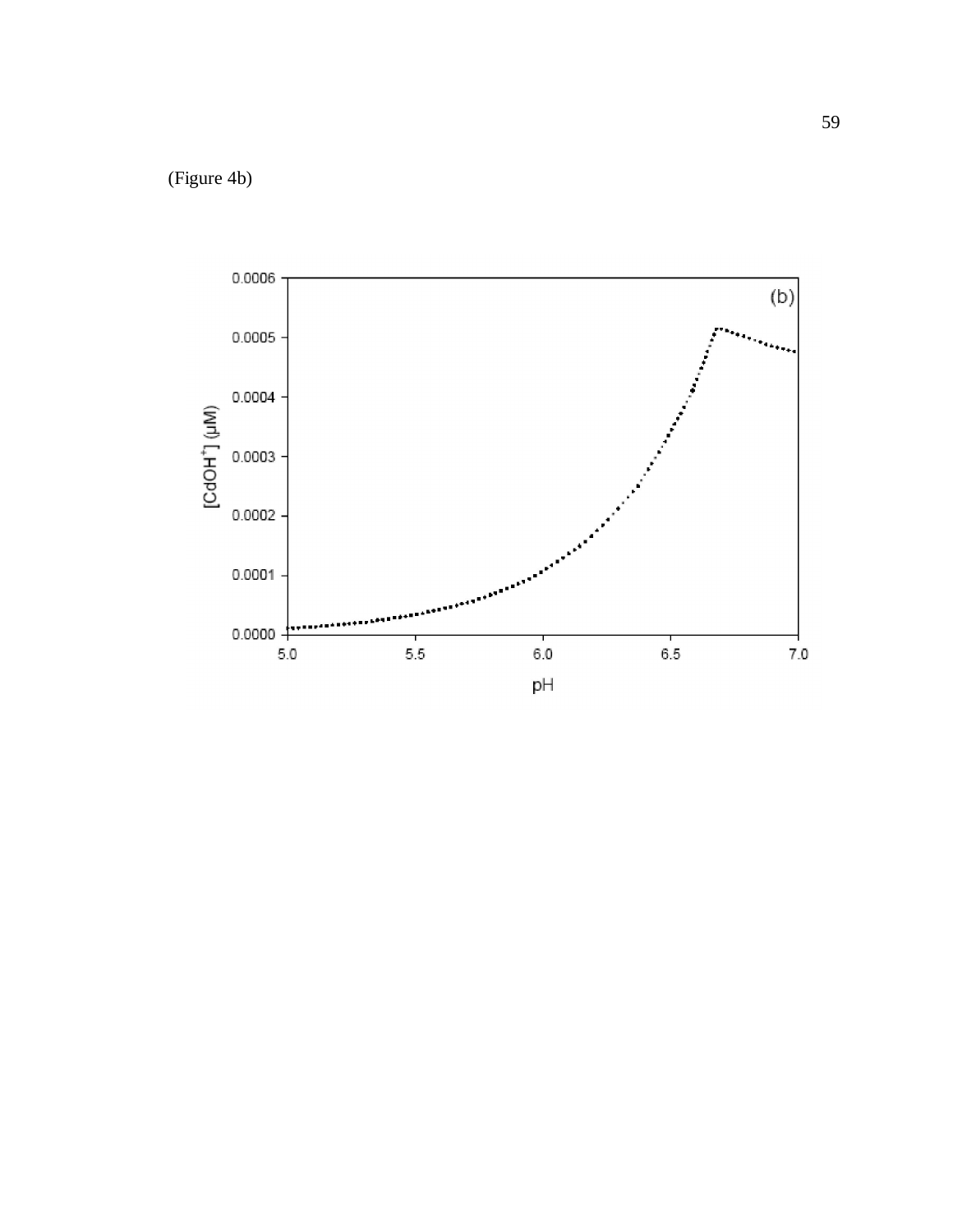(Figure 4c )

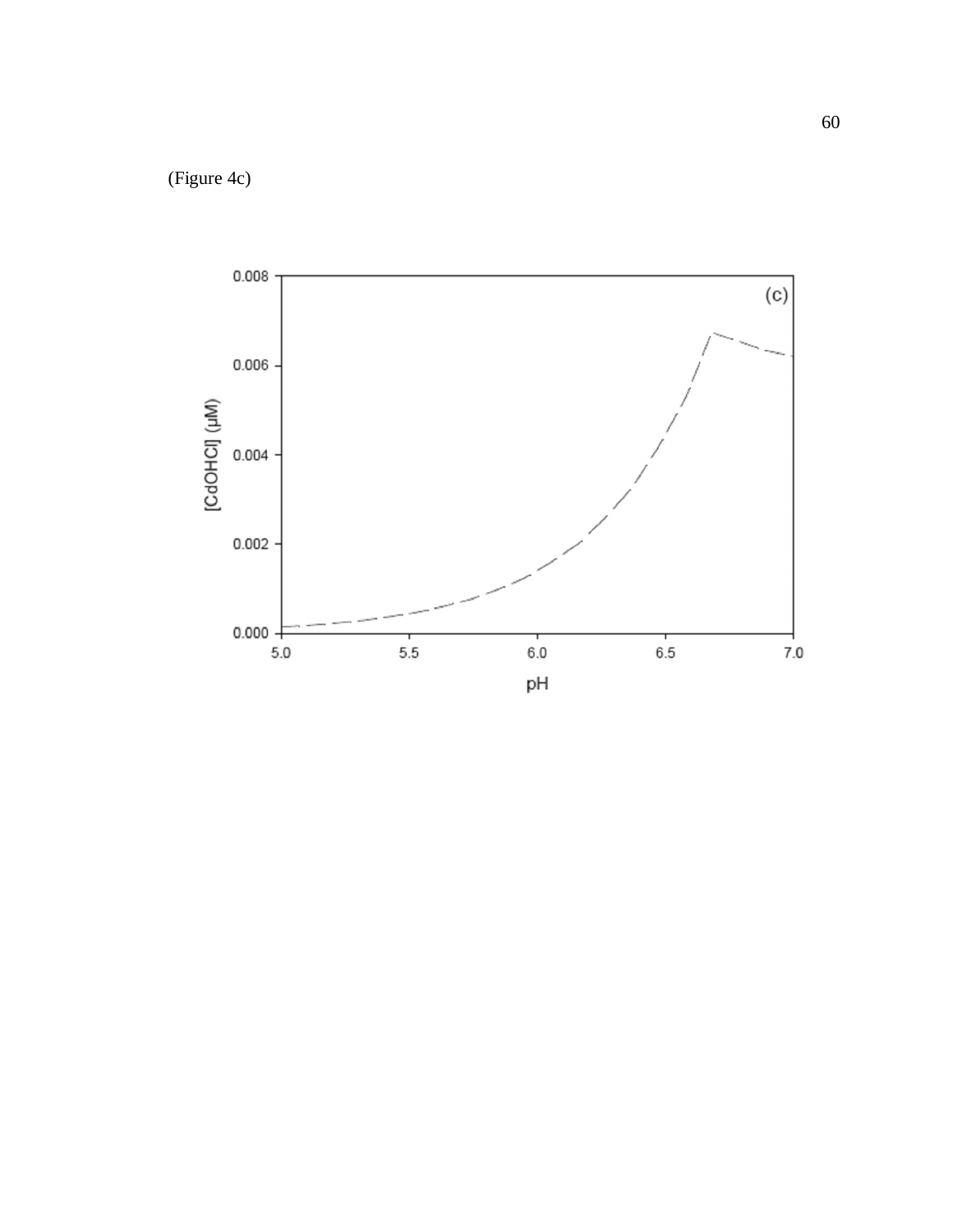APPENDIX A

Temporal Expression Patterns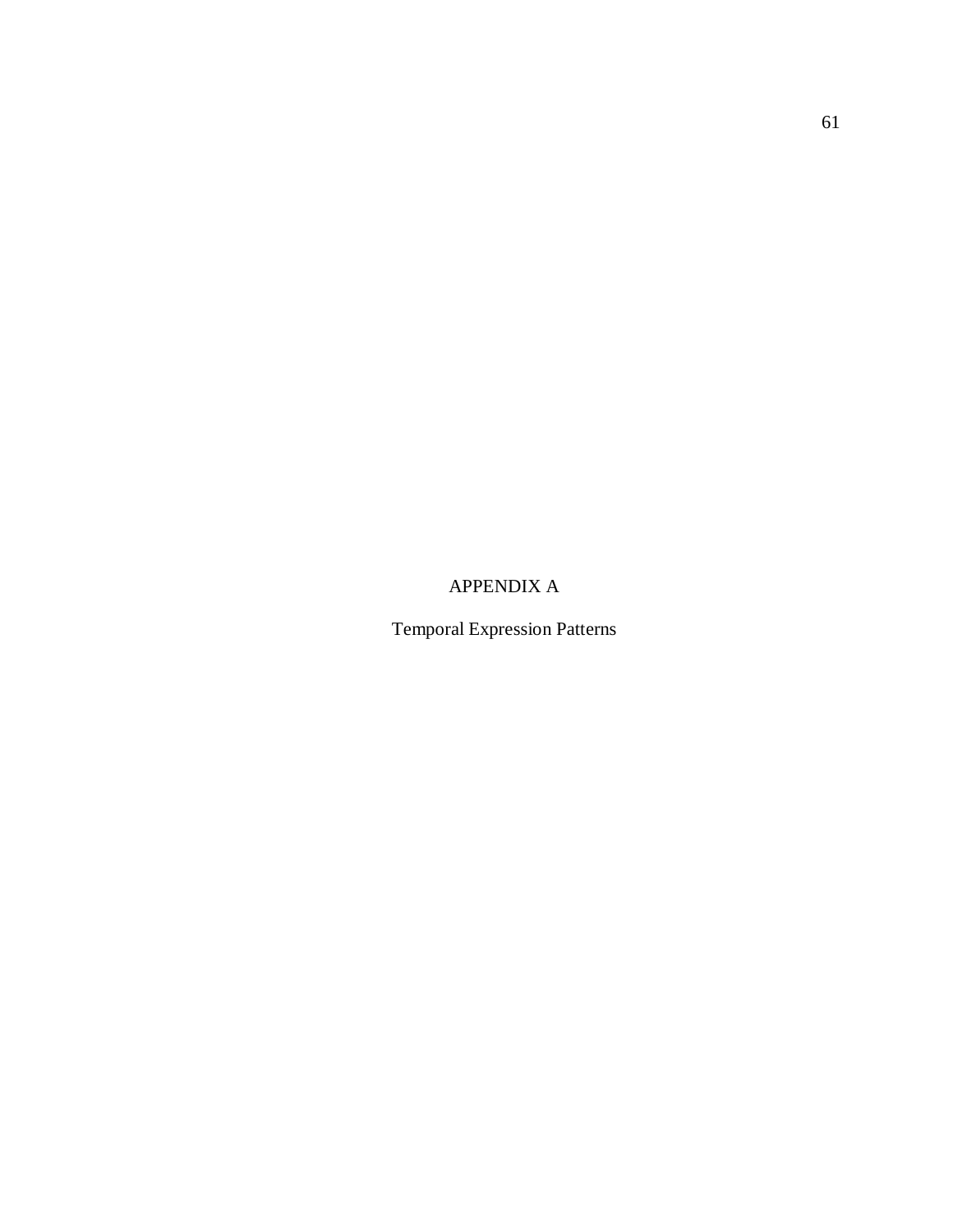



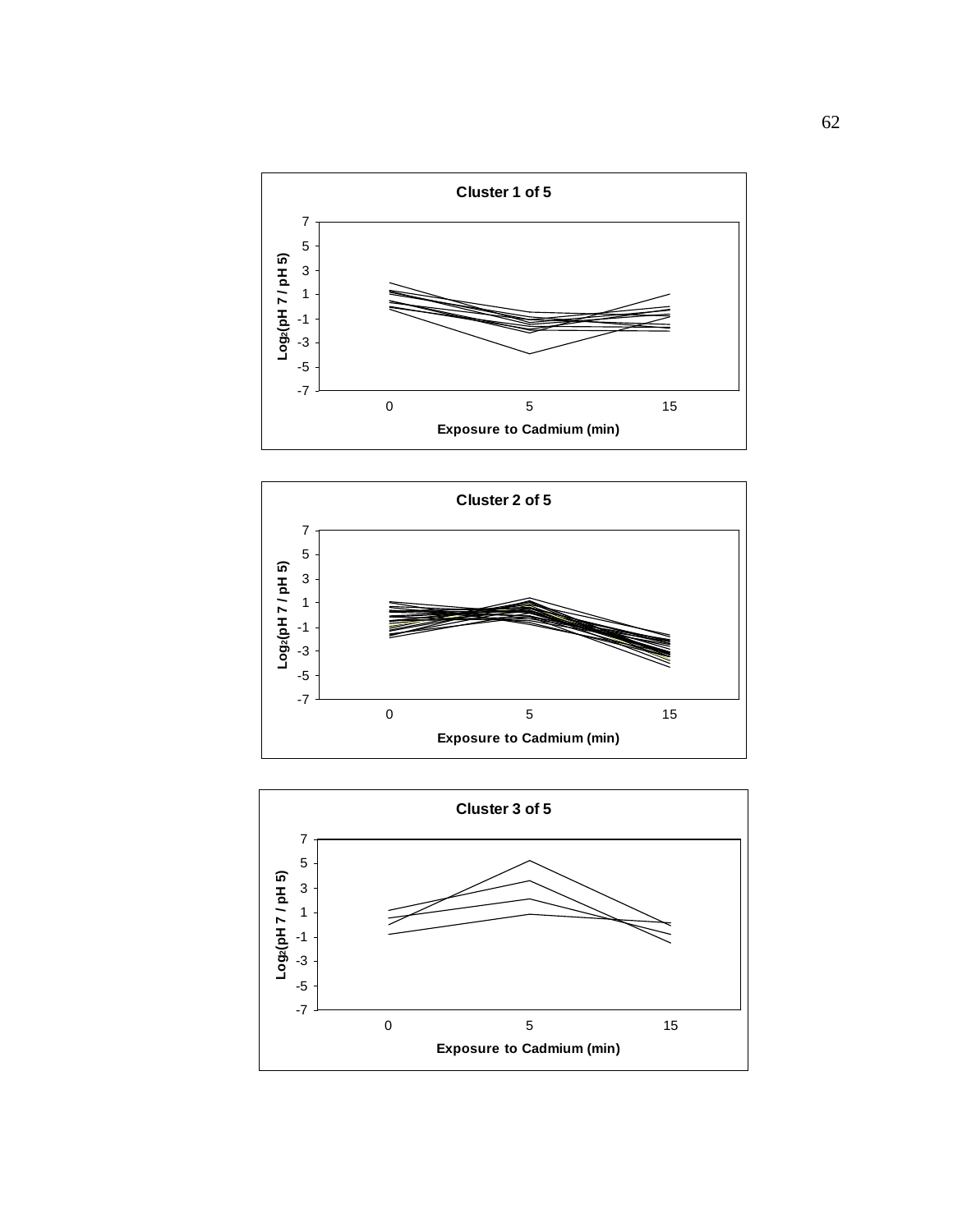



**Figure A-1:** Cluster analysis comparing temporal expression patterns of 91 genes in *E. coli* in response to 5  $\mu$ M cadmium at pH 5 and pH 7. Clusters were determined using Euclidean distance and the average linkage method.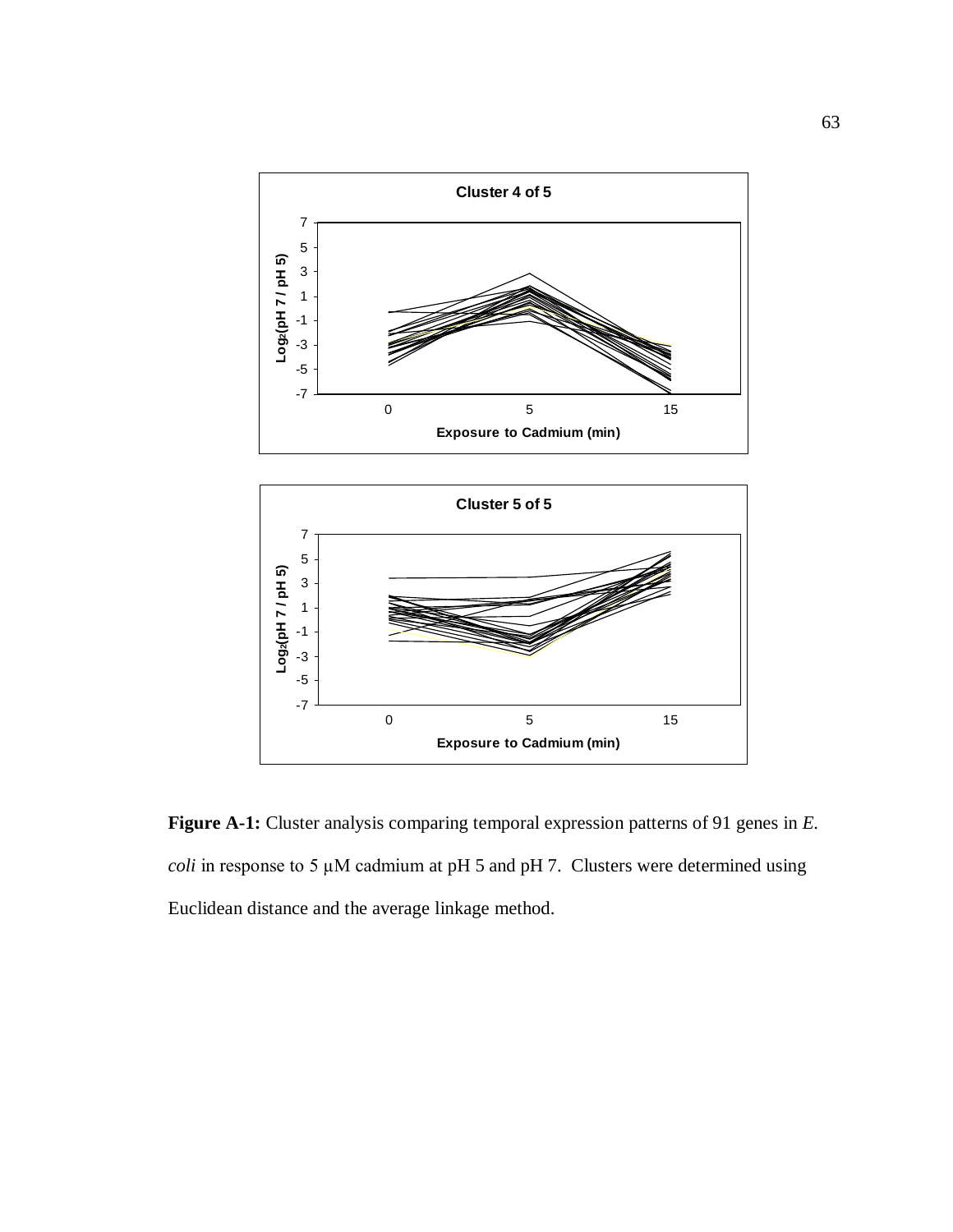APPENDIX B

Cluster Analysis Comparing pH Responses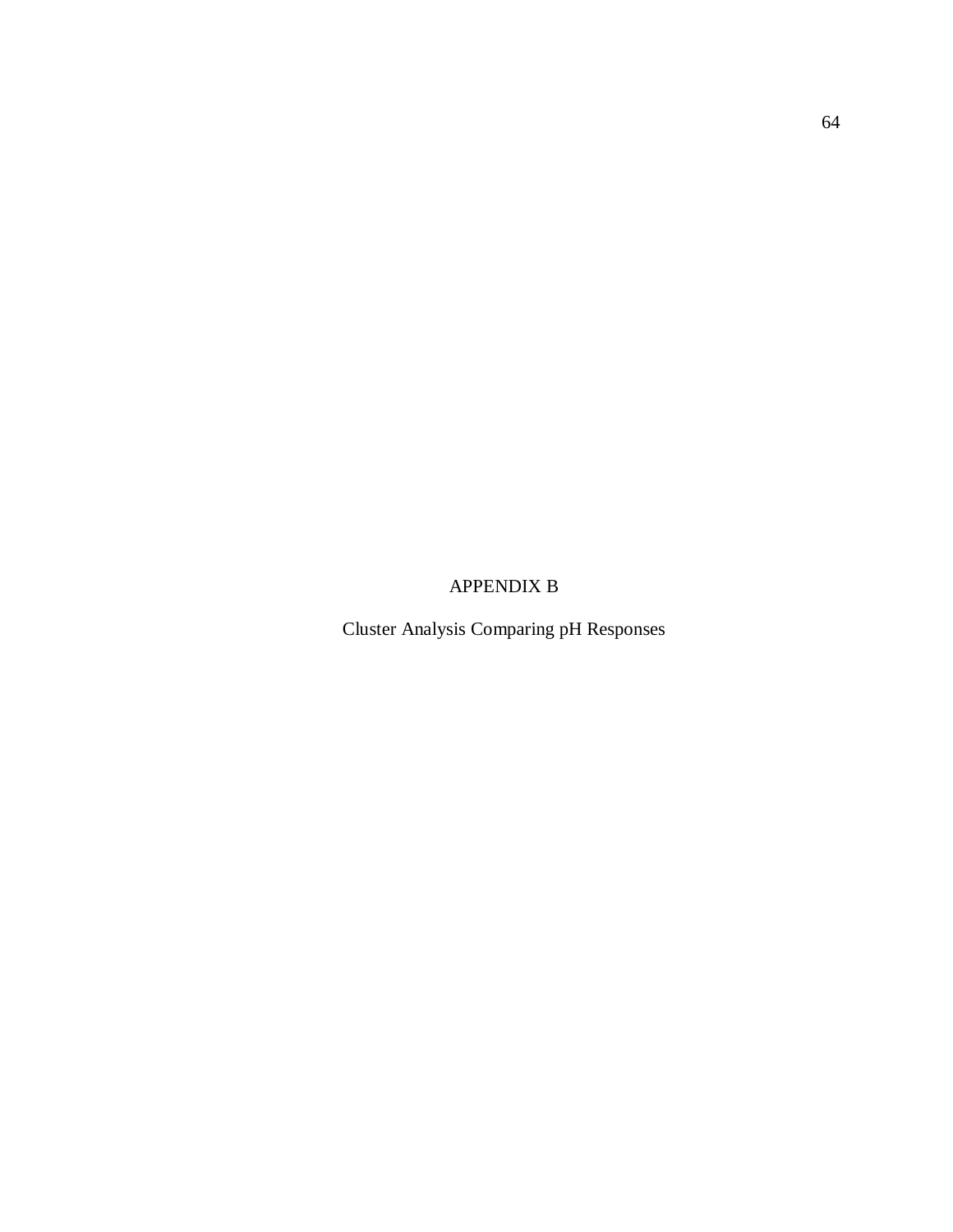

**Figure B-1:** Cluster analysis and heatmap comparing the expression of 91 genes in *E. coli* in response to pH. Each column represents one time point, ranging from 5 to 15 minutes of exposure, from left to right. Each row represents one gene. Red indicates higher expression at pH 5, green indicates higher expression at pH 7, and black indicates no difference in expression. Genes are listed in the order in which they appear in the heatmap.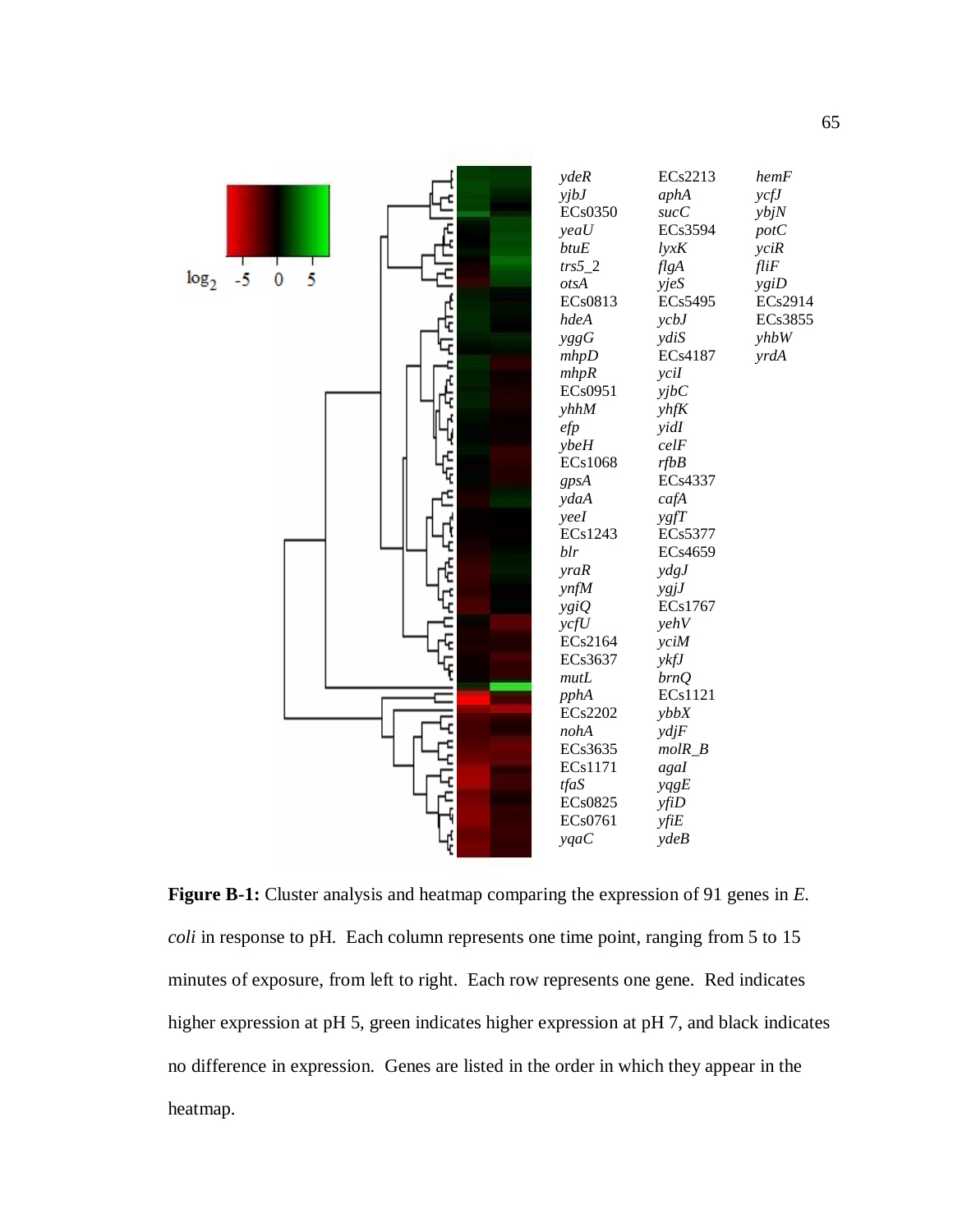#### **REFERENCES**

Adoki, A. (2007). Influence of divalent metal ions on degradation of dimethylsulphide by intact cells of *Thiobacillus thioparus* TK-m. *Afr J Biotechnol* 6, 1343-1347.

Allison, J. D., Brown, D. S. & Novo-Gradac, K. J. (1991). *MINTEQA2/PRODEF2, A Geochemical Assessment Model for Environmental Systems: Version 3.0 User's Manual*. Athens, GA: Environmental Protection Agency.

Altschul, S. F., Madden, T. L., Schäffer, A. A., Zhang, J., Zhang, Z., Miller, W. & Lipman, D. J. (1997). Gapped BLAST and PSI-BLAST: a new generation of protein database search programs. *Nucleic Acids Res* 25, 3389-3402.

Amor, L., Kennes, C. & Veiga, M. C. (2001). Kinetics of inhibition in the biodegradation of monoaromatic hydrocarbons in presence of heavy metals. *Bioresour Technol* 78, 181-185.

Angle, J. S. & Chaney, R. L. (1989). Cadmium resistance screening in nitrilotriacetatebuffered minimal media. *Appl Environ Microbiol* 55, 2101-2104.

Baath, E. (1989). Effects of heavy-metals in soil on microbial processes and populations (a review). *Water Air Soil Pollut* 47, 335-379.

Babich, H., Devanas, M. A. & Stotzky, G. (1985). The mediation of mutagenicity and clastogenicity of heavy metals by physicochemical factors. *Environ Res* 37, 253-286.

Babich, H. & Stotzky, G. (1977). Sensitivity of various bacteria, including actinomycetes, and fungi to cadmium and the influence of pH on sensitivity. *Appl Environ Microbiol* 33, 681-695.

Babich, H. & Stotzky, G. (1982). Nickel toxicity to microbes: influence of pH and implications for acid rain. *Environ Res* 29, 335-350.

Babich, H. & Stotzky, G. (1983). Temperature, pH, salinity, hardness, and particulates mediate nickel toxicity to eubacteria, an actinomycete, and yeasts in lake, simulated estuarine, and sea waters. *Aquat Toxicol* 3, 195-208.

Babich, H. & Stotzky, G. (1985). Heavy-metal toxicity to microbe-mediated ecologic processes – a review and potential application to regulatory policies. *Environ Res* 26, 111-137.

Balba, M. T., Al-Awadhi, N. & Al-Daher, R. (1998). Bioremediation of oilcontaminated soil: microbiological methods for feasibility assessment and field evaluation. *J Microbiol Meth* 32, 155-164.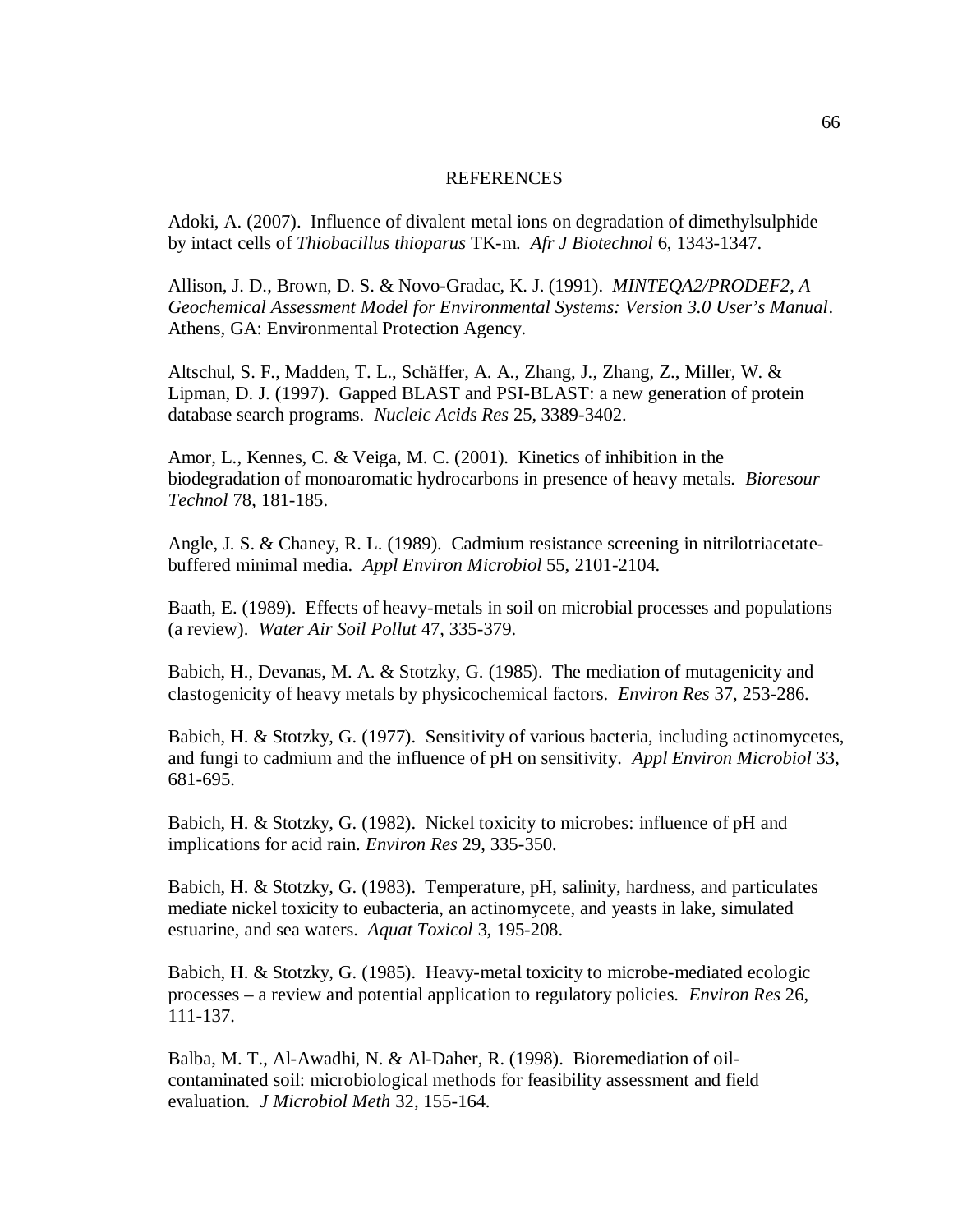Baldrian, P., Der Wiesche, C. I., Gabriel, J., Nerud, F. & Zadrazil, F. (2000). Influence of cadmium and mercury on activities of ligninolytic enzymes and degradation of polycyclic aromatic hydrocarbons by *Pleurotus ostreatus* in soil. *Appl Environ Microbiol*  66, 2471-2478.

Beckman, K. B., Lee, K. Y., Golden, T. & Melov, S. (2004). Gene expression profiling in mitochondrial disease: assessment of microarray accuracy by high-throughput Q-PCR. *Mitochondrion* 4, 453-470.

Behra, R., Landwehrjohann, R., Vogal, L., Wagner, B. & Sigg, L. (2002). Copper and zinc content of periphyton from two rivers as a function of dissolved metal concentration. *Aquat Sci* 64, 300-306.

Benjamini, Y. & Hochberg, Y. (1995). Controlling the false discovery rate: a practical and powerful approach to multiple testing. *J R Statist Soc B* 57, 289-300.

Bertin, G. & Averbeck, D. (2006). Cadmium: cellular effects, modifications of biomolecules, modulation of DNA repair and genotoxic consequences (a review). *Biochimie* 88, 1549-1559.

Binet, M. R. B. & Poole, R. K. (2000). Cd(II), Pb(II) and  $Zn(II)$  ions regulate expression of the metal-transporting P-type ATPase ZntA in *Escherichia coli*. *FEBS Letters* 473, 67-70.

Birch, L. & Brandl, H. (1996). A rapid method for the determination of metal toxicity to the biodegradation of water insoluble polymers. *Fres J Anal Chem* 354, 760-762.

Blake, D. A., Chakrabarti, P., Khosraviani, M., Hatcher, F. M., Westhoff, C. M., Goebel, P., Wylie, D. E. & Blake, R. C. (1996). Metal binding properties of a monoclonal antibody directed toward metal-chelate complexes. *J Biol Chem* 271, 27677-27685.

Blattner, F. R. (1983). Biological frontiers. *Science* 222, 719-720.

Blattner, F. R., Plunkett, G., Bloch, C. A., Perna, N. T., Burland, V., Riley, M., Collado-Vides, J., Glasner, J. D., Rode, C. K. & other authors. (1997). The complete genome sequence of *Escherichia coli* K-12. *Science* 277, 1453-1462.

Brazma, A., Hingamp, P., Quackenbush, J., Sherlock, G., Spellman, P., Stoeckert, C., Aach, J., Ansorge, W., Ball, C. A. & other authors. (2001). Minimum information about a microarray experiment (MIAME) – toward standards for microarray data. *Nat Genet*  29, 365-371.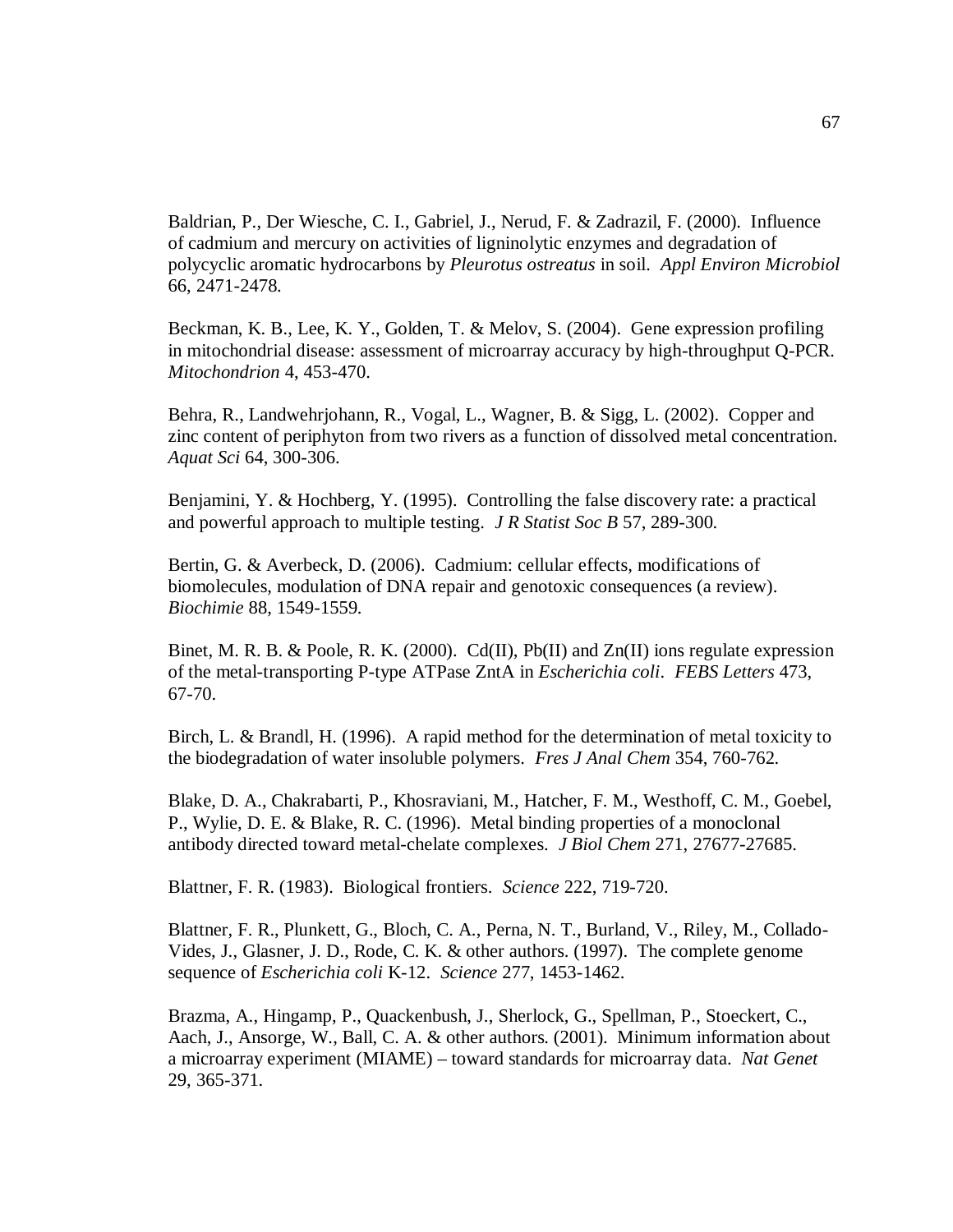Brenann, R. J. & Schiestl, R. H. (1996). Cadmium is an inducer of oxidative stress in yeast. *Mutat Res* 356, 171-178.

Brocklehurst, K. R. & Morby, A. P. (2000). Metal-ion tolerance in *Escherichia coli*: analysis of transcriptional profiles by gene-array technology. *Microbiology* 146, 2277- 2282.

Bruins, M. R., Kapil, S. & Oehme, F. W. (2000). Microbial resistance to metals in the environment. *Ecotox Environ Safe* 45, 198-207.

Buck, R. P. & Lindner, E. (2001). Tracing the history of selective ion sensors. *Anal Chem* 73, 88A-97A.

Chien, C. C., Hung, C. W. & Han, C. T. (2007). Removal of cadmium ions during stationary growth phase by an extremely cadmium-resistant strain of *Stenotrophomonas*  sp. *Environ Toxicol Chem* 26, 664-668.

Collins, Y. E. & Stotzky, G. (1992). Heavy metals alter the electrokinetic properties of bacteria, yeasts, and clay minerals. *Appl Environ Microbiol* 58, 1592-1600.

Corbisier, P., Van Der Lelie, D., Borremans, B., Provoost, A., De Lorenzo, V., Brown, N. L., Lloyd, J. R., Hobman, J. L., Csoregi, E. & other authors. (1999). Whole cell- and protein-based biosensors for the detection of bioavailable heavy metals in environmental samples. *Anal Chim Acta* 387, 235-244.

Cronan, J. E. & LaPorte, D. (1996). Tricarboxylic acid cycle and glyoxylate bypass. In *Escherichia coli and Salmonella: cellular and molecular biology, 2nd ed.,* pp. 206-216. Edited by F. C. Neidhardt, R. Curtiss, J. L. Ingraham, E. C. C. Lin, K. B. Low, B. Magasanik, W. S. Reznikoff, M. Riley, M. Schaechter & H. E. Umbarger. Washington, D.C.: ASM Press.

Cui, X. Q., Hwang, G., Qui, J., Blades, N. & Churchill, G. A. (2005). Improved statistical tests for differential gene expression by shrinking variance components. *Biostatistics* 6, 59-75.

Daunert, S., Barrett, G., Feliciano, J. S., Shetty, R. S., Shrestha, S. & Smith-Spencer, W. (2000). Genetically engineered whole-cell sensing systems: coupling biological recognition with reporter genes. *Chem Rev* 100, 2705-2738.

De, J., Sarkar, A. & Ramaiah, N. (2006). Bioremediation of toxic substances by mercury resistant marine bacteria. *Ecotoxicology* 15, 385-389.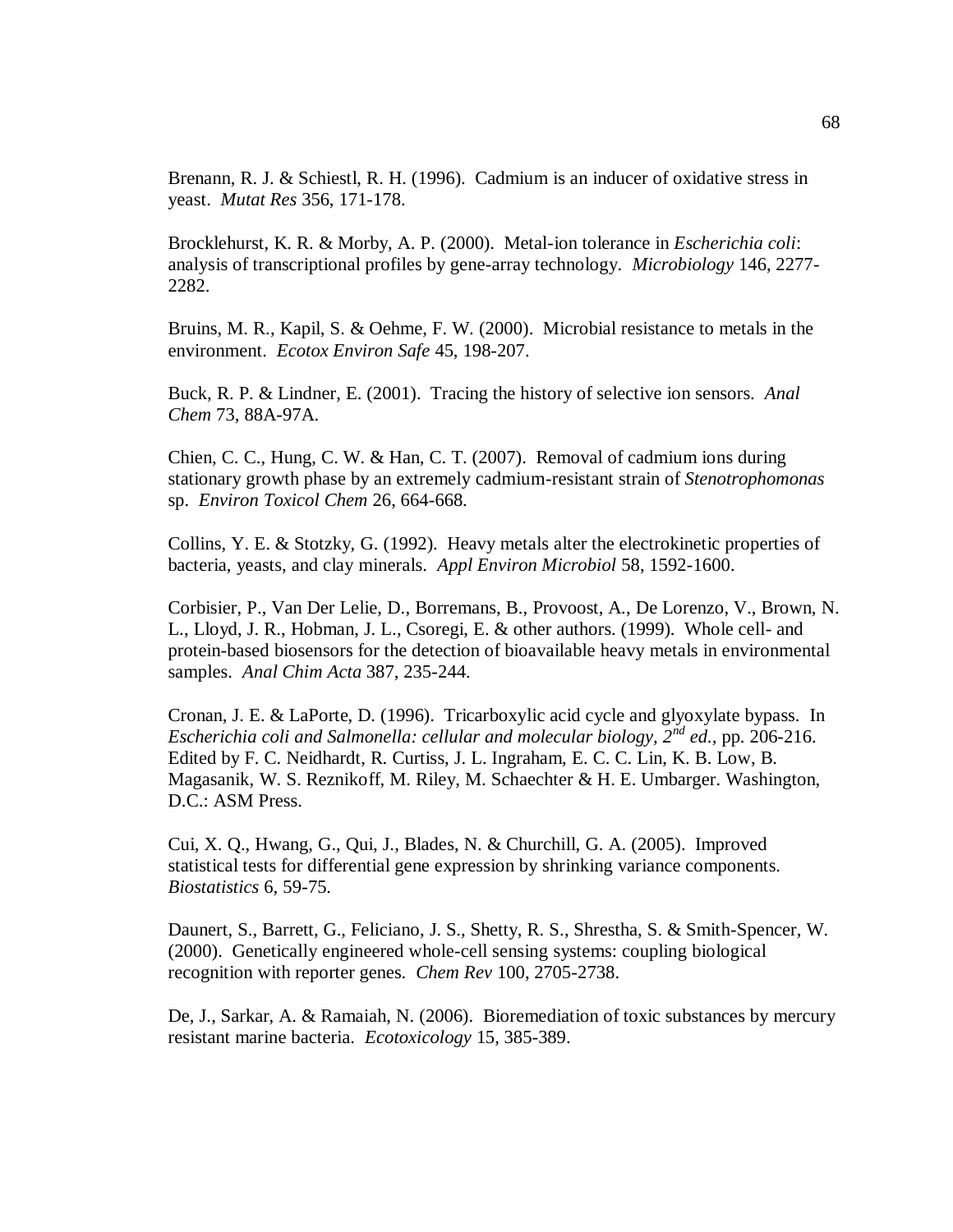Enger, E. & Smith, B. (2002). Regulating hazardous materials. In *Environmental Science: A Study of Interrelationships*, pp. 419-435. Edited by E. Enger & B. Smith. New York, NY: McGraw-Hill.

Etienne, W., Meyer, M. H., Pepper, J. & Meyer, R. A. (2004). Comparison of mRNA gene expression by RT-PCR and DNA microarray. *BioTechniques* 36, 618-621.

Ferianc, P., Farewell, A. & Nyström, T. (1998). The cadmium-stress stimulon of *Escherichia coli* K-12. *Microbiology* 144, 1045-1050.

Fierens, S., Mairess, H., Heilier, J. F., De Burbure, C., Focant, J. F. Eppe, G. & De Pauw, E. (2003). Dioxin/polychlorinated biphenyl body burden, diabetes and endometriosis: findings in a population-based study in Belgium. *Biomarkers* 8, 529-534.

Filipič, M., Fatur, T. & Vudrag, M. (2006). Molecular mechanisms of cadmium induced mutagenicity. *Hum Exp Toxicol* 25, 67-77.

Fodor, S. P., Read, J. L., Pirrung, M. C., Stryer, L., Lu, A. T. & Solas, D. (1991). Lightdirected, spatially addressable parallel chemical synthesis. *Science* 251, 767-773.

Franke, S., Grass, G., Rensing, C. & Nies, D. H. (2003). Molecular analysis of the copper-transporting efflux system CusCFBA of *Escherichia coli*. *J Bacteriol* 185, 3804- 3812.

Franklin, N. M., Stauber, J. L., Markich, S. J. & Lim, R. P. (2000). pH-dependent toxicity of copper and uranium to a tropical freshwater alga (*Chlorella* sp.). *Aquat Toxicol* 48, 275-289.

Gale, E. F. & Epps, H. M. R. (1942). The effect of the pH of the medium during growth on the enzymic activities of bacteria (*Escherichia coli* and *Micrococcus lysodeikticus*) and the biological significance of the changes produced. *Biochem J* 36, 600–619.

Goering, P. L., Waalkes, M. P. & Klaassen, C. D. (1994).Toxicology of cadmium. In *Handbook of experimental pharmacology: Toxicology of metals, biochemical effects*, Volume 115, pp. 189-214. Edited by R. A. Goyer & M. G. Cherian. New York, NY: Springer-Verlag.

Good, N. E., Winget, G. D., Winter, W., Connolly, T. N. Izawa, S. & Singh, R. M. M. (1966). Hydrogen ion buffers for biological research. *Biochemistry* 5, 467-474.

Grunstein, M. & Hogness, D. S. (1975). Colony hybridization: a method for the isolation of cloned DNAs that contain a specific gene. *Proc Natl Acad Sci USA* 72, 3961-3965.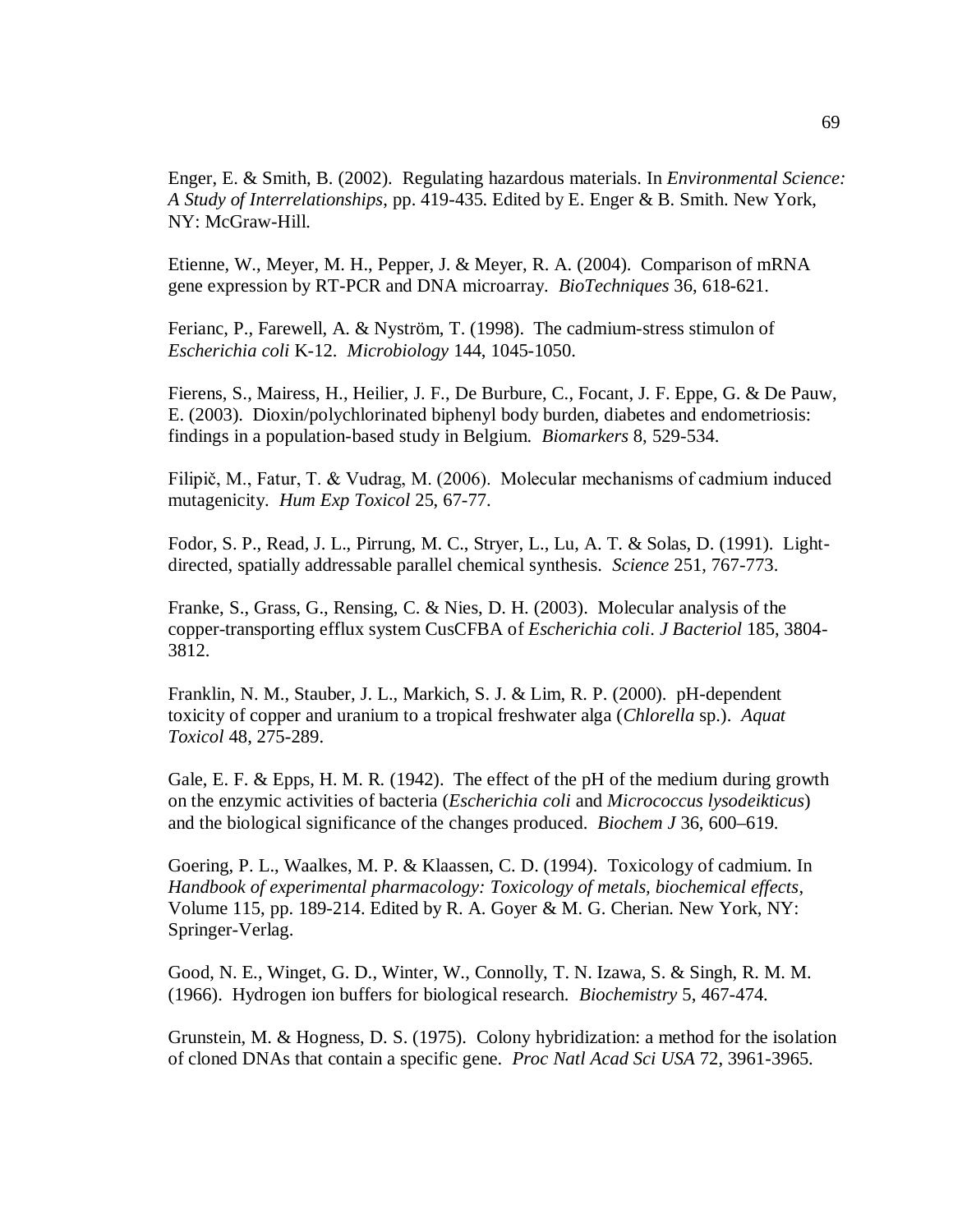Guida, L., Saidi, Z., Hughes, M. N. & Poole, R. K. (1991). Aluminum toxicity and binding to *Escherichia coli*. *Arch Microbiol* 156, 507-512.

Gupta, S. D., Lee, B. T. O., Camakaris, J. & Wu, H. C. (1995). Identification of *cutC* and *cutF* (*nlpE*) genes involved in copper tolerance in *Escherichia coli*. *J Bacteriol* **177,**  4207-4215.

Hacia, J. G., Fan, J. B., Ryder, O., Jin, L., Edgemon, K., Ghandour, G., Mayer, R. A., Sun, B., Hsie, L. & other authors. (1999). Determination of ancestral alleles for human single-nucleotide polymorphisms using high-density oligonucleotide arrays. *Nat Genet*  22, 164-167.

Hargreaves, J. W. & Whitton, B. A. (1976). Effect of pH on tolerance of *Hormidium rivulare* to zinc and copper. *Oecologia* 26, 235-243.

Hayashi, S. & Wu, H. C. (1990).Lipoproteins in bacteria. *J Bioenerg Biomembr* 22, 451-471.

Houry, W. A. (2001). Chaperone-assisted protein folding in the cell cytoplasm. *Curr Protein Peptide Sci* 2, 227-244.

Hughes, M. N. & Poole, R. K. (1989). Metal toxicity. In *Metals and Microorganisms*, pp. 252-302. Edited by M. N. Hughes & R. K. Poole. New York, NY: Chapman & Hall.

Hughes, M. N. & Poole, R. K. (1991). Metal speciation and microbial growth – the hard (and soft) facts. *J Gen Microbiol* 137, 725-734.

Ikediobi, C. O., Badisa, V. L., Ayuk-Takem, L. T., Latinwo, L. M. & West, J. (2004). Response of antioxidant enzymes and redox metabolites to cadmium-induced oxidative stress in CRL-1439 normal rat liver cells. *Int J Mol Med* 14, 87-92.

Ivanov, A. Y., Fomchenkov, V. M., Khasanova, L. A. & Gavryushkin, A. V. (1997). Toxic effect of hydroxylated heavy metal ions on the plasma membrane of bacterial cells. *Microbiology* 66, 490-495.

Järup, L. (2003). Hazards of heavy metal contamination. *Br Med Bull* 68, 167-182.

Ji, G. Y. & Silver, S. (1995). Bacterial-resistance mechanisms for heavy-metals of environmental concern. *J Ind Microbiol* 14, 61-75.

Jin, Y. H., Clark, A. B., Slebos, R. J. C., Al-Refai, H., Taylor, J. A., Kunkel, T. A., Resnick, M. A. & Gordenin, D. A. (2003). Cadmium is a mutagen that acts by inhibiting mismatch repair. *Nat Genet* 34, 326-329.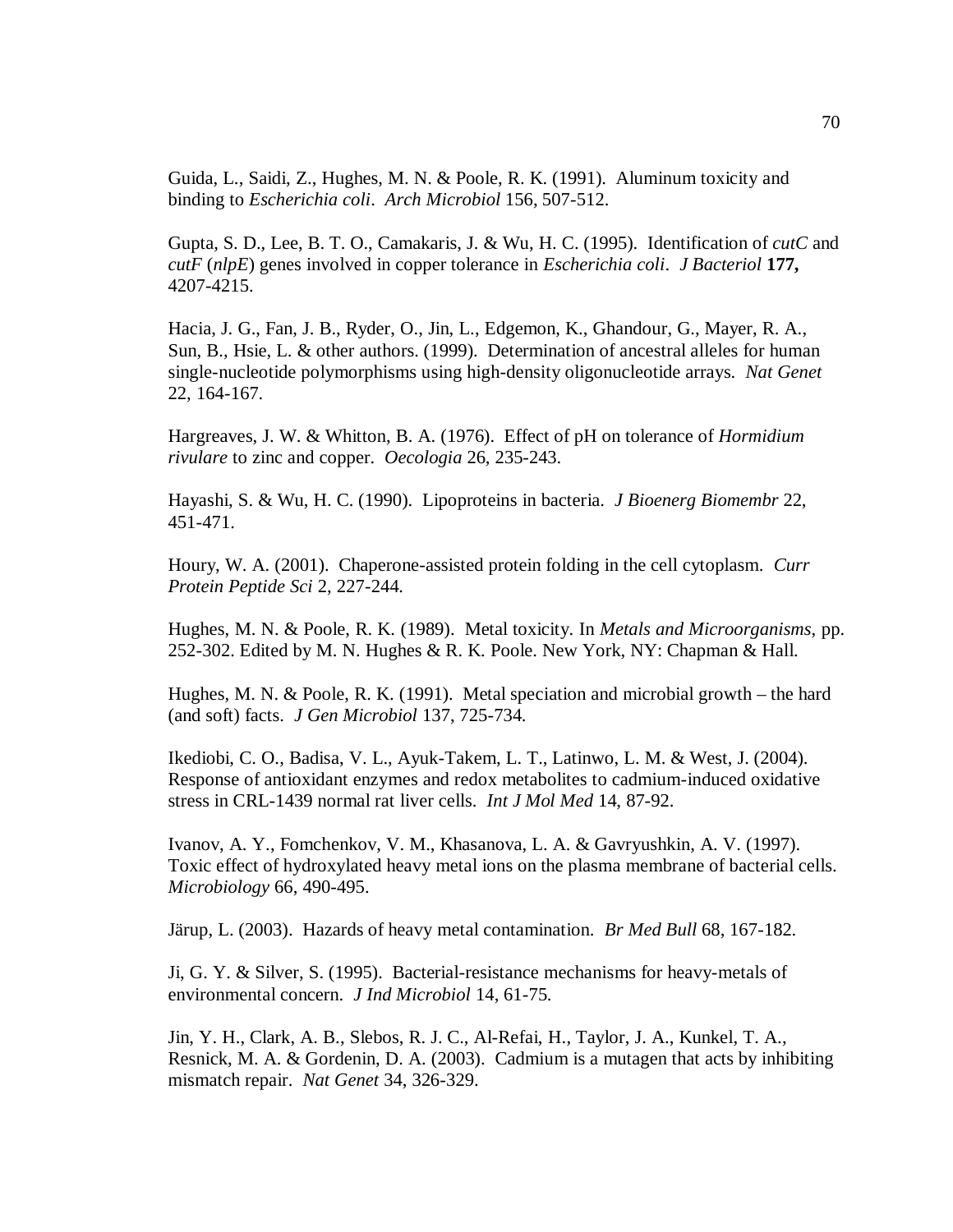Jonioh, V. Obbard, J. P. & Stanforth, R. R. (1999). Impact of treatment additives used to reduce lead solubility and microbial toxicity in contaminated soils. In *Bioremediation of Metals and Inorganic Compounds*, pp. 7-12. Edited by A. Leeson & B. C. Alleman. Columbus, OH: Battelle Press.

Kachur, A. V., Koch, C. J. & Biaglow, J. E. (1998). Mechanism of copper-catalyzed oxidation of glutathione. *Free Radic Res* 28, 259-269.

Kamel, Z. (1986). Toxicity of cadmium to two *Streptomyces* species as affected by clay minerals. *Plant Soil* 93, 193-205.

Kawata, K., Yokoo, H., Shimazaki, R. & Okabe, S. (2007). Classification of heavy-metal toxicity by human DNA microarray analysis. *Environ Sci Technol* 41, 3769-3774.

Khazaeli, M. B. & Mitra, R. S. (1981). Cadmium-binding component in *Escherichia coli* during accommodation to low levels of this ion. *Appl Environ Microb* 41, 46-50.

Kong, I. C. (1998). Metal toxicity on the dechlorination of monochlorophenols in fresh and acclimated anaerobic sediment slurries. *Water Sci Technol* 38, 143-150.

Korkeala, H. & Pekkanen, T. J. (1978). The effect of pH and potassium phosphate buffer on the toxicity of cadmium for bacteria. *Acta Vet Scand* 19, 93-101.

Kuo, C. W. & Genthner, B. R. S. (1996). Effect of added heavy metal ions on biotransformation and biodegradation of 2-chlorophenol and 3-chlorobenzoate in anaerobic bacterial consortia. *Appl Environ Microbiol* 62, 2317-2323.

Lane, T. W. & Morel, F. M. M. (2000). A biological function for cadmium in marine diatoms. *P Natl Acad Sci USA* 97, 4627-4631.

Lee, L. J., Barrett, J. A. & Poole, R. K. (2005). Genome-wide transcriptional response of chemostat-cultured *Escherichia coli* to zinc. *J Bacteriol* 187, 1124-1134.

Lehr, J. H., Hyman, M., Gass, T. E. & Seevers, W. J. (2001). *Handbook of Complex Environmental Remediation Problems*. New York, NY: McGraw-Hill.

Lettieri, T. (2006). Recent applications of DNA microarray technology to toxicology and ecotoxicology. *Environ Health Perspect* 114, 4-9.

Lukac, R. (2006). cDNA microarray basics*.* Retrieved July 15, 2008, from *Color Image Processing*. http://www.colorimageprocessing.com/images/cDNAtechnology.jpg.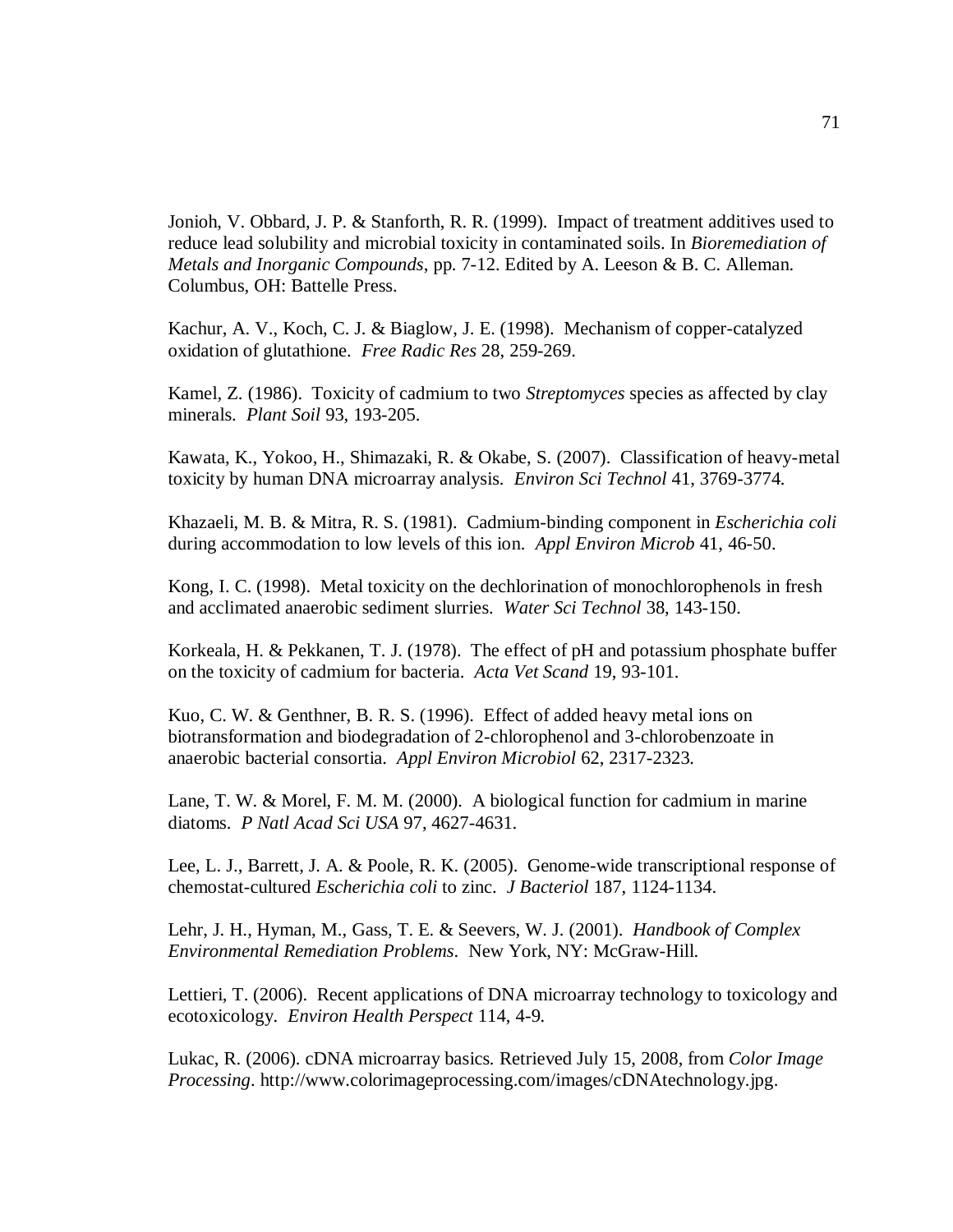Madsen, E. L. (1997). Methods for determining biodegradability. In *Manual of Environmental Microbiology*, pp. 709-720. Edited by C. J. Hurst, G. R. Knudsen, M. J. McInerney, L. D. Stetzenbach & M. V. Walter. Washington D.C.: ASM Press.

Malakul, P., Srinivasan, K. R. & Wang, H. Y. (1998). Metal toxicity reduction in naphthalene biodegradation by use of metal-chelating adsorbents. *Appl Environ Microbiol* 64, 4610-4613.

Mash, H. E., Chin, Y. P., Sigg, L., Hari, R. & Xue, H. B. (2003). Complexation of copper by zwitterionic aminosulfonic (good) buffers. *Anal Chem* 75, 671-677.

Maslin, P. & Maier, R. M. (2000). Rhamnolipid enhanced mineralization of phenanthrene in organic-metal co-contaminated soils. *Bioremed J* 4, 295-308.

Maurer, L. M., Yohannes, E., Bondurant, S. S., Radmacher, M. & Slonczewski, J. L. (2005). pH regulates genes for flagellar motility, catabolism, and oxidative stress in *Escherichia coli* K-12. *J Bacteriol* 187, 304-319.

McEntee, J. D., Woodrow, J. R. & Quirk, A. V. (1986). Investigation of cadmium resistance in *Alcaligenes* sp. *Appl Environ Microbiol* 51, 515-520.

Mergeay, M. (1991). Towards an understanding of the genetics of bacterial metal resistance. *Trends Biotech* 9, 17-24.

Misra, T. K. (1992). Bacterial resistance to inorganic mercury salts and organomercurials. *Plasmid* 27, 4-16.

Mitra, R. S. (1984). Protein synthesis in *Escherichia coli* during recovery from exposure to low levels of  $Cd^{2+}$ . *Appl Environ Microb* 47, 1012-1016.

Mitra, R. S. & Berstein, I. A. (1977). Nature of the repair process associated with the recovery of *Escherichia coli* after exposure to Cd<sup>2+</sup>. *Biochem Biophys Res Commun* 74, 1450-1455.

Mitra, R. S. & Bernstein, I. A. (1978). Single-strand breakage in DNA of *Escherichia coli* exposed to Cd2+ . *J Bacteriol* 133, 75-80.

Mitra, R. S., Gray, R. H., Chin, B. & Bernstein, I. A. (1975).Molecular mechanisms of accommodation in *Escherichia coli* to toxic levels of Cd<sup>2+</sup>. *J Bacteriol* 121, 1180-1188.

Momose, Y. & Iwahashi, H. (2001). Bioassay of cadmium using a DNA microarray: genome-wide expression patterns of *Saccharomyces cerevisiae* response to cadmium. *Environ Toxicol Chem* 20, 2353-2360.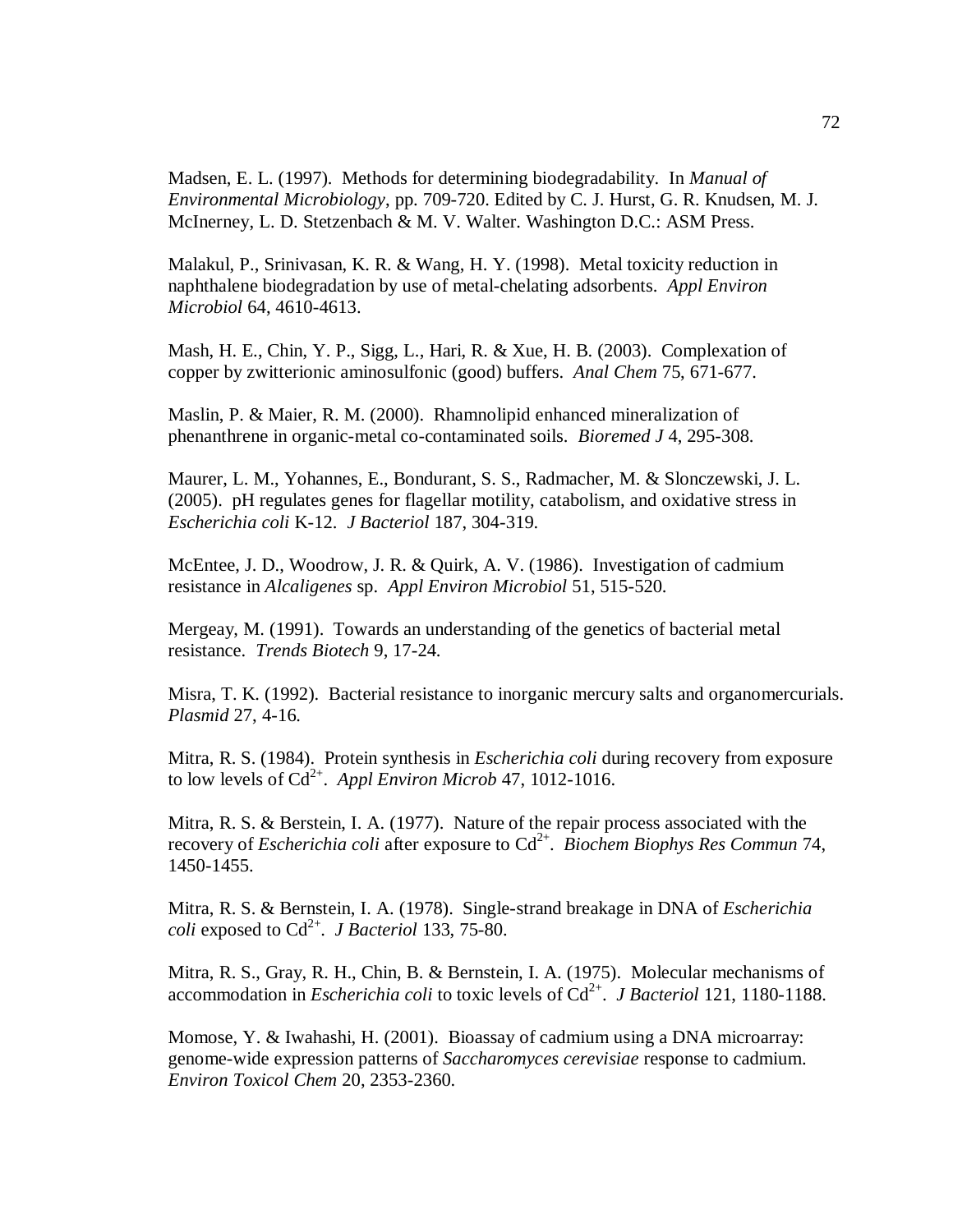Moran, G., Stokes, C., Thewes, S., Hube, B., Coleman, D. C. & Sullivan, D. (2004). Comparative genomics using *Candida albicans* DNA microarrays reveals absence and divergence of virulence-associated genes in *Candida dubliniensis*. *Microbiology* 150, 3363-3382.

Morey, J. S., Ryan, J. C. & Van Dolah, F. M. (2006). Microarray validation: factors influencing correlation between oligonucleotide microarrays and real-time PCR. *Biol Proced Online* 8, 175-193.

Murata, K., Fukuda, Y., Shimosaka, M., Wantanabe, K., Saikusa, T. & Kimura, A. (1985). Phenotypic character of the methylglycoxal resistance gene in *Saccharomyces cerevisae*: expression in *Escherichia coli* and application to breeding wild-type yeast strains. *Appl Environ Microbiol* 50, 1200-1207.

National Center for Biotechnology Information. (2008). Genome sequencing projects statistics. Retrieved July 2, 2008, from *Entrez Genome Project*. http://www.ncbi.nlm.nih. gov/genomes/static/gpstat.html

Nies, D. H. (1999). Microbial heavy-metal resistance. *Appl Microbiol Biot* 51, 730-750.

Nies, D. H. & Silver, S. (1995).Ion efflux systems involved in bacterial metal resistances. *J Ind Microbiol* 14, 186-199.

Pardue, J. H., Kongara, S. & Jones, W. J. (1996). Effect of cadmium on reductive dechlorination of trichloroaniline. *Environ Toxicol Chem* 15, 1083-1088.

Poole, R. K. & Gadd, G. M. (1989). *Metals: Microbe Interactions*, pp. 1-37. Oxford: IRL Press.

Puškárová, A., Ferianc, P., Kormanec, J., Homerová, D., Farewell, A. & Nyström, T. (2002). Regulation of *yodA* encoding a novel cadmium-induced protein in *Escherichia coli*. *Microbiology* 148, 3801-3811.

Quackenbush, J. (2002). Microarray data normalization and transformation. *Nat Genet*  32, 496-501 (supplement).

R Development Core Team (2006). R: A language and environment for statistical computing. R Foundation for Statistical Computing, Vienna, Austria. ISBN 3-900051-07- 0, URL http://www.R-project.org.

Ramamoorthy, S. & Kushner, D. J. (1975). Binding of mercuric and other heavy metal ions by microbial growth media. *Microb Ecol* 2, 162-176.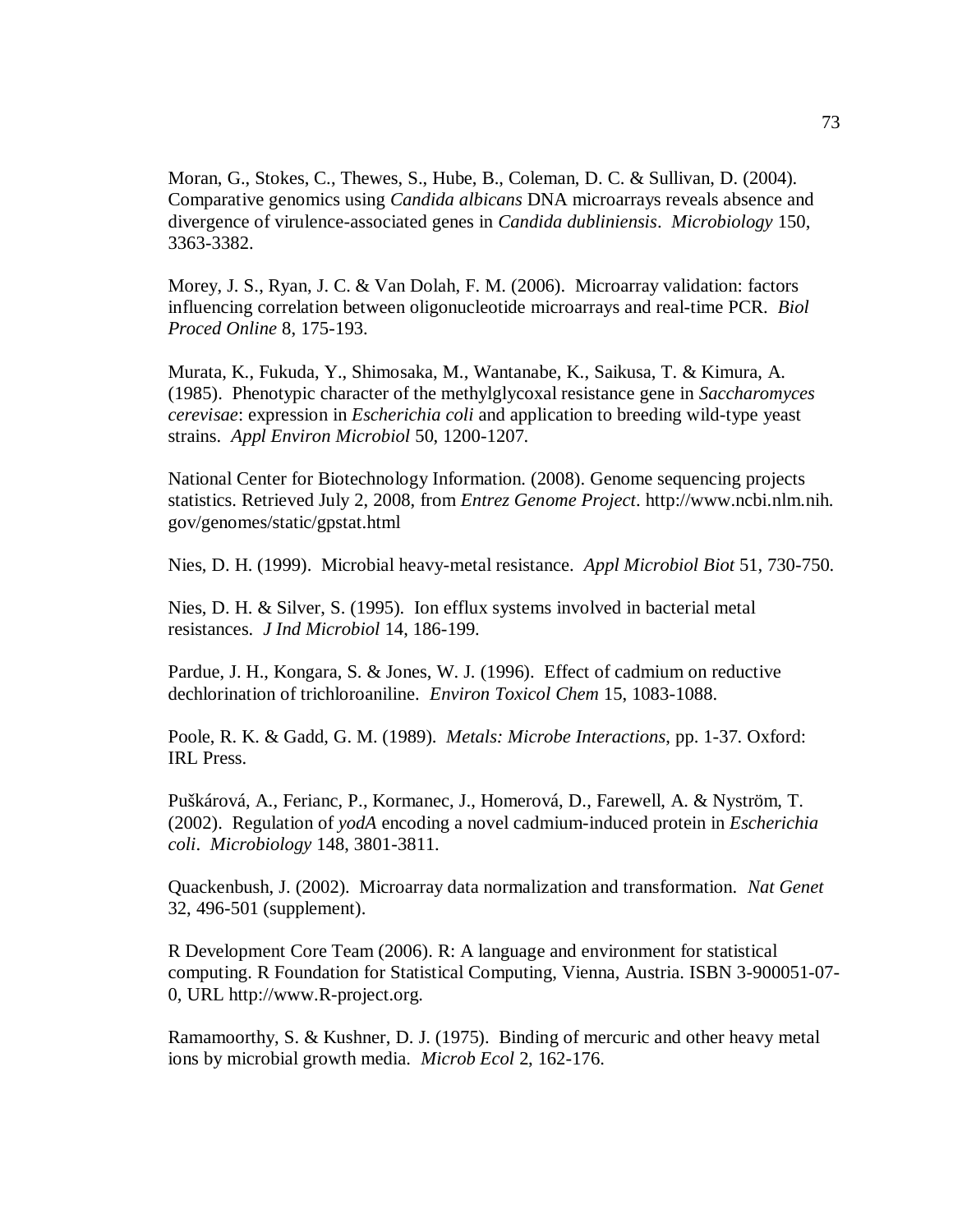Rasmussen, L. D., Zawadsky, C., Binnerup, S. J., Oregaard, G., Sørensen, S. J. & Kroer, N. (2008). Cultivation of hard-to-culture subsurface mercury-resistant bacteria and discovery of new *merA* gene sequences. *Appl Environ Microbiol* 74, 3795-803.

Reed, B. E. & Nonavinakere, S. K. (1992). Metal adsorption by activated carbon – effect of complexing ligands, competing adsorbates, ionic-strength, and background electrolyte. *Separ Sci Technol* 27, 1985-2000.

Rensing, C. & Maier, R. M. (2003). Issues underlying use of biosensors to measure metal bioavailability. *Ecotox Environ Safe* 56, 140-147.

Rensing, C., Mitra, B. & Rosen, B. P. (1997). The *zntA* gene of *Escherichia coli* encodes a Zn(II)-translocating P-type ATPase. *Proc Natl Sci USA* 94, 14326-14331.

Riis, V., Babel, W. & Pucci, O. H. (2002). Influence of heavy metals on the microbial degradation of diesel fuel. *Chemosphere* 49, 559-568.

Rouch, D. A., Lee, B. T. D. & Morby, A. P. (1995a). Understanding cellular responses to toxic agents: A model for mechanism choice in bacterial metal resistance. *J Ind Microbiol* 14, 132-141.

Rouch, D. A., Parkhill, J. & Brown, N. L. (1995b). Induction of bacterial mercuryresponsive and copper-responsive promoters – functional differences between inducible systems and implications for their use in gene-fusions for *in vivo* metal biosensors. *J Ind Microbiol* 14, 349-353.

Rudd, T., Sterritt, R. M. & Lester, J. N. (1983). Mass balance of heavy metal uptake by encapsulated cultures of *Klebsiella aerogenes*. *Microb Ecol* 9, 261-272.

Saeed, A. I., Sharov, V., White, J., Li, J., Liang, W., Bhagabati, N., Braisted, J., Klapa, M., Currier, T. & other authors (2003).TM4: a free, open-source system for microarray data management and analysis. *Biotechniques* 34, 374-378.

Said, W. A. & Lewis, D. L. (1991). Quantitative assessment of the effects of metals on microbial degradation of organic chemicals. *Appl Environ Microbiol* 57, 1498-1503.

Sambrook, J. & Russell, D. W. (2001). *Molecular Cloning: A Laboratory Manual*, 3<sup>rd</sup> edn. Cold Spring Harbor, NY: Cold Spring Harbor Laboratory.

Sandrin, T. R. & Hoffman, D. R. (2007). Bioremediation of organic and metal cocontaminated environments: Effects of metal toxicity, speciation, and bioavailability on biodegradation. In *Environmental Bioremediation Technologies*, pp. 1-34. Edited by S. N. Singh & R. D. Tripathi. Berlin: Springer-Verlag.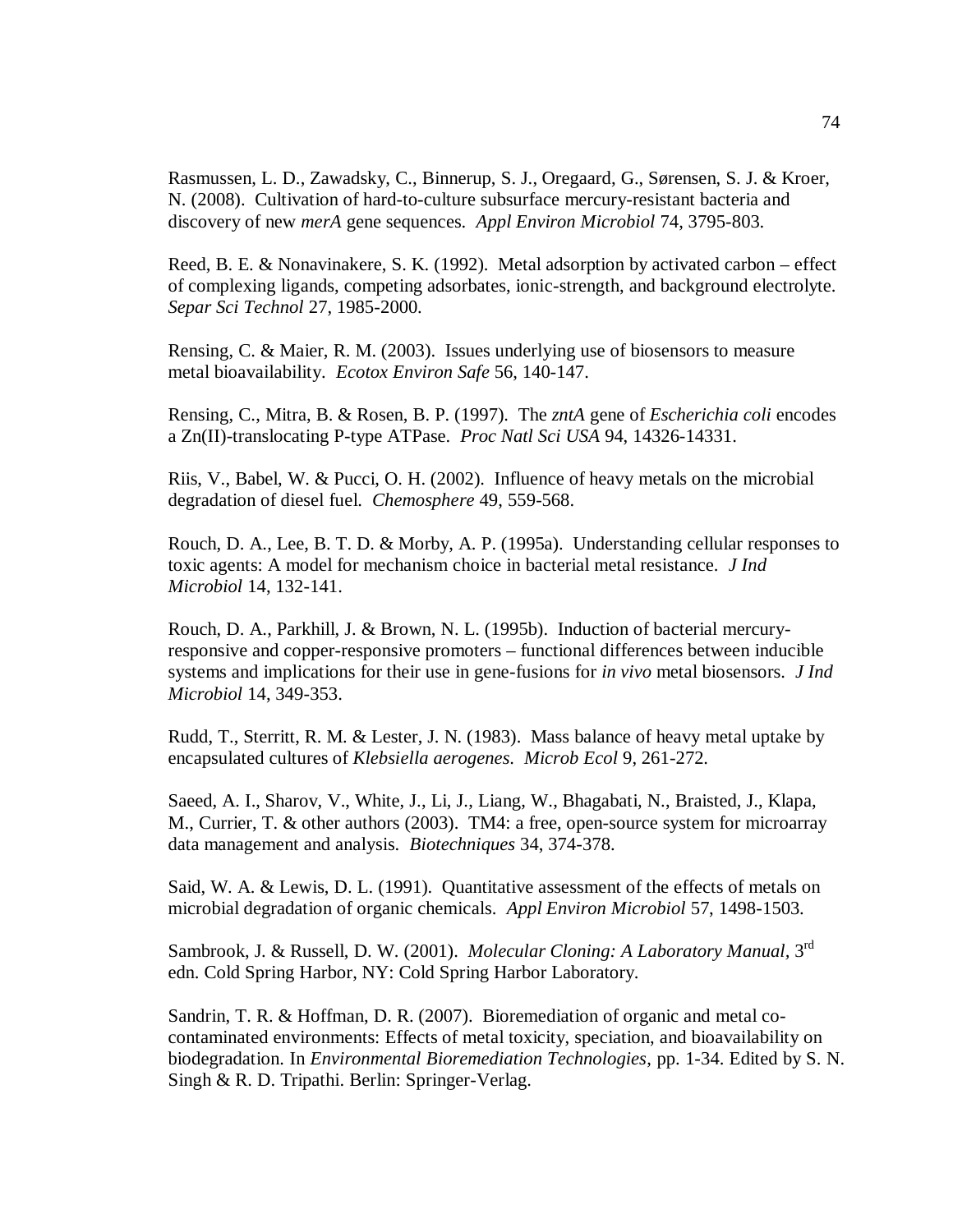Sandrin, T. R. & Maier, R. M. (2002). Effect of pH on cadmium toxicity, speciation, and accumulation during naphthalene biodegradation. *Environ Toxicol Chem* 21, 2075-2079.

Sandrin, T. R. & Maier, R. M. (2003). Impact of metals on the biodegradation of organic pollutants. *Environ Health Persp* 111, 1093-1101.

Sandrin, T. R., Chech, A. M. & Maier, R. M. (2000). A rhamnolipid biosurfactant reduces cadmium toxicity during biodegradation of naphthalene. *Appl Environ Microbiol*  66, 4585-4588.

Scott, J. A. & Palmer, S. J. (1990). Sites of cadmium uptake in bacteria used for biosorption. *Appl Environ Microbiol* 33, 221-225.

Sharma, S. K., Goloubinoff, P. & Christen, P. (2008). Heavy metal ions are potent inhibitors of protein folding. *Biochem Biophys Res Commun* 372, 341-345.

Silver, S. (1992). Plasmid-determined metal resistance mechanisms: Range and overview. *Plasmid* 27, 1-3.

Silver, S. (1996). Bacterial resistances to toxic metal ions – a review. *Gene* 179, 9-19.

Silver, S. & Phung, L. T. (1996). Bacterial heavy metal resistance: new surprises. *Annu Rev Microbiol* 50, 753-789.

Singh-Gasson, S., Green, R. D., Yue, Y., Nelson, C., Blattner, F., Sussman, M. R. & Cerrina, F. (1999). Maskless fabrication of light-directed oligonucleotide microarrays using a digital micromirror array. *Nat Biotechnol* 17, 974-978.

Small, P., Blankenhorn, D., Welty, D., Zinser, E. & Slonczewski, J. L. (1994). Acid and base resistance in *Escherichia coli* and *Shigella flexneri*: role of *rpoS* and growth pH. *J Bacteriol* 176, 1729-1737.

Smith, K. & Novick, R. P. (1972). Genetic studies on plasmid-linked cadmium resistance in *Staphylococcus aureus*. *J Bacteriol* 112, 761-772.

Southern, E. M. (1975). Detection of specific sequences among DNA fragments separated by gel electrophoresis. *J Mol Biol* 98, 503-517.

Springael, D., Diels, L., Hooyberghs, L., Krepsk, S. & Mergeay, M. (1993). Construction and characterization of heavy metal resistant haloaromatic-degrading *Alcaligenes eutrophus* strains. *Appl Environ Microbiol* 59, 334-339.

Stears, R. L., Getts, R. C. & Gullans, S. R. (2000). A novel, sensitive detection system for high-density microarrays using dendrimer technology. *Physiol Genomics* 3, 93-99.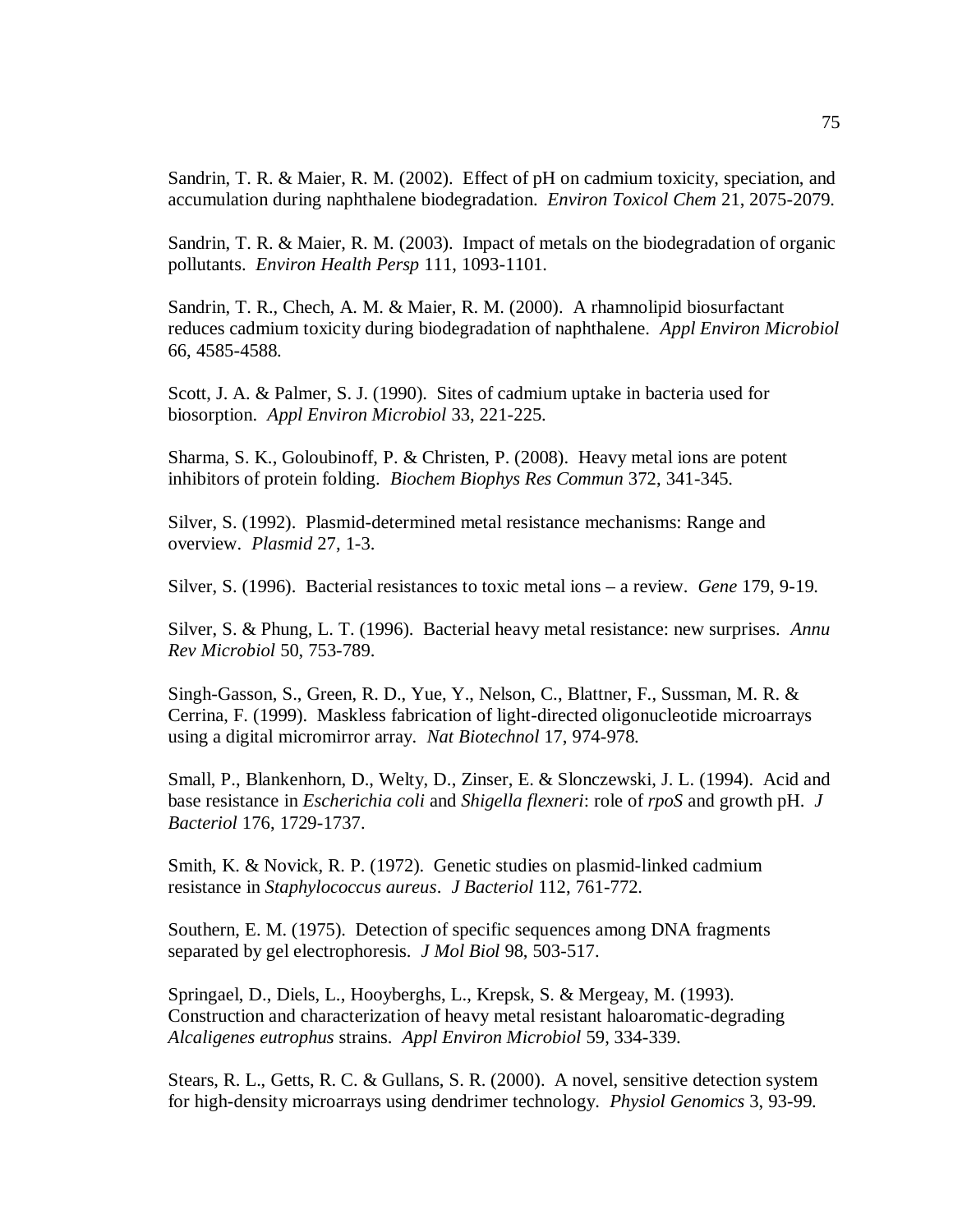Stears, R. L., Martinsky, T. & Schena, M. (2003). Trends in microarray analysis. *Nat Med* 9, 140-145.

Syvanen, A. C. (1999). From gels to chips: 'minisequencing' primer extension for analysis of point mutations and single nucleotide polymorphisms. *Hum Mutat* 13, 1-10.

Traina, S. J. & Laperche, V. (1999). Contaminant bioavailability in soils, sediments, and aquatic environments. *Proc Natl Acad Sci USA* 96, 3365-3371.

Tsutomu, S. & Kobayashi, Y. (1998). The *ars* operon in the skin element of *Bacillus subtilis* confers resistance to arsenate and arsenite. *J Bacteriol* 180, 1655-1661.

Tucker, D. L., Tucker, N. & Conway, T. (2002). Gene expression profiling of the pH response in *Escherichia coli*. *J Bacteriol* 184, 6551-6558.

Twiss, M. R., Errecalde, O., Fortin, C., Campbell, P. G. C., Jumarie, C., Denizeau, F., Berkellar, E., Hale, B. & Van Rees, K. (2001). Coupling the use of computer chemical speciation models and culture techniques in laboratory investigations of trace metal toxicity. *Chem Spec Bioavailab* 13, 9-24.

VanBogelen, R. A., Kelley, P. M. & Neidhardt, F. C. (1987).Differential induction of heat shock, SOS, and oxidation stress regulons and accumulation of nucleotides in *Escherichia coli*. *J Bacteriol* 169, 26-32.

Van Leeuwen, H. P., Town, R. M., Buffle, J., Cleven, R. F. M. J., Davison, W., Puy, J., Van Riemsdijk, W. H. & Sigg, L. (2005). Dynamic speciation analysis and bioavailability of metals in aquatic systems. *Environ Sci Technol* 39, 8545-8556.

Wang, A. & Crowley, D. E. (2005). Global gene expression responses to cadmium toxicity in *Escherichia coli*. *J Bacteriol* 187, 3259-3266.

White, V. E. & Knowles, C. J. (2000). Effect of metal complexation on the bioavailability of nitrilotriacetic acid to *Chelatobacter heintzii* ATCC 29600. *Arch Microbiol* 173, 373-382.

Wireman, J., Liebert, C. A., Smith, T. & Summers, A. O. (1997). Population biology of the mercury resistance (*mer*) operon in the facultative Gram negative enteric flora of humans and other primates. *Appl Environ Microbiol* 63, 4494-4503.

Wu, H. with ideas from Churchill, G., Kerr, K. & Cui, X. (2007). Maanova: Tools for analyzing micro array experiments. R package version 1.4.1. http://research.jax.org/ faculty/churchill/software/Rmaanova/maanova.pdf.